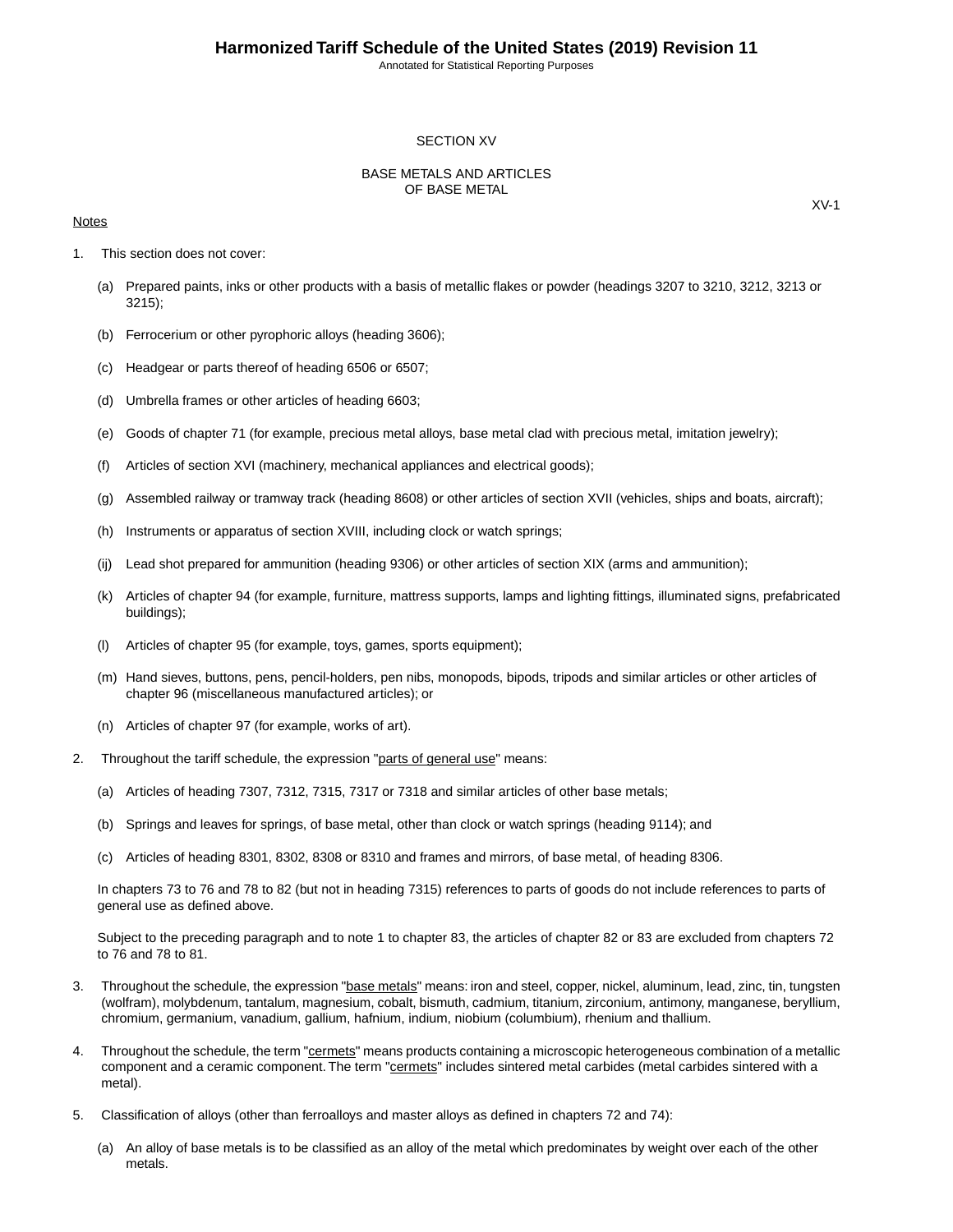Annotated for Statistical Reporting Purposes

Notes (con.)

- (b) An alloy composed of base metals of this section and of elements not falling within this section is to be treated as an alloy of base metals of this section if the total weight of such metals equals or exceeds the total weight of the other elements present.
- (c) In this section the term "alloys" includes sintered mixtures of metal powders, heterogeneous intimate mixtures obtained by melting (other than cermets) and intermetallic compounds.
- 6. Unless the context otherwise requires, any reference in the tariff schedule to a base metal includes a reference to alloys which, by virtue of note 5 above, are to be classified as alloys of that metal.
- 7. Classification of composite articles:

Except where the headings otherwise require, articles of base metal (including articles of mixed materials treated as articles of base metal under the General Rules of Interpretation) containing two or more base metals are to be treated as articles of the base metal predominating by weight over each of the other metals. For this purpose:

- (a) Iron and steel, or different kinds of iron or steel, are regarded as one and the same metal;
- (b) An alloy is regarded as being entirely composed of that metal as an alloy of which, by virtue of note 5, it is classified; and
- (c) A cermet of heading 8113 is regarded as a single base metal.
- 8. In this section, the following expressions have the meanings hereby assigned to them:
	- (a) Waste and scrap

Metal waste and scrap from the manufacture or mechanical working of metals, and metal goods definitely not usable as such because of breakage, cutting-up, wear or other reasons.

(b) Powders

Products of which 90 percent or more by weight passes through a sieve having a mesh aperture of 1 mm.

#### Additional U.S. Note

1. For the purposes of this section, the term "*unwrought*" refers to metal, whether or not refined, in the form of ingots, blocks, lumps, billets, cakes, slabs, pigs, cathodes, anodes, briquettes, cubes, sticks, grains, sponge, pellets, flattened pellets, rounds, rondelles, shot and similar manufactured primary forms, but does not cover rolled, forged, drawn or extruded products, tubular products or cast or sintered forms which have been machined or processed otherwise than by simple trimming, scalping or descaling.

#### XV-2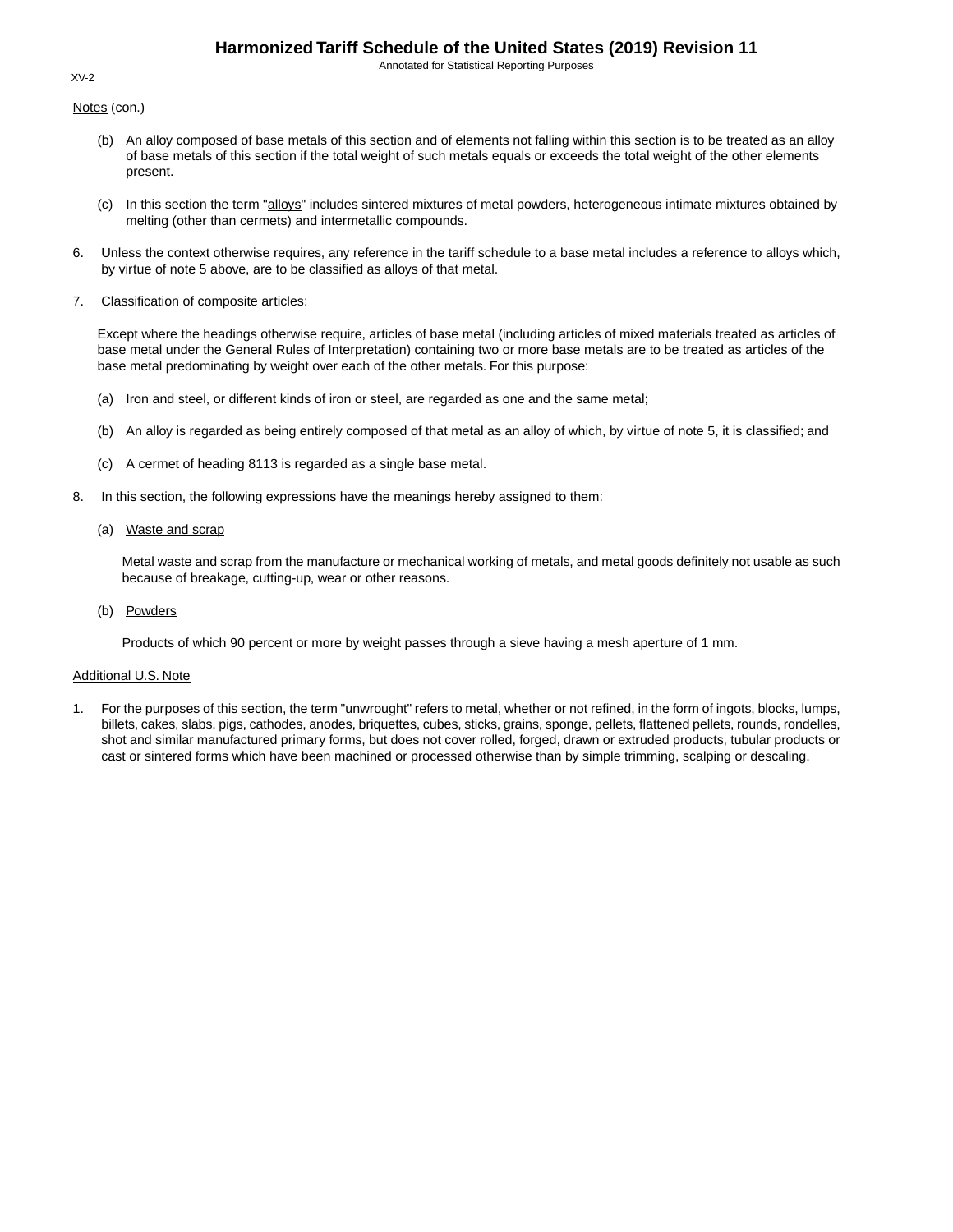#### CHAPTER 72

#### IRON AND STEEL

#### **Notes**

XV 72-1

1. In this chapter and, in the case of notes (d), (e) and (f) below throughout the tariff schedule, the following expressions have the meanings hereby assigned to them:

#### (a) Pig iron

Iron-carbon alloys not usefully malleable, containing more than 2 percent by weight of carbon and which may contain by weight one or more other elements within the following limits:

- not more than 10 percent of chromium
- not more than 6 percent of manganese
- not more than 3 percent of phosphorus
- not more than 8 percent of silicon
- a total of not more than 10 percent of other elements.

#### (b) Spiegeleisen

Iron-carbon alloys containing by weight more than 6 percent but not more than 30 percent of manganese and otherwise conforming to the specification at (a) above.

(c) Ferroalloys

Alloys in pigs, blocks, lumps or similar primary forms, in forms obtained by continuous casting and also in granular or powder forms, whether or not agglomerated, commonly used as an additive in the manufacture of other alloys or as deoxidants, desulfurizing agents or for similar uses in ferrous metallurgy and generally not usefully malleable, containing by weight 4 percent or more of the element iron and one or more of the following:

- more than 10 percent of chromium
- more than 30 percent of manganese
- more than 3 percent of phosphorus
- more than 8 percent of silicon

- a total of more than 10 percent of other elements, excluding carbon, subject to a maximum content of 10 percent in the case of copper.

(d) Steel

Ferrous materials other than those of heading 7203 which (with the exception of certain types produced in the form of castings) are usefully malleable and which contain by weight 2 percent or less of carbon. However, chromium steels may contain higher proportions of carbon.

(e) Stainless steel

Alloy steels containing, by weight 1.2 percent or less of carbon and 10.5 percent or more of chromium, with or without other elements.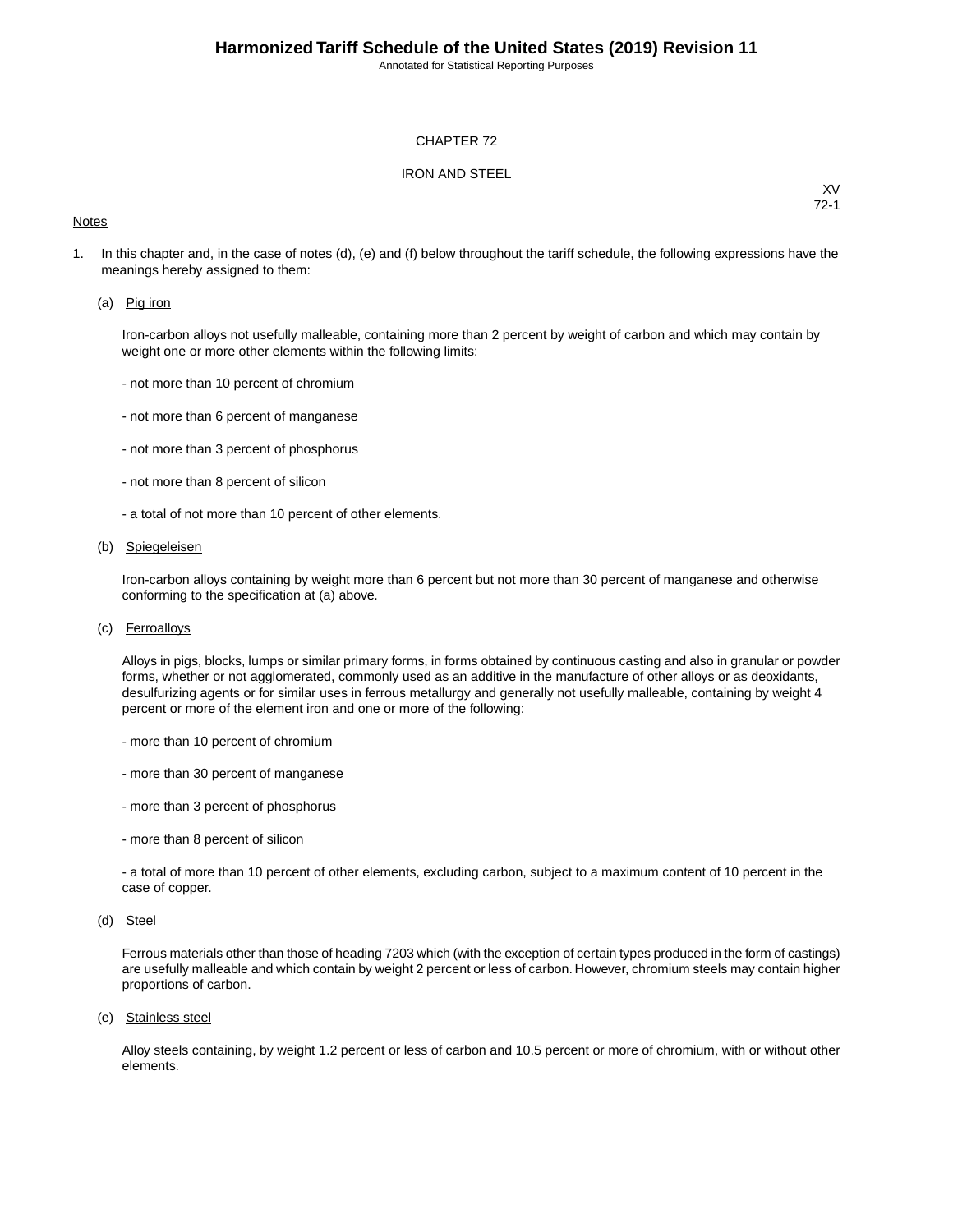Notes (con.) XV 72-2

(f) Other alloy steel

Steels not complying with the definition of stainless steel and containing by weight one or more of the following elements in the proportion shown:

- 0.3 percent or more of aluminum
- 0.0008 percent or more of boron
- 0.3 percent or more of chromium
- 0.3 percent or more of cobalt
- 0.4 percent or more of copper
- 0.4 percent or more of lead
- 1.65 percent or more of manganese
- 0.08 percent or more of molybdenum
- 0.3 percent or more of nickel
- 0.06 percent or more of niobium
- 0.6 percent or more of silicon.
- 0.05 percent or more of titanium
- 0.3 percent or more of tungsten (wolfram)
- 0.1 percent or more of vanadium
- 0.05 percent or more of zirconium
- 0.1 percent or more of other elements (except sulfur, phosphorus, carbon and nitrogen), taken separately.

#### (g) Remelting scrap ingots of iron or steel

Products roughly cast in the form of ingots without feeder-heads or hot tops, or of pigs, having obvious surface faults and not complying with the chemical composition of pig iron, spiegeleisen or ferroalloys.

(h) Granules

Products of which less than 90 percent by weight passes through a sieve with a mesh aperture of 1 mm and of which 90 percent or more by weight passes through a sieve with a mesh aperture of 5 mm.

#### (ij) Semifinished products

Continuous cast products of solid section, whether or not subjected to primary hot-rolling; and

Other products of solid section, which have not been further worked than subjected to primary hot-rolling or roughly shaped by forging, including blanks for angles, shapes or sections.

These products are not presented in coils.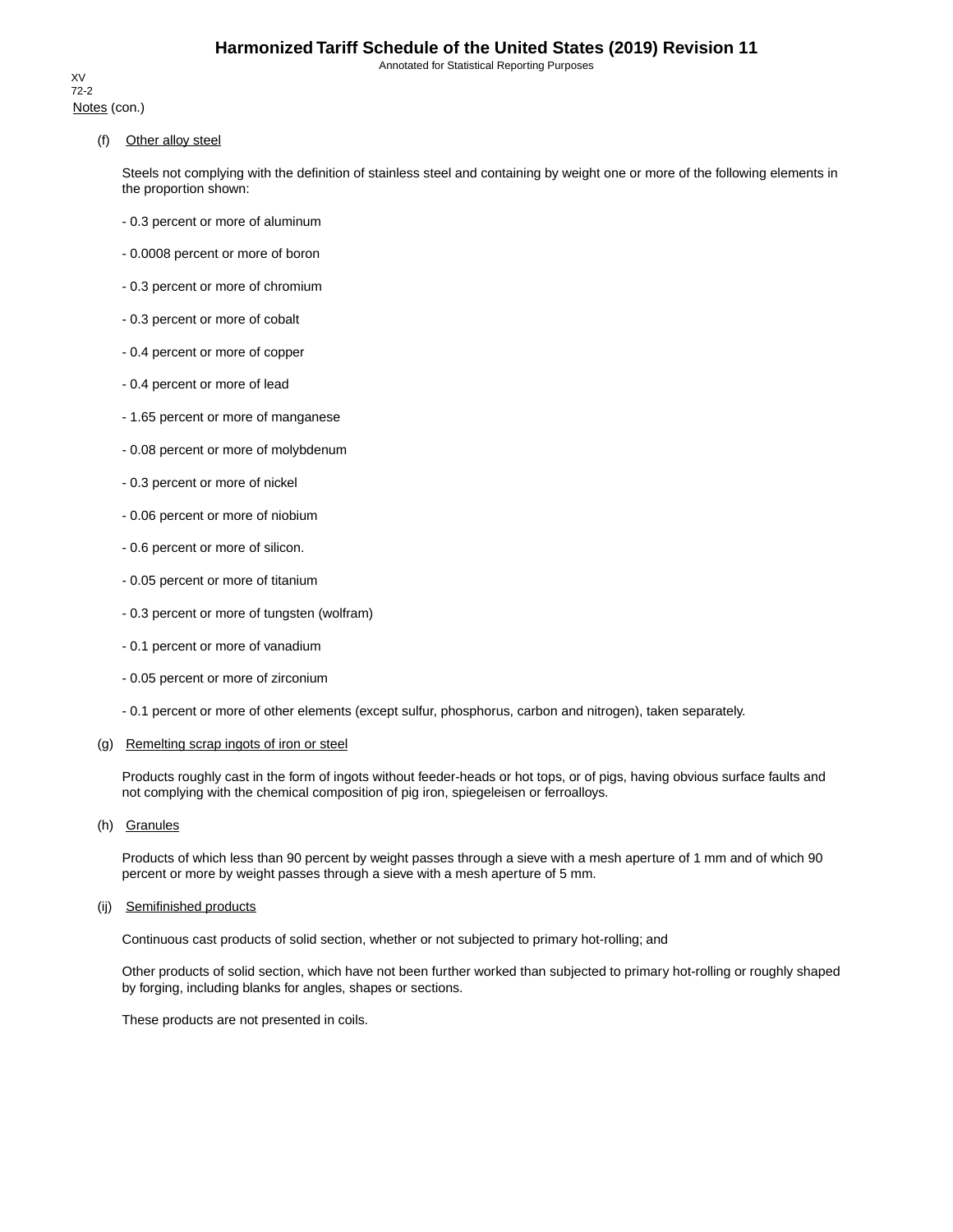Notes (con.)

(k) Flat-rolled products

Rolled products of solid rectangular (other than square) cross section, which do not conform to the definition at (ij) above in the form of:

- coils of successively superimposed layers, or

- straight lengths, which if of a thickness less than 4.75 mm are of a width measuring at least 10 times the thickness or if of a thickness of 4.75 mm or more are of a width which exceeds 150 mm and measures at least twice the thickness.

Flat-rolled products include those with patterns in relief derived directly from rolling (for example, grooves, ribs, checkers, tears, buttons, lozenges) and those which have been perforated, corrugated or polished, provided that they do not thereby assume the character of articles or products of other headings.

Flat-rolled products of a shape other than rectangular or square, of any size, are to be classified as products of a width of 600 mm or more, provided that they do not assume the character of articles or products of other headings.

(l) Bars and rods, hot-rolled, in irregularly wound coils

Hot-rolled products in irregularly wound coils, which have a solid cross section in the shape of circles, segments of circles, ovals, rectangles (including squares), triangles or other convex polygons (including "flattened circles" and "modified rectangles", of which two opposite sides are convex arcs, the other two sides being straight, of equal length and parallel).These products may have indentations, ribs, grooves or other deformations produced during the rolling process (reinforcing bars and rods).

(m) Other bars and rods

Products which do not conform to any of the definitions at (ij), (k) or (l) above or to the definition of wire, which have a uniform solid cross section along their whole length in the shape of circles, segments of circles, ovals, rectangles (including squares), triangles or other convex polygons (including "flattened circles" and "modified rectangles", of which two opposite sides are convex arcs, the other two sides being straight, of equal length and parallel). These products may:

- have indentations, ribs, grooves or other deformations produced during the rolling process (reinforcing bars and rods);

- be twisted after rolling.

#### (n) Angles, shapes and sections

Products having a uniform solid cross section along their whole length which do not conform to any of the definitions at (ij), (k), (l) or (m) above or to the definition of wire.

Chapter 72 does not include products of heading 7301 or 7302.

(o) Wire

Cold-formed products in coils, of any uniform solid cross section along their whole length, which do not conform to the definition of flat-rolled products.

(p) Hollow drill bars and rods

Hollow bars and rods of any cross section, suitable for drills, of which the greatest external dimension of the cross section exceeds 15 mm but does not exceed 52 mm, and of which the greatest internal dimension does not exceed one half of the greatest external dimension. Hollow bars and rods of iron or steel not conforming to this definition are to be classified in heading 7304.

- 2. Ferrous metals clad with another ferrous metal are to be classified as products of the ferrous metal predominating by weight.
- 3. Iron or steel products obtained by electrolytic deposition, by pressure casting or by sintering are to be classified according to their form, their composition and their appearance, in the headings of this chapter appropriate to similar hot-rolled products.

#### Subheading Notes

1. In this chapter the following expressions have the meanings hereby assigned to them: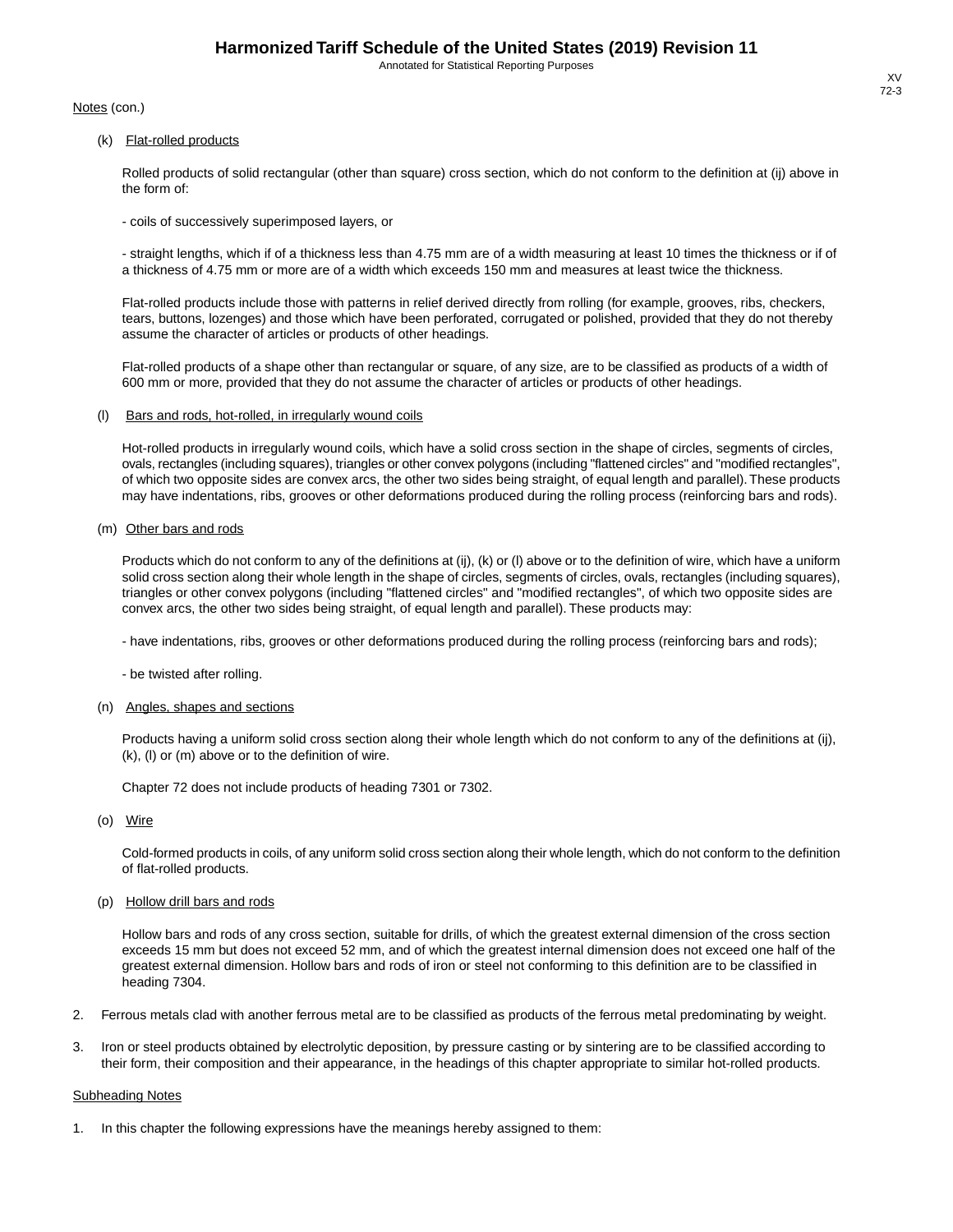Subheading Notes (con.) XV 72-4

(a) Alloy pig iron

Pig iron containing, by weight, one or more of the following elements in the specified proportions:

- more than 0.2 percent of chromium
- more than 0.3 percent of copper
- more than 0.3 percent of nickel
- more than 0.1 percent of any of the following elements: aluminum, molybdenum, titanium, tungsten (wolfram), vanadium.

#### (b) Nonalloy free-cutting steel

Nonalloy steel containing by weight one or more of the following elements in the specified proportions:

- 0.08 percent or more of sulfur
- 0.1 percent or more of lead
- more than 0.05 percent of selenium
- more than 0.01 percent of tellurium
- more than 0.05 percent of bismuth.
- (c) Silicon electrical steel

Alloy steels containing by weight at least 0.6 percent but not more than 6 percent of silicon and not more than 0.08 percent of carbon. They may also contain by weight not more than 1 percent of aluminum but no other element in a proportion that would give the steel the characteristics of another alloy steel.

(d) High-speed steel

Alloy steels containing, with or without other elements, at least two of the three elements molybdenum, tungsten and vanadium with a combined content by weight of 7 percent or more, 0.6 percent or more of carbon and 3 to 6 percent of chromium.

(e) Silico-manganese steel

Alloy steels containing by weight:

- not more than 0.7 percent of carbon,
- 0.5 percent or more but not more than 1.9 percent of manganese, and

- 0.6 percent or more but not more than 2.3 percent of silicon, but no other element in a proportion that would give the steel the characteristics of another alloy steel.

2. For the classification of ferroalloys in the subheadings of heading 7202 the following rule should be observed:

A ferroalloy is considered as binary and classified under the relevant subheading (if it exists) if only one of the alloy elements exceeds the minimum percentage laid down in chapter note 1(c); by analogy, it is considered respectively as ternary or quaternary if two or three alloy elements exceed the minimum percentage.

For the application of this rule, the unspecified "other elements" referred to in chapter note 1(c) must each exceed 10 percent by weight.

#### Additional U.S. Notes

- 1. For the purposes of the tariff schedule the following expressions have the meanings hereby assigned to them:
	- (a) High-strength steel

Flat-rolled products of a thickness of less than 3 mm and having a minimum yield point of 275 MPa or of a thickness of 3 mm or more and having a minimum yield point of 355 MPa.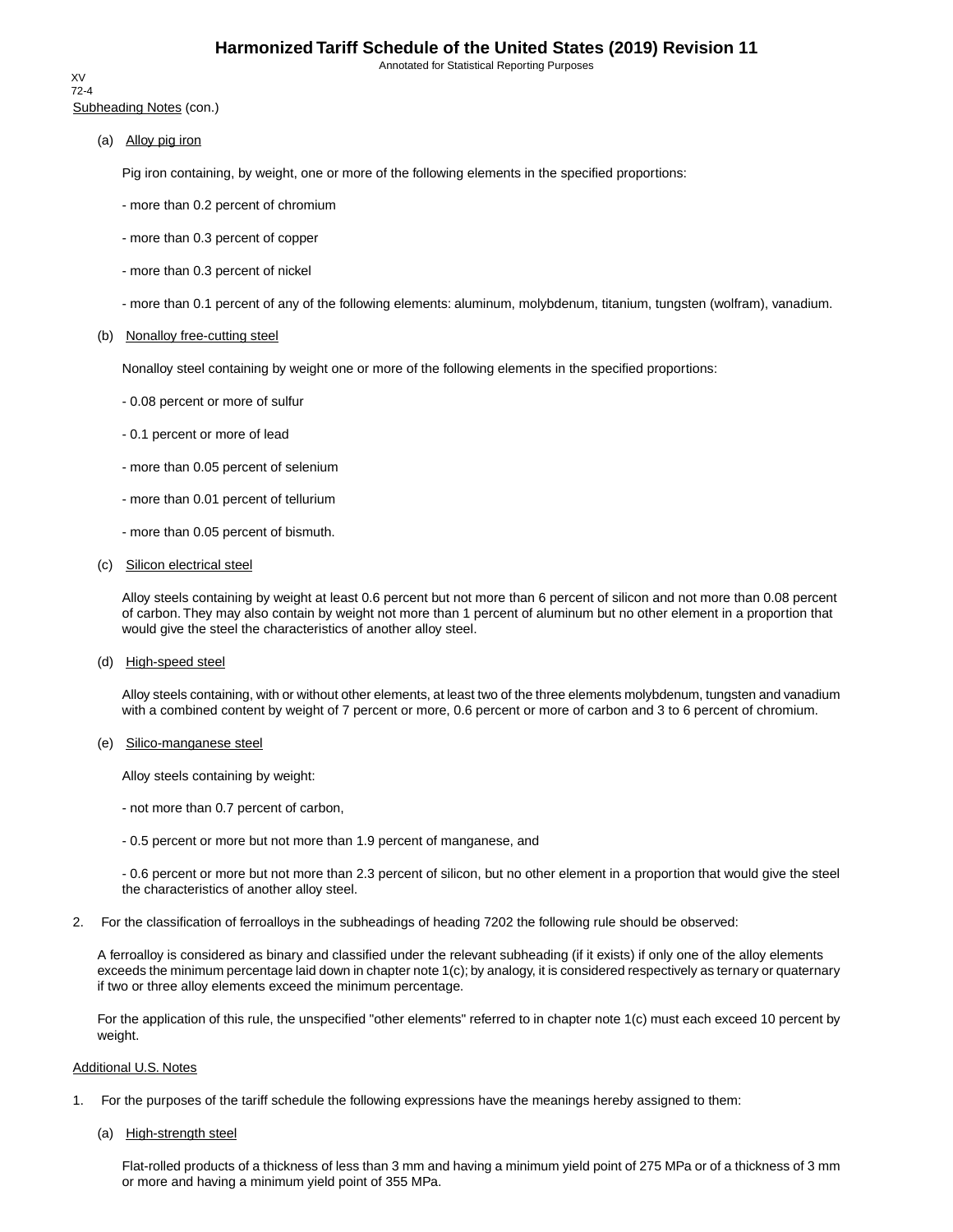(b) Universal mill plate

Flat-rolled products rolled on four faces or in a closed box pass, of a width exceeding 150 mm but not exceeding 1,250 mm and of thickness of not less than 4 mm, not in coils and without patterns in relief.

#### (c) Concrete reinforcing bars and rods

Hot-rolled bars and rods containing indentations, ribs, grooves or other deformations produced during the rolling process or twisted after rolling.

(d) Razor blade steel

Flat-rolled products of stainless steel not over 0.25 mm in thickness and not over 23 mm in width, and containing by weight not over 14.7 percent of chromium, certified at the time of entry to be used in the manufacture of razor blades.

(e) Tool steel

Alloy steels which contain the following combinations of elements in the quantity by weight respectively indicated:

- (i) more than 1.2 percent carbon and more than 10.5 percent chromium; or
- (ii) not less than 0.3 percent carbon and 1.25 percent or more but less than 10.5 percent chromium; or
- (iii) not less than 0.85 percent carbon and 1 percent to 1.8 percent, inclusive, manganese; or
- (iv) 0.9 percent to 1.2 percent, inclusive, chromium and 0.9 percent to 1.4 percent, inclusive, molybdenum; or
- (v) not less than 0.5 percent carbon and not less than 3.5 percent molybdenum; or
- (vi) not less than 0.5 percent carbon and not less than 5.5 percent tungsten.

#### (f) Chipper knife steel

Alloy tool steels which contain, in addition to iron, each of the following elements by weight in the amount specified:

- (i) not less than 0.48 nor more than 0.55 percent of carbon;
- (ii) not less than 0.2 nor more than 0.5 percent of manganese;
- (iii) not less than 0.75 nor more than 1.05 percent of silicon;
- (iv) not less than 7.25 nor more than 8.75 percent of chromium;
- (v) not less than 1.25 nor more than 1.75 percent of molybdenum;
- (vi) none, or not more than 1.75 percent of tungsten; and
- (vii) not less than 0.2 nor more than 0.55 percent of vanadium.
- (g) Heat-resisting steel

Alloy steels containing by weight less than 0.3 percent of carbon and 4 percent or more but less than 10.5 percent of chromium.

(h) Ball-bearing steel

Alloy tool steels which contain, in addition to iron, each of the following elements by weight in the amount specified:

- (i) not less than 0.95 nor more than 1.13 percent of carbon;
- (ii) not less than 0.22 nor more than 0.48 percent of manganese;
- (iii) none, or not more than 0.03 percent of sulfur;
- (iv) none, or not more than 0.03 percent of phosphorus;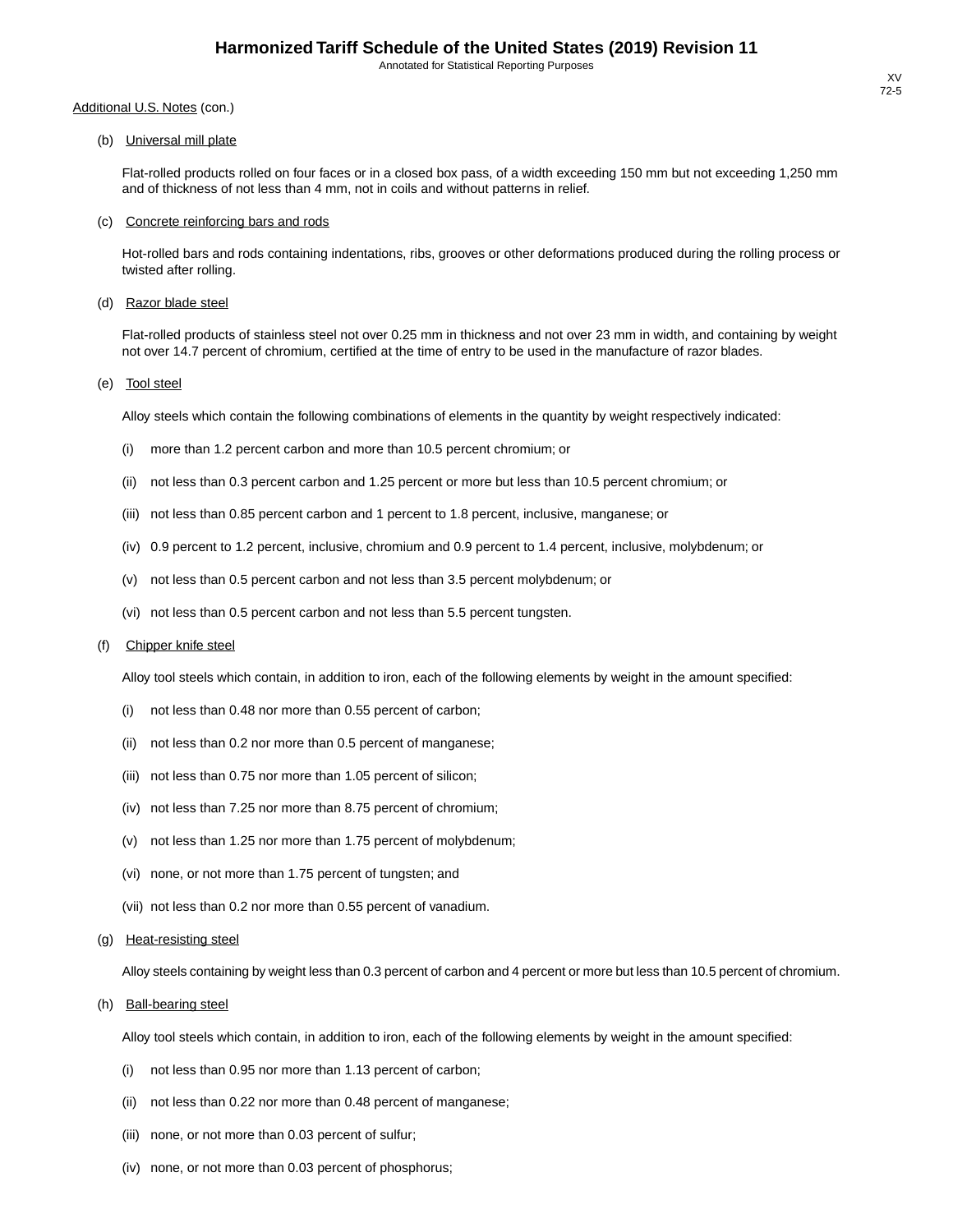Additional U.S. Notes (con.) XV 72-6

- (v) not less than 0.18 nor more than 0.37 percent of silicon;
- (vi) not less than 1.25 nor more than 1.65 percent of chromium;
- (vii) none, or not more than 0.28 percent of nickel;
- (viii) none, or not more than 0.38 percent of copper; and
- (ix) none, or not more than 0.09 percent of molybdenum.
- 2. For the purposes of this chapter, unless the context provides otherwise, the term "further worked" refers to products subjected to any of the following surface treatments: polishing and burnishing; artificial oxidation; chemical surface treatments such as phosphatizing, oxalating and borating; coating with metal; coating with nonmetallic substances (e.g., enameling, varnishing, lacquering, painting, coating with plastics materials); or cladding.
- 3. No allowance or reduction of duties for partial damage or loss in consequence of discoloration or rust occurring before entry shall be made upon iron or steel or upon any article of iron or steel.

#### Statistical Notes

- 1. For the purposes of the tariff schedule, the expression high-nickel alloy steel refers to alloy steel containing by weight 24 percent or more of nickel, with or without other elements.
- 2. For the purposes of subheading 7204.10, waste and scrap of cast iron includes but is not necessarily limited to: cupola cast (ISRI number 252); charging box cast (ISRI number 253); heavy breakable cast (ISRI number 254); hammer blocks or bases (ISRI number 255); burnt iron (ISRI number 256); mixed cast (ISRI number 257); stove plate, clean cast iron stove (ISRI number 258); clean auto cast (ISRI numbers 259, 262 and 263); motor blocks (ISRI number 260); drop broken machinery cast (ISRI number 261); malleable (ISRI number 264); ingot molds and stools (ISRI numbers 265 and 266); and railroad ferrous scrap consisting of cast iron No. 1, No. 2, No. 3 and No. 4, cast iron brake shoes and No. 1 wheels.
- 3. For the purposes of subheading 7204.41 or 7204.49 the expression:
	- (a) No. 1 heavy melting includes, but is not necessarily limited to:

No. 1 heavy melting steel (ISRI numbers 200, 201 and 202); bundled No. 1 steel (ISRI number 217); cast steel (ISRI number 233); springs and crankshafts (ISRI number 244); ship scrap; and railroad ferrous scrap consisting of cast steel No. 1 and No. 2, railroad No. 1 melting steel, spring steel, destroyed steel cars, destroyed steel car sides and box car roofs (note: other types of railroad ferrous scrap are included in some of the grades listed below);

(b) No. 2 heavy melting includes, but is not necessarily limited to:

No. 2 heavy melting steel (ISRI numbers 203, 204, 205 and 206); bundled No. 2 steel (ISRI number 218); foundry steel (ISRI numbers 242 and 243); and hard steel cut 76 cm and under (ISRI number 248);

(c) No. 1 bundles includes, but is not necessarily limited to:

No. 1 busheling (ISRI number 207); new black sheet clippings (ISRI number 207A); No. 1 bundles (ISRI number 208); electric furnace bundles (ISRI number 235); silicon-bearing steel busheling, clippings, and bundles (ISRI numbers 239, 240 and 250); No. 1 railroad ferrous sheet scrap; and car clips;

(d) No. 2 bundles includes, but is not necessarily limited to:

No. 2 bundles (ISRI number 209); No. 3 bundles (ISRI number 214); incinerator bundles (ISRI number 215); terne plate bundles (ISRI number 216); and auto slabs (ISRI numbers 224 and 225);

(e) Borings, shovelings and turnings includes, but it not necessarily limited to:

Machine shop turnings, shoveling turnings and iron borings (ISRI numbers 219, 220, 221, 222 and 223); briquetted iron borings (ISRI number 226); briquetted steel turnings (ISRI number 227); alloy free turnings (ISRI numbers 245, 246 and 247); heavy turnings (ISRI number 251); chemical borings, No. 1 and No. 2 (ISRI numbers 267 and 271); malleable borings (ISRI number 270); steel shavings; and railroad ferrous scrap consisting of No. 1 turnings and No. 2 turnings, drillings and/or borings;

(f) Shredded scrap includes, but is not necessarily limited to:

Shredded clippings (ISRI number 212); and shredded automobile scrap (ISRI numbers 210 and 211);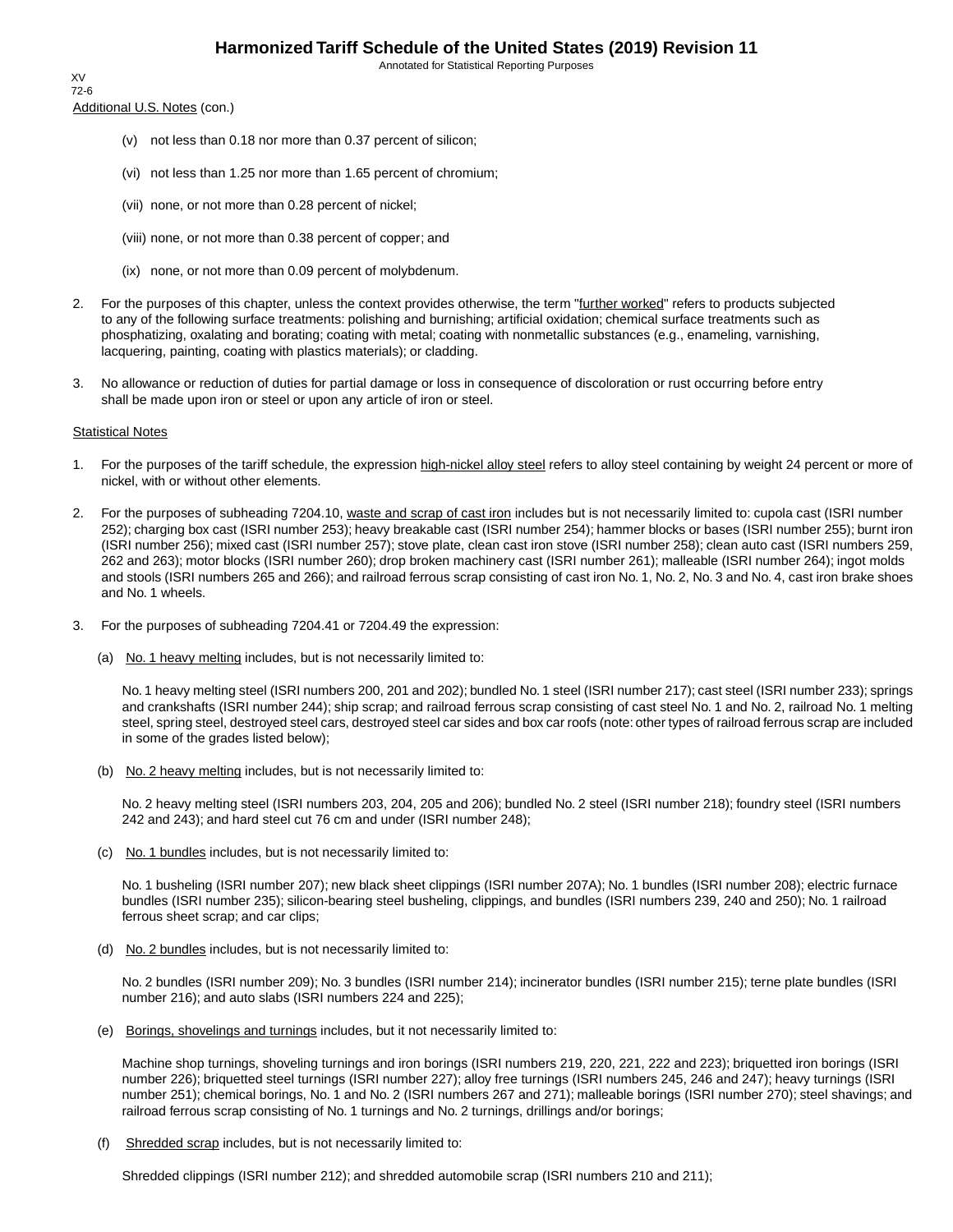#### Statistical Notes (con.)

(g) Cut plate and structural includes but is not necessarily limited to:

Billet, bloom and forge crops (ISRI number 229); bar crops, punchings and plate scrap (ISRI numbers 230 and 234); plate and structural (ISRI numbers 231, 232, 236, 237 and 238); chargeable ingots and ingot butts (ISRI number 241); and chargeable slab crops (ISRI number 249).

4. Tire cord-quality steel wire rod

Rod measuring 5.0 mm or more but not more than 6.0 mm in cross-sectional diameter, with an average partial decarburization of no more than 70 micrometers in depth (maximum 200 micrometers); having no non-deformable inclusions with a thickness (measured perpendicular to the rolling direction) greater than 20 micrometers; and, containing by weight the following elements in proportions:

- 0.68 percent or more carbon,
- less than 0.01 percent of aluminum,
- 0.040 percent or less, in aggregate, of phosphorus and sulfur,
- 0.008 percent or less of nitrogen, and
- not more than 0.55 percent, in the aggregate, of copper, nickel and chromium.

#### 5. Cold Heading Quality (CHQ)

Rod suitable for cold heading, forging, or thread rolling, and meeting standard ASTM F2282.

6. Welding quality wire rod

Rod measuring less than 10 mm in diameter having less than 0.2 percent carbon, less than 0.04 percent sulfur, and less than 0.04 percent phosphorus, suitable for drawing or rolling to final size for use as:

- (i) an uncoated or plated or copper coated solid welding wire or rod;
- (ii) the core wire or core rod for covered shielded metal arc ("SMAW") welding electrode, or
- (iii) the formed jacket of a flux cored welding electrode

that is suitable for consumption in the electric arc welding process.

#### 7. Spring round wire

For the purposes of statistical reporting number 7223.00.1005, the term "spring round wire" means wire suitable for the manufacture of springs and meeting ASTM standard A313.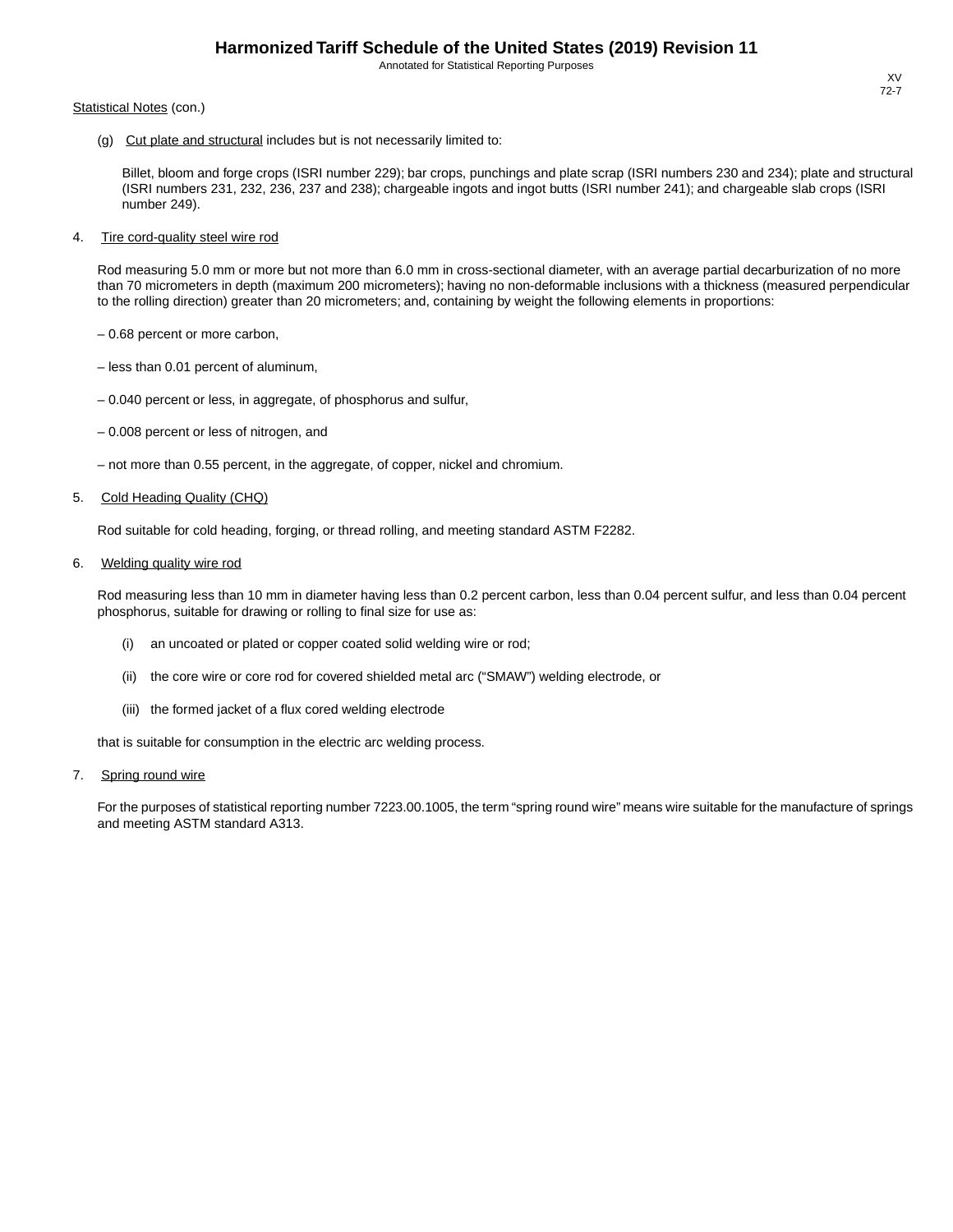Annotated for Statistical Reporting Purposes

| Heading/                         | Stat.       |                                                                                                                                            | Unit                           |         | Rates of Duty                                                                          |                |
|----------------------------------|-------------|--------------------------------------------------------------------------------------------------------------------------------------------|--------------------------------|---------|----------------------------------------------------------------------------------------|----------------|
| Subheading                       | Suf-<br>fix | <b>Article Description</b>                                                                                                                 | of<br>Quantity                 | General | 1<br>Special                                                                           | $\overline{2}$ |
|                                  |             | I. PRIMARY MATERIALS; PRODUCTS IN GRANULAR OR<br>POWDER FORM                                                                               |                                |         |                                                                                        |                |
| 7201<br>7201.10.00 00            |             | Pig iron and spiegeleisen in pigs, blocks or other primary forms:<br>Nonalloy pig iron containing by weight 0.5 percent or less            |                                |         |                                                                                        | \$1.11/t       |
| 7201.20.00 00                    |             | Nonalloy pig iron containing by weight more than 0.5                                                                                       |                                |         |                                                                                        | \$1.11/t       |
| 7201.50<br>7201.50.30 00         |             | Alloy pig iron; spiegeleisen:                                                                                                              |                                |         |                                                                                        | \$1.11/t       |
| 7201.50.60 00                    |             |                                                                                                                                            |                                |         |                                                                                        | 0.5%           |
| 7202<br>7202.11<br>7202.11.10 00 |             | Ferroalloys:<br>Ferromanganese:<br>Containing by weight more than 2 percent of carbon:<br>Containing by weight more than 2 percent but not |                                |         |                                                                                        |                |
|                                  |             |                                                                                                                                            | Mn kg                          |         | Free (A*, AU, BH,<br>CA, CL, CO, D, E,<br>IL, JO, KR, MA,<br>MX, OM, P, PA,<br>PE, SG) | 6.5%           |
| 7202.11.50 00                    |             | Containing by weight more than 4 percent of                                                                                                |                                |         |                                                                                        |                |
|                                  |             |                                                                                                                                            | kg 1.5% <sup>1/</sup>          |         | Free (A+, AU, BH,                                                                      | 10.5%          |
| 7202.19                          |             | Other:                                                                                                                                     | Mn kg                          |         | CA, CL, CO, D, E,<br>IL, JO, KR, MA,<br>MX, OM, P, PA,<br>PE, SG)                      |                |
| 7202.19.10 00                    |             | Containing by weight not more than 1 percent of                                                                                            |                                |         |                                                                                        |                |
|                                  |             |                                                                                                                                            | kg 2.3% <sup>1/</sup><br>Mn kg |         | Free (A, AU, BH,<br>CA, CL, CO, D, E,<br>IL, JO, KR, MA,<br>MX, OM, P, PA,<br>PE, SG)  | 22%            |
| 7202.19.50 00                    |             | Containing by weight more than 1 percent but not                                                                                           |                                |         |                                                                                        |                |
|                                  |             |                                                                                                                                            | Mn kg                          |         | Free (A, AU, BH,<br>CA, CL, CO, D, E,<br>IL, JO, KR, MA,<br>MX, OM, P, PA,<br>PE, SG)  | 6.5%           |
|                                  |             |                                                                                                                                            |                                |         |                                                                                        |                |
|                                  |             |                                                                                                                                            |                                |         |                                                                                        |                |
|                                  |             |                                                                                                                                            |                                |         |                                                                                        |                |
|                                  |             |                                                                                                                                            |                                |         |                                                                                        |                |
|                                  |             |                                                                                                                                            |                                |         |                                                                                        |                |
|                                  |             |                                                                                                                                            |                                |         |                                                                                        |                |
|                                  |             |                                                                                                                                            |                                |         |                                                                                        |                |
|                                  |             |                                                                                                                                            |                                |         |                                                                                        |                |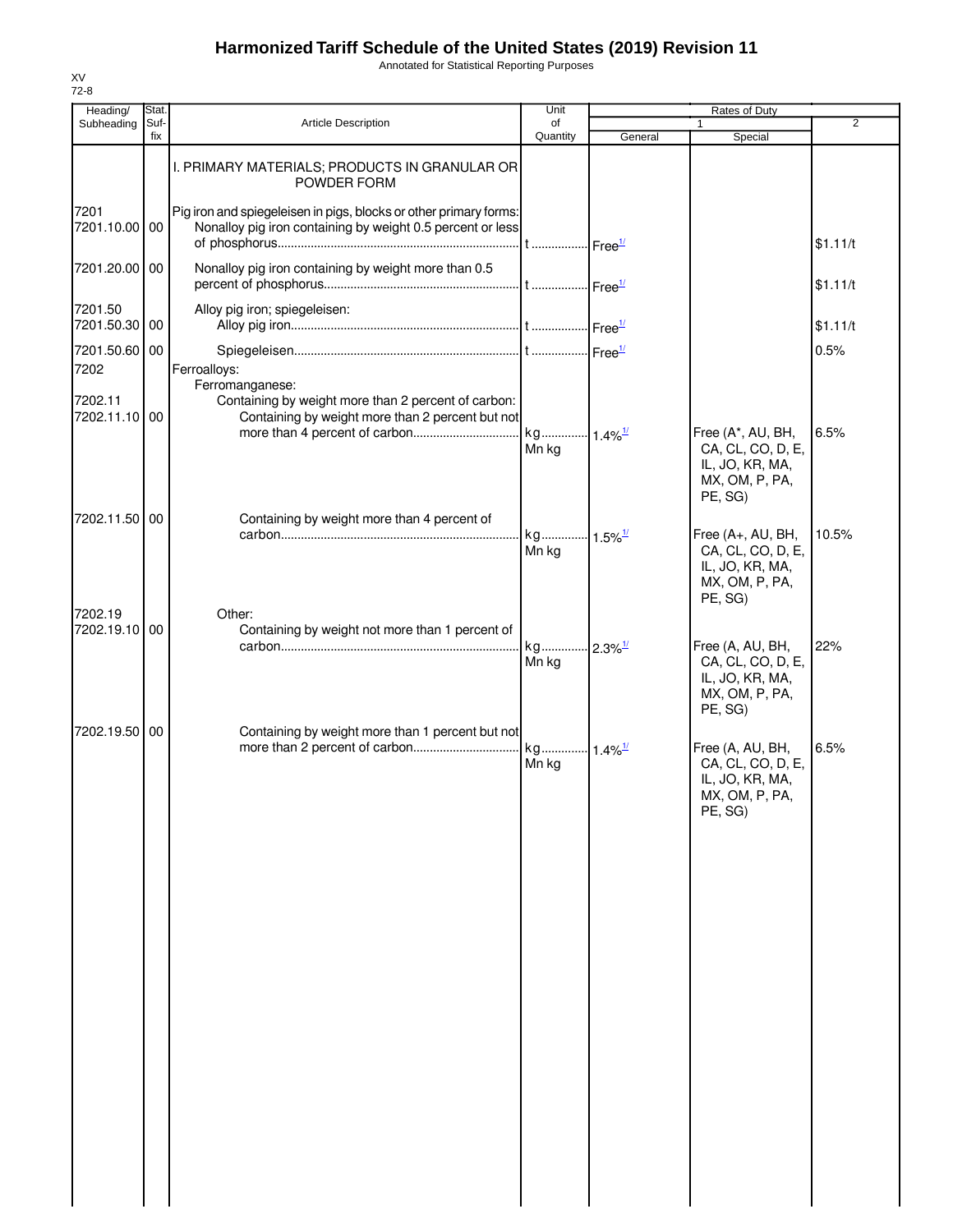Annotated for Statistical Reporting Purposes

| Suf-<br>fix      | Article Description                                                                           | of<br>Quantity                                                                   | General                                                                                                                                 | $\mathbf{1}$<br>Special                                                                             | $\overline{2}$                   |
|------------------|-----------------------------------------------------------------------------------------------|----------------------------------------------------------------------------------|-----------------------------------------------------------------------------------------------------------------------------------------|-----------------------------------------------------------------------------------------------------|----------------------------------|
|                  |                                                                                               |                                                                                  |                                                                                                                                         |                                                                                                     |                                  |
|                  | Ferroalloys: (con.)<br>Ferrosilicon:<br>Containing by weight more than 55 percent of silicon: |                                                                                  |                                                                                                                                         |                                                                                                     |                                  |
| 7202.21.10 00    | Containing by weight more than 3 percent of                                                   | Si kg                                                                            |                                                                                                                                         | Free (A*, AU, BH,<br>CA, CL, CO, D, E,<br>IL, JO, KR, MA,<br>MX, OM, P, PA,<br>PE, SG)              | 11.5%                            |
| 7202.21.50 00    |                                                                                               | Si kg                                                                            |                                                                                                                                         | Free (A*, AU, BH,<br>CA, CL, CO, D, E,<br>IL, JO, KR, MA,<br>MX, OM, P, PA,<br>PE, SG)              | 11.5%                            |
| 7202.21.75 00    |                                                                                               | Si kg                                                                            |                                                                                                                                         | Free (A+, AU, BH,<br>CA, CL, CO, D, E,<br>IL, JO, KR, MA,<br>MX, OM, P, PA,<br>PE, SG)              | 9%                               |
|                  |                                                                                               | Si kg                                                                            |                                                                                                                                         | Free (A+, AU, BH,<br>CA, CL, CO, D, E,<br>IL, JO, KR, MA,<br>MX, OM, P, PA,<br>PE, SG)              | 40%                              |
| 10               | Containing by weight over 2 percent of                                                        |                                                                                  |                                                                                                                                         |                                                                                                     | 4.4¢/kg on<br>silicon<br>content |
|                  |                                                                                               |                                                                                  |                                                                                                                                         |                                                                                                     |                                  |
| 7202.30.00<br>00 |                                                                                               | Si kg<br>Mn kg                                                                   | $3.9\%$ <sup>1/</sup>                                                                                                                   | Free (A*, AU, BH,<br>CA, CL, CO, D, E,<br>IL, JO, KR, MA,<br>MX, OM, P, PA,<br>PE, SG)              | 23%                              |
|                  |                                                                                               |                                                                                  |                                                                                                                                         |                                                                                                     |                                  |
|                  |                                                                                               |                                                                                  |                                                                                                                                         |                                                                                                     |                                  |
| 7202.21.90       | 00<br>50                                                                                      | more than 80 percent of silicon:<br>Containing by weight more than 90 percent of | Containing by weight more than 55 percent but not<br>kg<br>Containing by weight more than 80 percent but not<br>kg<br>Si kg<br>kg<br>kg | $\cdot 1.5\%$ <sup>1/</sup><br>kg 1.9% <sup>1/</sup><br>kg 5.8% <sup>1/</sup><br>Free <sup>1/</sup> |                                  |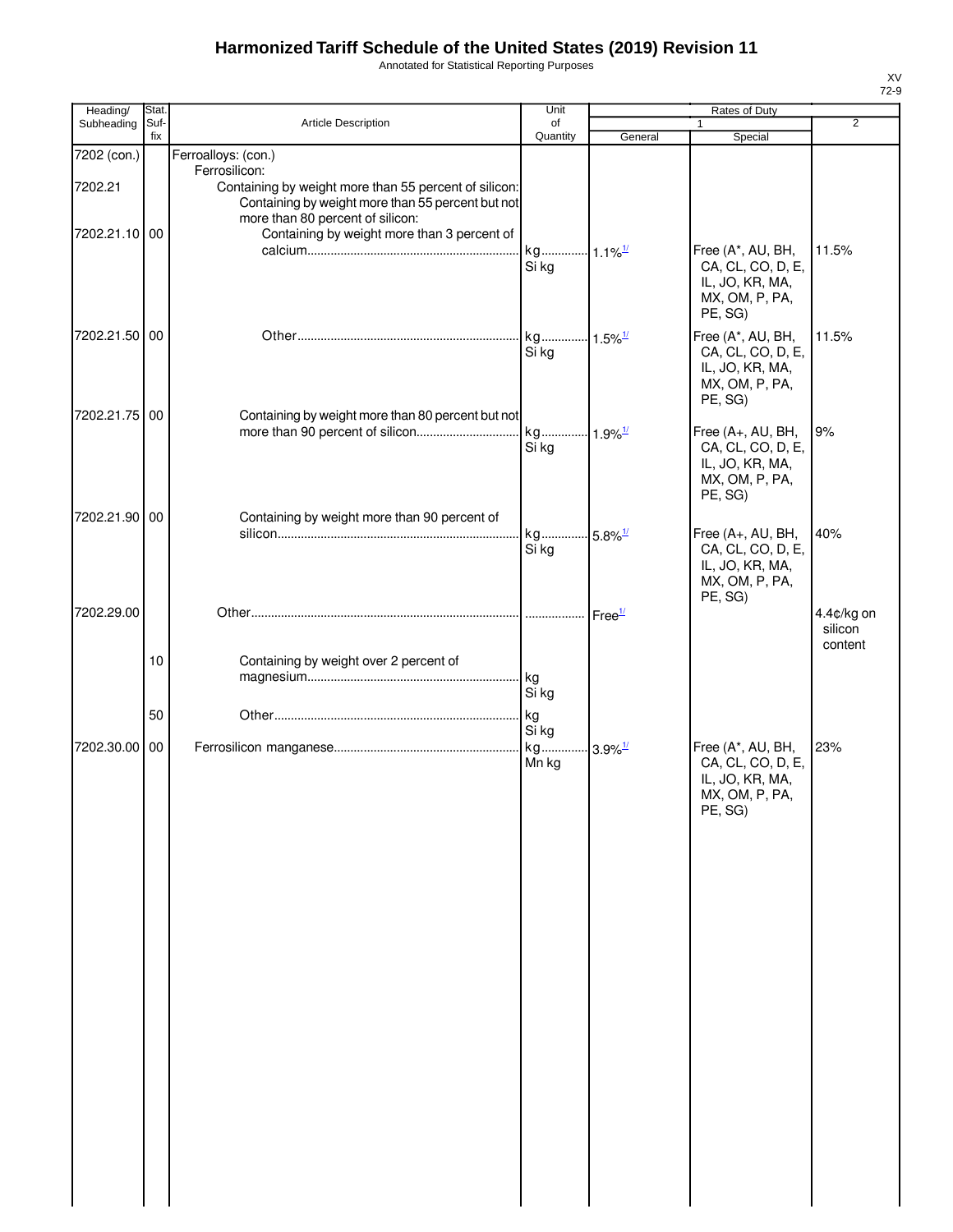Annotated for Statistical Reporting Purposes

| Heading/                 | Stat.       |                                                                                            | Unit           |                        | Rates of Duty                                                                          |                |
|--------------------------|-------------|--------------------------------------------------------------------------------------------|----------------|------------------------|----------------------------------------------------------------------------------------|----------------|
| Subheading               | Suf-<br>fix | Article Description                                                                        | of<br>Quantity | General                | $\mathbf{1}$<br>Special                                                                | $\overline{2}$ |
| 7202 (con.)              |             | Ferroalloys: (con.)                                                                        |                |                        |                                                                                        |                |
| 7202.41.00 00            |             | Ferrochromium:<br>Containing by weight more than 4 percent of carbon kg 1.9% <sup>1/</sup> | Cr kg          |                        | Free (A*, AU, BH,<br>CA, CL, CO, D, E,<br>IL, JO, KR, MA,<br>MX, OM, P, PA,<br>PE, SG) | 7.5%           |
| 7202.49<br>7202.49.10 00 |             | Other:<br>Containing by weight more than 3 percent of                                      | kg<br>Cr kg    | $-1.9\%$ <sup>1/</sup> | Free (A+, AU, BH,<br>CA, CL, CO, D, E,<br>IL, JO, KR, MA,<br>MX, OM, P, PA,<br>PE, SG) | 7.5%           |
| 7202.49.50               |             |                                                                                            |                |                        | Free (A, AU, BH,<br>CA, CL, CO, D, E,<br>IL, JO, KR, MA,<br>MX, OM, P, PA,<br>PE, SG)  | 30%            |
|                          | 10          | Containing by weight more than 0.5 percent                                                 | kg<br>Cr kg    |                        |                                                                                        |                |
|                          | 90          |                                                                                            | kg             |                        |                                                                                        |                |
| 7202.50.00 00            |             |                                                                                            | Cr kg<br>kg    | $10\%$ <sup>1/</sup>   | Free (A, AU, BH,                                                                       | 25%            |
|                          |             |                                                                                            | Cr kg          |                        | CA, CL, CO, D, E,<br>IL, JO, KR, MA,<br>MX, OM, P, PA,<br>PE, SG)                      |                |
| 7202.60.00 00            |             |                                                                                            | Ni kg          |                        |                                                                                        | 6.6¢/kg        |
| 7202.70.00 00            |             |                                                                                            | Mo kg          |                        | Free (A+, AU, BH,<br>CA, CL, CO, D, E,<br>IL, JO, KR, MA,<br>MX, OM, P, PA,<br>PE, SG) | 31.5%          |
| 7202.80.00 00            |             |                                                                                            | W kg           |                        | Free (A, AU, BH,<br>CA, CL, CO, D, E,<br>IL, JO, KR, MA,<br>MX, OM, P, PA,<br>PE, SG)  | 35%            |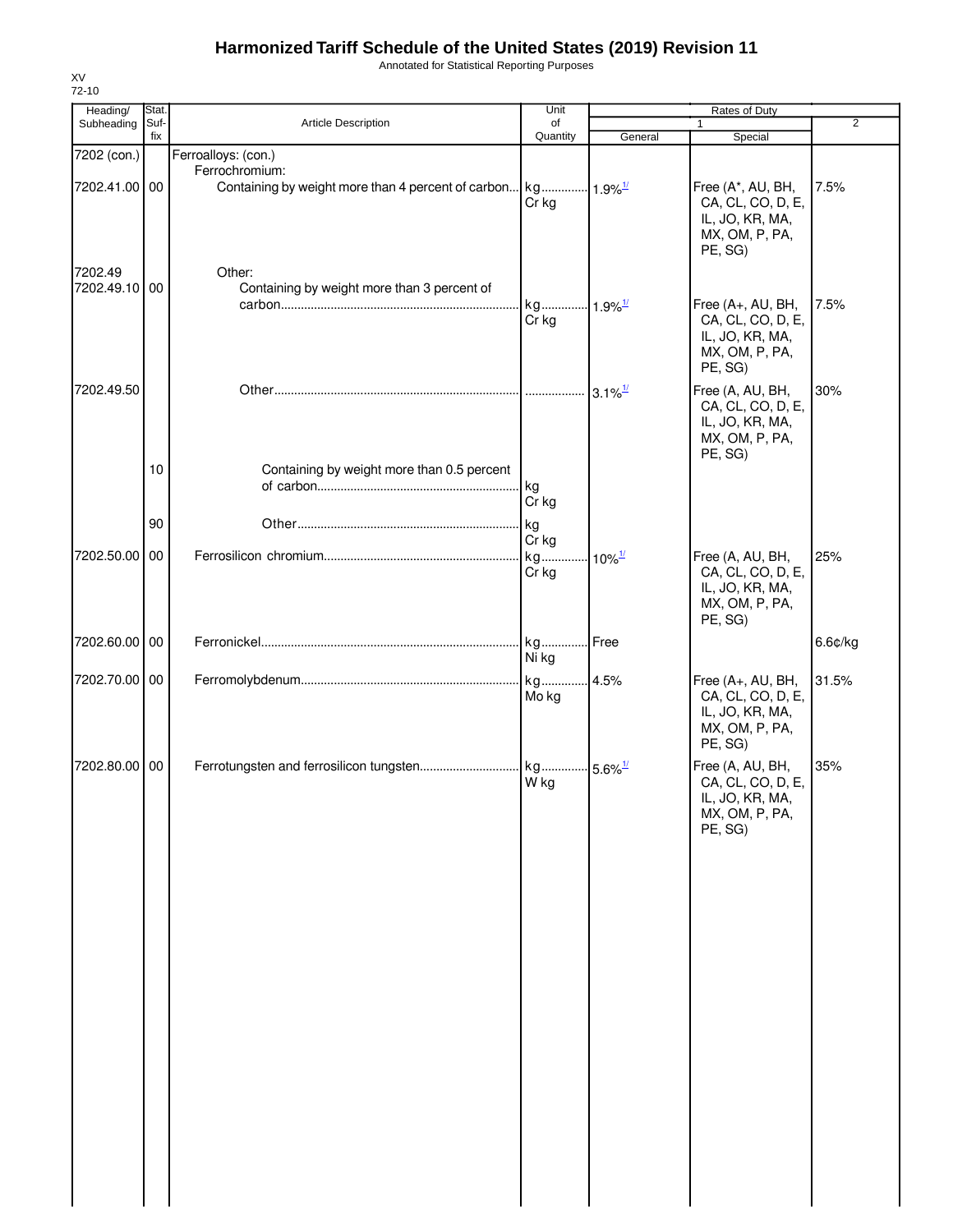Annotated for Statistical Reporting Purposes

|         | Heading/      | Stat.       |                                                                                                                                                                                                                                        | Unit           |                     | Rates of Duty                                                                          |                |
|---------|---------------|-------------|----------------------------------------------------------------------------------------------------------------------------------------------------------------------------------------------------------------------------------------|----------------|---------------------|----------------------------------------------------------------------------------------|----------------|
|         | Subheading    | Suf-<br>fix | <b>Article Description</b>                                                                                                                                                                                                             | of<br>Quantity | General             | $\mathbf{1}$<br>Special                                                                | $\overline{2}$ |
|         | 7202 (con.)   |             | Ferroalloys: (con.)                                                                                                                                                                                                                    |                |                     |                                                                                        |                |
|         | 7202.91.00 00 |             | Other:                                                                                                                                                                                                                                 |                |                     | Free (A+, AU, BH,<br>CA, CL, CO, D, E,<br>IL, JO, KR, MA,<br>MX, OM, P, PA,<br>PE, SG) | 25%            |
|         | 7202.92.00 00 |             |                                                                                                                                                                                                                                        | V kg           |                     | Free (A+, AU, BH,<br>CA, CL, CO, E, IL,<br>JO, KR, MA, MX,<br>OM, P, PA, PE,<br>SG)    | 25%            |
| 7202.93 | 7202.93.40    | 00          | Ferroniobium:<br>Containing by weight less than 0.02 percent of<br>phosphorus or sulfur or less than 0.4 percent of                                                                                                                    | kg 5%          |                     | Free (A+, AU, BH,<br>CA, CL, CO, D, E,<br>IL, JO, KR, MA,<br>MX, OM, P, PA,<br>PE, SG) | 25%            |
|         | 7202.93.80 00 |             |                                                                                                                                                                                                                                        |                |                     | Free (A*, AU, BH,<br>CA, CL, CO, D, E,<br>IL, JO, KR, MA,<br>MX, OM, P, PA,<br>PE, SG) | 25%            |
| 7202.99 | 7202.99.10 00 |             | Other:                                                                                                                                                                                                                                 |                |                     | Free (A*, AU, BH,<br>CA, CL, CO, D, E,<br>IL, JO, KR, MA,<br>MX, OM, P, PA,<br>PE, SG) | 25%            |
|         | 7202.99.20 00 |             |                                                                                                                                                                                                                                        |                |                     | Free (A, AU, BH,<br>CA, CL, CO, D, E,<br>IL, JO, KR, MA,<br>MX, OM, P, PA,<br>PE, SG)  | 25%            |
|         | 7202.99.80    |             |                                                                                                                                                                                                                                        |                | $5\%$ <sup>2/</sup> | Free (A+, AU, BH,<br>CA, CL, CO, D, E,<br>IL, JO, KR, MA,<br>MX, OM, P, PA,<br>PE, SG) | 25%            |
|         |               | 20          |                                                                                                                                                                                                                                        |                |                     |                                                                                        |                |
| 7203    |               | 40          | Ferrous products obtained by direct reduction of iron ore and<br>other spongy ferrous products, in lumps, pellets or similar<br>forms; iron having a minimum purity by weight of 99.94 percent,<br>in lumps, pellets or similar forms: |                |                     |                                                                                        |                |
|         | 7203.10.00 00 |             | Ferrous products obtained by direct reduction of iron                                                                                                                                                                                  |                |                     |                                                                                        | \$2.21/t       |
|         | 7203.90.00 00 |             |                                                                                                                                                                                                                                        |                |                     |                                                                                        | \$2.21/t       |
|         |               |             |                                                                                                                                                                                                                                        |                |                     |                                                                                        |                |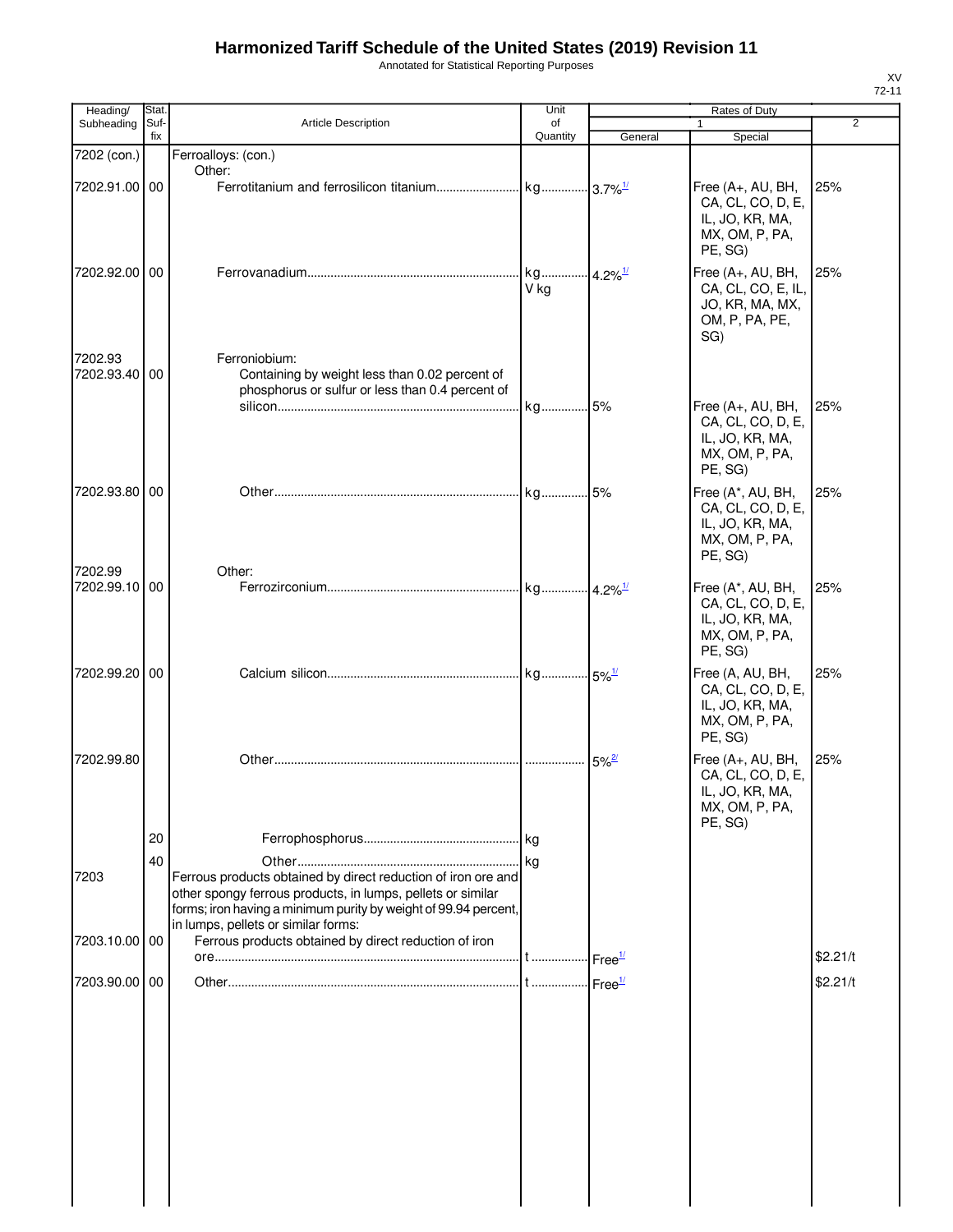Annotated for Statistical Reporting Purposes

| Heading/      | Stat.       |                                                                                                                                     | Unit           |                            | Rates of Duty |                |
|---------------|-------------|-------------------------------------------------------------------------------------------------------------------------------------|----------------|----------------------------|---------------|----------------|
| Subheading    | Suf-<br>fix | Article Description                                                                                                                 | of<br>Quantity | General                    | Special       | $\overline{2}$ |
| 7204          |             | Ferrous waste and scrap; remelting scrap ingots of iron or                                                                          |                |                            |               |                |
| 7204.10.00 00 |             | steel:                                                                                                                              |                |                            |               | 74¢/t          |
|               |             |                                                                                                                                     |                | $\cdot$ Free $\frac{1}{2}$ |               |                |
| 7204.21.00 00 |             | Waste and scrap of alloy steel:                                                                                                     |                |                            |               | 74¢/t          |
| 7204.29.00    | 00          |                                                                                                                                     |                |                            |               |                |
| 7204.30.00 00 |             |                                                                                                                                     |                |                            |               | 74¢/t<br>Free  |
|               |             |                                                                                                                                     |                |                            |               |                |
| 7204.41.00    |             | Other waste and scrap:<br>Turnings, shavings, chips, milling waste, sawdust,<br>filings, trimmings and stampings, whether or not in |                |                            |               | 74¢/t          |
|               | 20          |                                                                                                                                     |                |                            |               |                |
|               | 40          |                                                                                                                                     |                |                            |               |                |
|               | 60          |                                                                                                                                     |                |                            |               |                |
|               | 80          |                                                                                                                                     |                |                            |               |                |
| 7204.49.00    |             |                                                                                                                                     |                |                            |               | 74c/t          |
|               | 20          |                                                                                                                                     |                |                            |               |                |
|               | 40          |                                                                                                                                     |                |                            |               |                |
|               | 60          | Other:                                                                                                                              |                |                            |               |                |
|               | 70          |                                                                                                                                     |                |                            |               |                |
|               | 80          |                                                                                                                                     |                |                            |               |                |
| 7204.50.00    | 00          |                                                                                                                                     |                |                            |               | 74¢/t          |
| 7205          |             | Granules and powders, of pig iron, spiegeleisen, iron or steel:                                                                     |                |                            |               |                |
| 7205.10.00    | 00          |                                                                                                                                     |                |                            |               | 3%             |
|               |             | Powders:                                                                                                                            |                |                            |               |                |
| 7205.21.00    | 00          |                                                                                                                                     |                |                            |               | 45%            |
| 7205.29.00    | 00          |                                                                                                                                     |                |                            |               | \$2.21/t       |
|               |             |                                                                                                                                     |                |                            |               |                |
|               |             |                                                                                                                                     |                |                            |               |                |
|               |             |                                                                                                                                     |                |                            |               |                |
|               |             |                                                                                                                                     |                |                            |               |                |
|               |             |                                                                                                                                     |                |                            |               |                |
|               |             |                                                                                                                                     |                |                            |               |                |
|               |             |                                                                                                                                     |                |                            |               |                |
|               |             |                                                                                                                                     |                |                            |               |                |
|               |             |                                                                                                                                     |                |                            |               |                |
|               |             |                                                                                                                                     |                |                            |               |                |
|               |             |                                                                                                                                     |                |                            |               |                |
|               |             |                                                                                                                                     |                |                            |               |                |
|               |             |                                                                                                                                     |                |                            |               |                |
|               |             |                                                                                                                                     |                |                            |               |                |
|               |             |                                                                                                                                     |                |                            |               |                |
|               |             |                                                                                                                                     |                |                            |               |                |
|               |             |                                                                                                                                     |                |                            |               |                |
|               |             |                                                                                                                                     |                |                            |               |                |
|               |             |                                                                                                                                     |                |                            |               |                |
|               |             |                                                                                                                                     |                |                            |               |                |
|               |             |                                                                                                                                     |                |                            |               |                |
|               |             |                                                                                                                                     |                |                            |               |                |
|               |             |                                                                                                                                     |                |                            |               |                |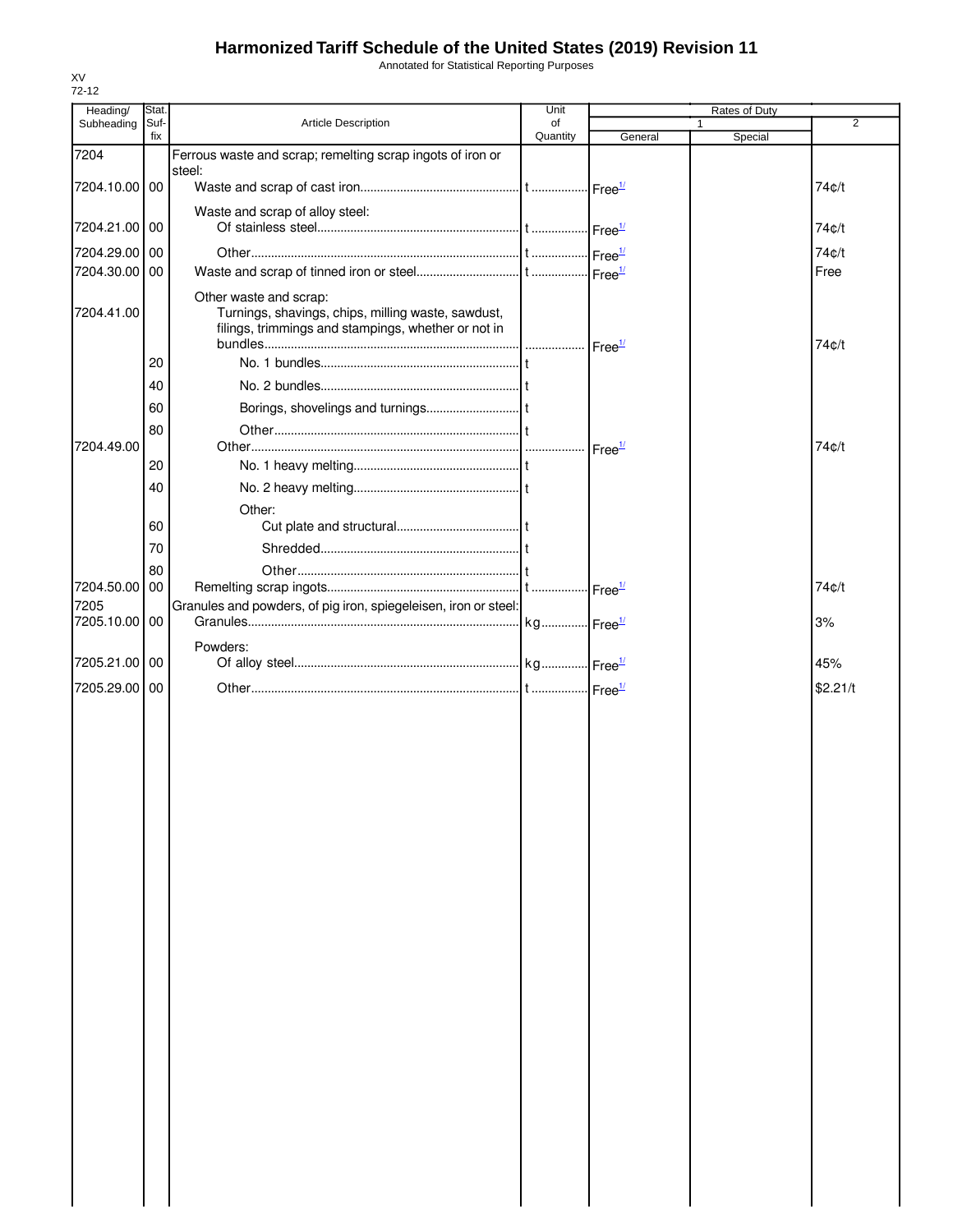Annotated for Statistical Reporting Purposes

| Heading/      | Stat.       |                                                                                                                | Unit           |                    |   | Rates of Duty |                |
|---------------|-------------|----------------------------------------------------------------------------------------------------------------|----------------|--------------------|---|---------------|----------------|
| Subheading    | Suf-<br>fix | Article Description                                                                                            | of<br>Quantity | General            | 1 | Special       | $\overline{2}$ |
|               |             |                                                                                                                |                |                    |   |               |                |
|               |             | II. IRON AND NONALLOY STEEL                                                                                    |                |                    |   |               |                |
| 7206          |             | Iron and nonalloy steel in ingots or other primary forms                                                       |                |                    |   |               |                |
|               |             | (excluding iron of heading 7203):                                                                              |                |                    |   |               |                |
| 7206.10.00 00 |             |                                                                                                                |                |                    |   |               | 20%            |
| 7206.90.00 00 |             |                                                                                                                |                |                    |   |               | 20%            |
| 7207          |             | Semifinished products of iron or nonalloy steel:                                                               |                |                    |   |               |                |
| 7207.11.00 00 |             | Containing by weight less than 0.25 percent of carbon:<br>Of rectangular (including square) cross section, the |                |                    |   |               |                |
|               |             | width measuring less than twice the thickness kg Free <sup>3/</sup>                                            |                |                    |   |               | 20%            |
| 7207.12.00    |             | Other, of rectangular (other than square) cross                                                                |                |                    |   |               |                |
|               |             |                                                                                                                |                | Free <sup>3/</sup> |   |               | 20%            |
|               | 10          | Having a width measuring less than four times the                                                              |                |                    |   |               |                |
|               |             |                                                                                                                |                |                    |   |               |                |
|               | 50          | Having a width measuring at least four times the                                                               |                |                    |   |               |                |
|               |             |                                                                                                                |                |                    |   |               |                |
| 7207.19.00    | 30          |                                                                                                                |                | Free <sup>3/</sup> |   |               | 20%            |
|               |             |                                                                                                                |                |                    |   |               |                |
| 7207.20.00    | 90          | Containing by weight 0.25 percent or more of carbon    Free3                                                   |                |                    |   |               | 20%            |
|               |             | Of rectangular (including square) cross section:                                                               |                |                    |   |               |                |
|               | 25          | Having a width measuring less than four times the                                                              |                |                    |   |               |                |
|               |             |                                                                                                                |                |                    |   |               |                |
|               | 45          | Having a width measuring at least four times the                                                               |                |                    |   |               |                |
|               | 75          |                                                                                                                |                |                    |   |               |                |
|               | 90          |                                                                                                                |                |                    |   |               |                |
|               |             |                                                                                                                |                |                    |   |               |                |
|               |             |                                                                                                                |                |                    |   |               |                |
|               |             |                                                                                                                |                |                    |   |               |                |
|               |             |                                                                                                                |                |                    |   |               |                |
|               |             |                                                                                                                |                |                    |   |               |                |
|               |             |                                                                                                                |                |                    |   |               |                |
|               |             |                                                                                                                |                |                    |   |               |                |
|               |             |                                                                                                                |                |                    |   |               |                |
|               |             |                                                                                                                |                |                    |   |               |                |
|               |             |                                                                                                                |                |                    |   |               |                |
|               |             |                                                                                                                |                |                    |   |               |                |
|               |             |                                                                                                                |                |                    |   |               |                |
|               |             |                                                                                                                |                |                    |   |               |                |
|               |             |                                                                                                                |                |                    |   |               |                |
|               |             |                                                                                                                |                |                    |   |               |                |
|               |             |                                                                                                                |                |                    |   |               |                |
|               |             |                                                                                                                |                |                    |   |               |                |
|               |             |                                                                                                                |                |                    |   |               |                |
|               |             |                                                                                                                |                |                    |   |               |                |
|               |             |                                                                                                                |                |                    |   |               |                |
|               |             |                                                                                                                |                |                    |   |               |                |
|               |             |                                                                                                                |                |                    |   |               |                |
|               |             |                                                                                                                |                |                    |   |               |                |
|               |             |                                                                                                                |                |                    |   |               |                |
|               |             |                                                                                                                |                |                    |   |               |                |
|               |             |                                                                                                                |                |                    |   |               |                |
|               |             |                                                                                                                |                |                    |   |               |                |
|               |             |                                                                                                                |                |                    |   |               |                |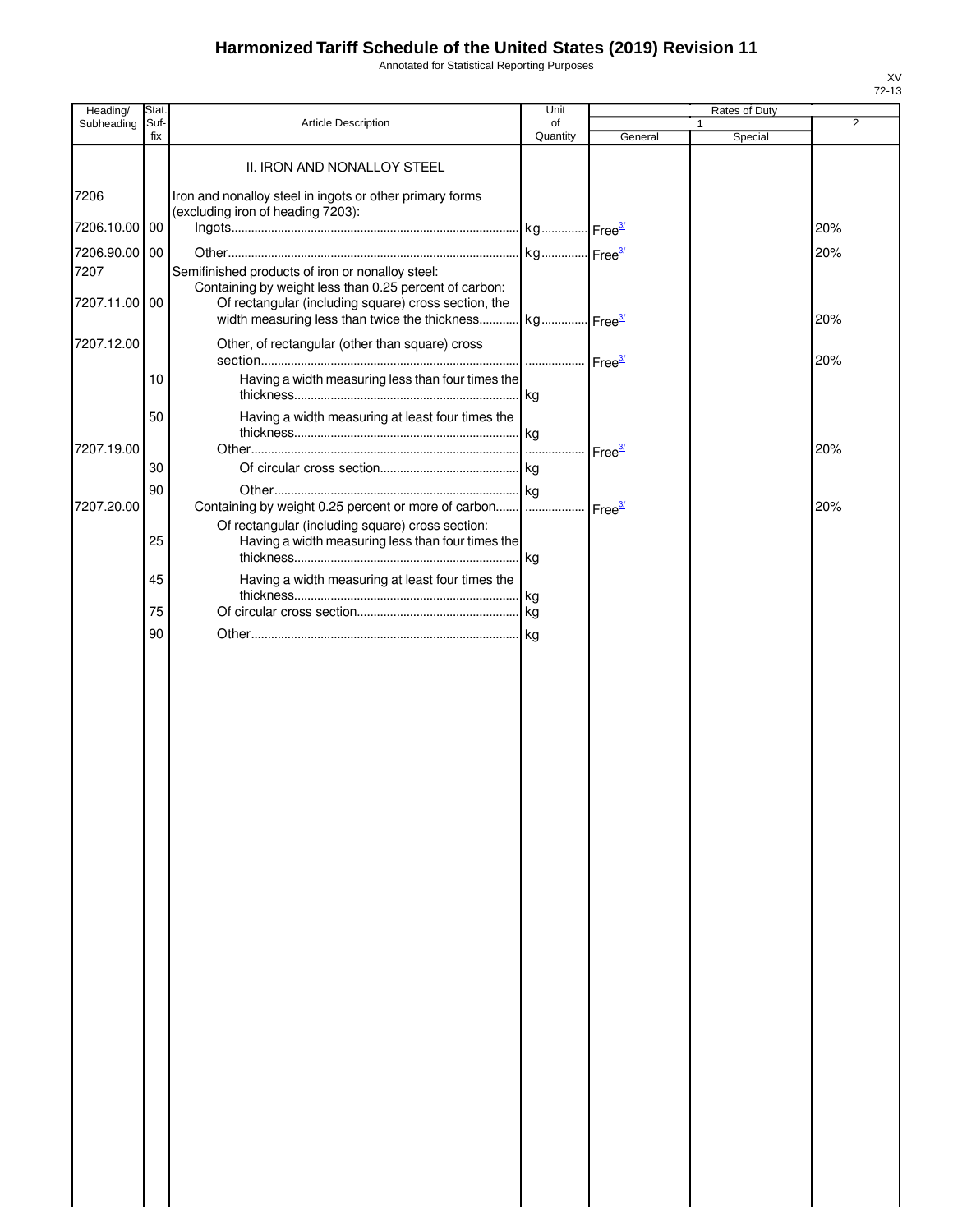Annotated for Statistical Reporting Purposes

| Heading/        | Stat        |                                                                           | Unit           |                            |   | Rates of Duty |                  |
|-----------------|-------------|---------------------------------------------------------------------------|----------------|----------------------------|---|---------------|------------------|
| Subheading      | Suf-<br>fix | <b>Article Description</b>                                                | of<br>Quantity | General                    | 1 | Special       | $\overline{2}$   |
| 7208            |             | Flat-rolled products of iron or nonalloy steel, of a width of             |                |                            |   |               |                  |
|                 |             | 600 mm or more, hot-rolled, not clad, plated or coated:                   |                |                            |   |               |                  |
| 7208.10         |             | In coils, not further worked than hot-rolled, with patterns<br>in relief: |                |                            |   |               |                  |
| 7208.10.15 00   |             |                                                                           |                |                            |   |               | $0.4$ ¢/kg + 20% |
|                 |             | Other:                                                                    |                |                            |   |               |                  |
| 7208.10.30   00 |             |                                                                           |                |                            |   |               | 20%              |
| 7208.10.60 00   |             |                                                                           |                |                            |   |               | 20%              |
|                 |             | Other, in coils, not further worked than hot-rolled, pickled:             |                |                            |   |               |                  |
| 7208.25         |             | Of a thickness of 4.75 mm or more:                                        |                |                            |   |               |                  |
| 7208.25.30 00   |             |                                                                           |                |                            |   |               | 20%              |
| 7208.25.60 00   |             |                                                                           |                |                            |   |               | $0.4$ ¢/kg + 20% |
| 7208.26.00      |             | Of a thickness of 3 mm or more but less than                              |                |                            |   |               |                  |
|                 |             |                                                                           |                |                            |   |               | $0.4$ ¢/kg + 20% |
|                 | 30          |                                                                           |                |                            |   |               |                  |
|                 | 60          |                                                                           |                |                            |   |               |                  |
| 7208.27.00      |             |                                                                           |                | Free <sup>3/</sup>         |   |               | $0.4$ ¢/kg + 20% |
|                 | 30          |                                                                           |                |                            |   |               |                  |
|                 | 60          |                                                                           |                |                            |   |               |                  |
| 7208.36.00      |             | Other, in coils, not further worked than hot-rolled:                      |                |                            |   |               | 20%              |
|                 | 30          |                                                                           |                |                            |   |               |                  |
|                 | 60          |                                                                           |                |                            |   |               |                  |
| 7208.37.00      |             | Of a thickness of 4.75 mm or more but not exceeding                       |                |                            |   |               |                  |
|                 |             |                                                                           |                | $\cdot$ Free $\frac{3}{2}$ |   |               | 20%              |
|                 | 30          |                                                                           |                |                            |   |               |                  |
|                 | 60          |                                                                           |                |                            |   |               |                  |
| 7208.38.00      |             | Of a thickness of 3 mm or more but less than                              |                |                            |   |               |                  |
|                 |             |                                                                           |                |                            |   |               | 20%              |
|                 | 15          |                                                                           |                |                            |   |               |                  |
|                 | 30          | Other:                                                                    |                |                            |   |               |                  |
|                 | 90          |                                                                           |                |                            |   |               |                  |
| 7208.39.00      |             |                                                                           |                |                            |   |               | 20%              |
|                 | 15          |                                                                           |                |                            |   |               |                  |
|                 |             | Other:                                                                    |                |                            |   |               |                  |
|                 | 30          |                                                                           |                |                            |   |               |                  |
|                 | 90          |                                                                           |                |                            |   |               |                  |
| 7208.40         |             | Not in coils, not further worked than hot-rolled, with patterns           |                |                            |   |               |                  |
|                 |             | in relief:                                                                |                |                            |   |               |                  |
| 7208.40.30      | 30          |                                                                           |                | $r = e^{\frac{3}{2}}$      |   |               | 20%              |
|                 |             |                                                                           |                |                            |   |               |                  |
| 7208.40.60      | 60          |                                                                           |                | Free <sup>3/</sup>         |   |               | 20%              |
|                 | 30          |                                                                           |                |                            |   |               |                  |
|                 | 60          |                                                                           |                |                            |   |               |                  |
|                 |             |                                                                           |                |                            |   |               |                  |
|                 |             |                                                                           |                |                            |   |               |                  |
|                 |             |                                                                           |                |                            |   |               |                  |
|                 |             |                                                                           |                |                            |   |               |                  |
|                 |             |                                                                           |                |                            |   |               |                  |
|                 |             |                                                                           |                |                            |   |               |                  |
|                 |             |                                                                           |                |                            |   |               |                  |
|                 |             |                                                                           |                |                            |   |               |                  |
|                 |             |                                                                           |                |                            |   |               |                  |
|                 |             |                                                                           |                |                            |   |               |                  |
|                 |             |                                                                           |                |                            |   |               |                  |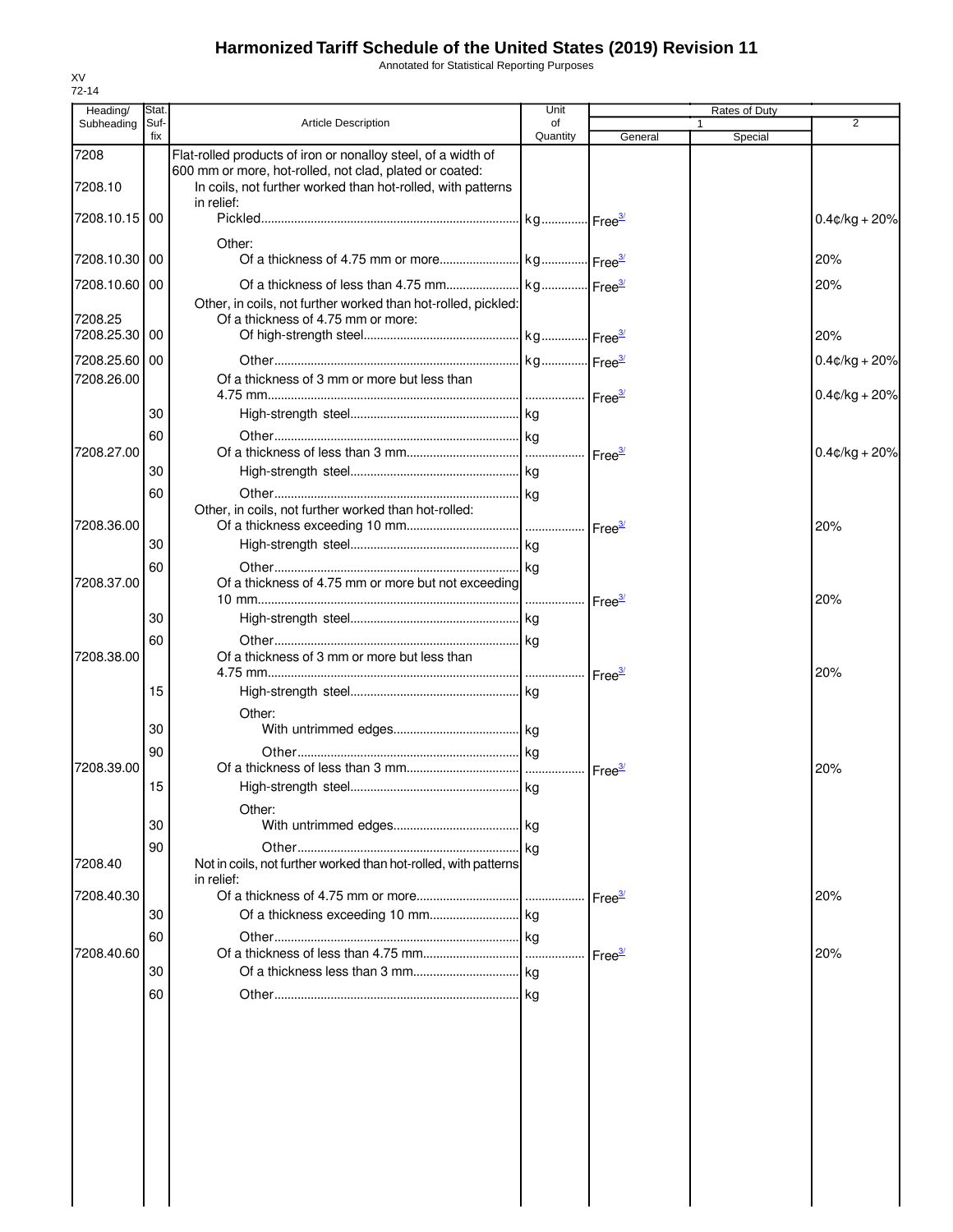Annotated for Statistical Reporting Purposes

| Heading/      | Stat.       |                                                                                                                                                                                             | Unit                  |         | Rates of Duty           |                |
|---------------|-------------|---------------------------------------------------------------------------------------------------------------------------------------------------------------------------------------------|-----------------------|---------|-------------------------|----------------|
| Subheading    | Suf-<br>fix | Article Description                                                                                                                                                                         | of<br>Quantity        | General | $\mathbf{1}$<br>Special | $\overline{2}$ |
| 7208 (con.)   |             | Flat-rolled products of iron or nonalloy steel, of a width of<br>600 mm or more, hot-rolled, not clad, plated or coated: (con.)<br>Other, not in coils, not further worked than hot-rolled: |                       |         |                         |                |
| 7208.51.00    |             |                                                                                                                                                                                             |                       |         |                         | 20%            |
|               | 30          |                                                                                                                                                                                             |                       |         |                         |                |
|               |             | Other:                                                                                                                                                                                      |                       |         |                         |                |
|               | 45          |                                                                                                                                                                                             |                       |         |                         |                |
| 7208.52.00    | 60<br>00    | Of a thickness of 4.75 mm or more but not exceeding                                                                                                                                         |                       |         |                         |                |
|               |             |                                                                                                                                                                                             | kg Free <sup>3/</sup> |         |                         | 20%            |
| 7208.53.00 00 |             | Of a thickness of 3 mm or more but less than                                                                                                                                                |                       |         |                         |                |
|               |             |                                                                                                                                                                                             |                       |         |                         | 20%            |
| 7208.54.00 00 |             |                                                                                                                                                                                             |                       |         |                         | 20%            |
| 7208.90.00    | 00          |                                                                                                                                                                                             |                       |         |                         | 20%            |
|               |             |                                                                                                                                                                                             |                       |         |                         |                |
|               |             |                                                                                                                                                                                             |                       |         |                         |                |
|               |             |                                                                                                                                                                                             |                       |         |                         |                |
|               |             |                                                                                                                                                                                             |                       |         |                         |                |
|               |             |                                                                                                                                                                                             |                       |         |                         |                |
|               |             |                                                                                                                                                                                             |                       |         |                         |                |
|               |             |                                                                                                                                                                                             |                       |         |                         |                |
|               |             |                                                                                                                                                                                             |                       |         |                         |                |
|               |             |                                                                                                                                                                                             |                       |         |                         |                |
|               |             |                                                                                                                                                                                             |                       |         |                         |                |
|               |             |                                                                                                                                                                                             |                       |         |                         |                |
|               |             |                                                                                                                                                                                             |                       |         |                         |                |
|               |             |                                                                                                                                                                                             |                       |         |                         |                |
|               |             |                                                                                                                                                                                             |                       |         |                         |                |
|               |             |                                                                                                                                                                                             |                       |         |                         |                |
|               |             |                                                                                                                                                                                             |                       |         |                         |                |
|               |             |                                                                                                                                                                                             |                       |         |                         |                |
|               |             |                                                                                                                                                                                             |                       |         |                         |                |
|               |             |                                                                                                                                                                                             |                       |         |                         |                |
|               |             |                                                                                                                                                                                             |                       |         |                         |                |
|               |             |                                                                                                                                                                                             |                       |         |                         |                |
|               |             |                                                                                                                                                                                             |                       |         |                         |                |
|               |             |                                                                                                                                                                                             |                       |         |                         |                |
|               |             |                                                                                                                                                                                             |                       |         |                         |                |
|               |             |                                                                                                                                                                                             |                       |         |                         |                |
|               |             |                                                                                                                                                                                             |                       |         |                         |                |
|               |             |                                                                                                                                                                                             |                       |         |                         |                |
|               |             |                                                                                                                                                                                             |                       |         |                         |                |
|               |             |                                                                                                                                                                                             |                       |         |                         |                |
|               |             |                                                                                                                                                                                             |                       |         |                         |                |
|               |             |                                                                                                                                                                                             |                       |         |                         |                |
|               |             |                                                                                                                                                                                             |                       |         |                         |                |
|               |             |                                                                                                                                                                                             |                       |         |                         |                |
|               |             |                                                                                                                                                                                             |                       |         |                         |                |
|               |             |                                                                                                                                                                                             |                       |         |                         |                |
|               |             |                                                                                                                                                                                             |                       |         |                         |                |
|               |             |                                                                                                                                                                                             |                       |         |                         |                |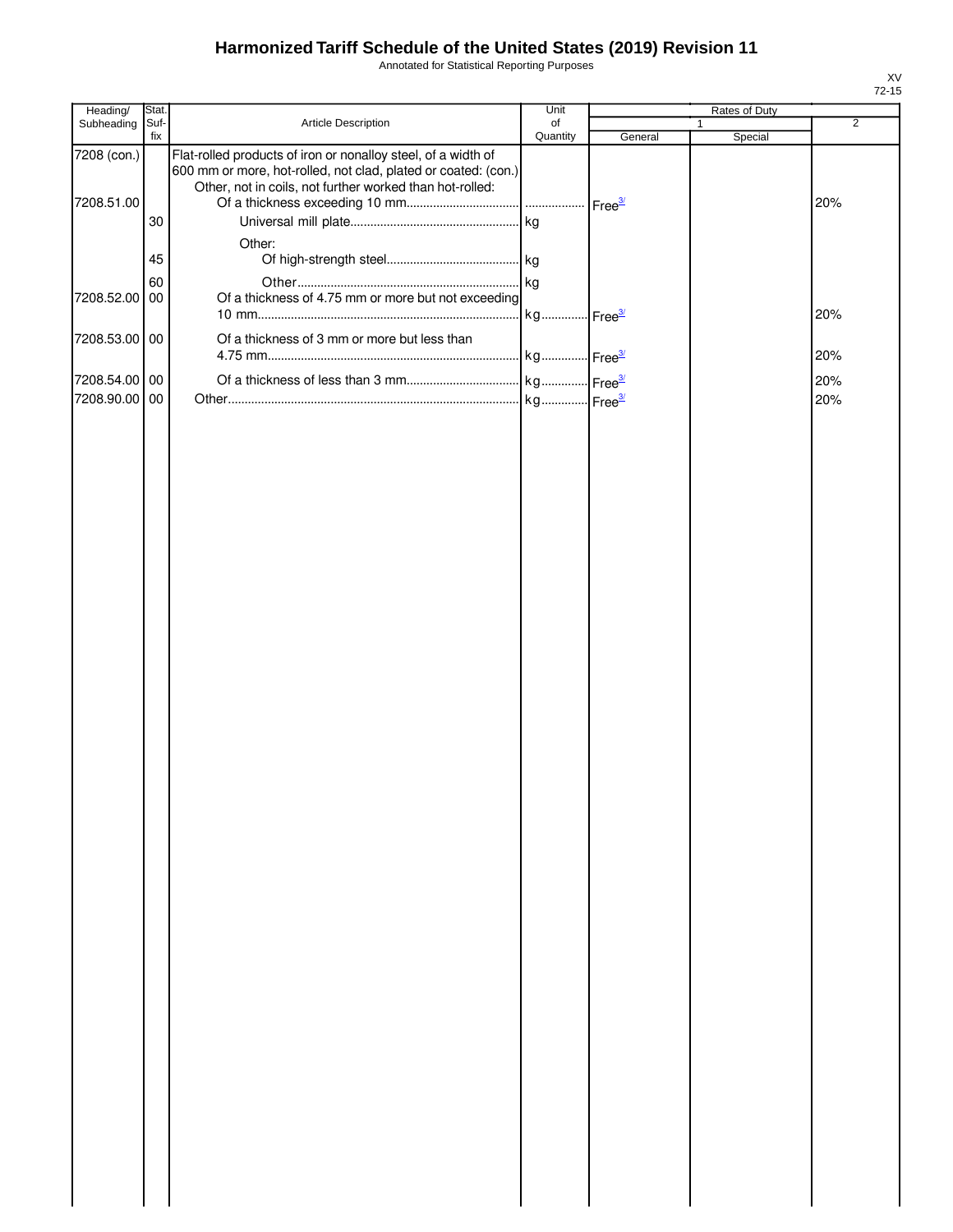Annotated for Statistical Reporting Purposes

| Heading/              | Stat.       |                                                                                                                                             | Unit           |                    | Rates of Duty |                  |
|-----------------------|-------------|---------------------------------------------------------------------------------------------------------------------------------------------|----------------|--------------------|---------------|------------------|
| Subheading            | Suf-<br>fix | <b>Article Description</b>                                                                                                                  | of<br>Quantity | General            | 1<br>Special  | $\overline{2}$   |
| 7209                  |             | Flat-rolled products of iron or nonalloy steel, of a width of<br>600 mm or more, cold-rolled (cold-reduced), not clad, plated<br>or coated: |                |                    |               |                  |
| 7209.15.00 00         |             | In coils, not further worked than cold-rolled (cold-reduced):                                                                               |                |                    |               | $0.4$ ¢/kg + 20% |
| 7209.16.00            |             | Of a thickness exceeding 1 mm but less than 3 mm    Free <sup>34</sup>                                                                      |                |                    |               | $0.4$ ¢/kg + 20% |
|                       | 30          | Of high-strength steel:                                                                                                                     |                |                    |               |                  |
|                       | 60          |                                                                                                                                             |                |                    |               |                  |
|                       | 70          | Other:                                                                                                                                      |                |                    |               |                  |
|                       | 91          |                                                                                                                                             |                |                    |               |                  |
| 7209.17.00            |             | Of a thickness of 0.5 mm or more but not exceeding                                                                                          |                |                    |               | $0.4$ ¢/kg + 20% |
|                       | 30          | Of high-strength steel:                                                                                                                     |                |                    |               |                  |
|                       | 60          |                                                                                                                                             |                |                    |               |                  |
|                       |             | Other:                                                                                                                                      |                |                    |               |                  |
|                       | 70<br>91    |                                                                                                                                             |                |                    |               |                  |
| 7209.18<br>7209.18.15 |             | Of a thickness of less than 0.5 mm:                                                                                                         |                |                    |               |                  |
|                       | 30          |                                                                                                                                             |                | Free <sup>3/</sup> |               | $0.4$ ¢/kg + 20% |
|                       | 60          |                                                                                                                                             |                |                    |               |                  |
| 7209.18.25            |             | Other:<br>Of a thickness of less than 0.361 mm                                                                                              |                |                    |               | 20%              |
|                       | 20          |                                                                                                                                             |                |                    |               |                  |
|                       | 85          |                                                                                                                                             |                |                    |               |                  |
| 7209.18.60            |             |                                                                                                                                             |                |                    |               | $0.4$ ¢/kg + 20% |
|                       | 20<br>90    |                                                                                                                                             |                |                    |               |                  |
|                       |             | Not in coils, not further worked than cold-rolled<br>(cold-reduced):                                                                        |                |                    |               |                  |
| 7209.25.00 00         |             |                                                                                                                                             |                |                    |               | $0.4$ ¢/kg + 20% |
| 7209.26.00 00         |             | Of a thickness exceeding 1 mm but less than 3 mm kg Free <sup>3/</sup>                                                                      |                |                    |               | $0.4$ ¢/kg + 20% |
| 7209.27.00 00         |             | Of a thickness of 0.5 mm or more but not exceeding                                                                                          |                |                    |               | $0.4$ ¢/kg + 20% |
| 7209.28.00 00         |             |                                                                                                                                             |                |                    |               | $0.4$ ¢/kg + 20% |
| 7209.90.00 00         |             |                                                                                                                                             |                |                    |               | $0.4$ ¢/kg + 20% |
|                       |             |                                                                                                                                             |                |                    |               |                  |
|                       |             |                                                                                                                                             |                |                    |               |                  |
|                       |             |                                                                                                                                             |                |                    |               |                  |
|                       |             |                                                                                                                                             |                |                    |               |                  |
|                       |             |                                                                                                                                             |                |                    |               |                  |
|                       |             |                                                                                                                                             |                |                    |               |                  |
|                       |             |                                                                                                                                             |                |                    |               |                  |
|                       |             |                                                                                                                                             |                |                    |               |                  |
|                       |             |                                                                                                                                             |                |                    |               |                  |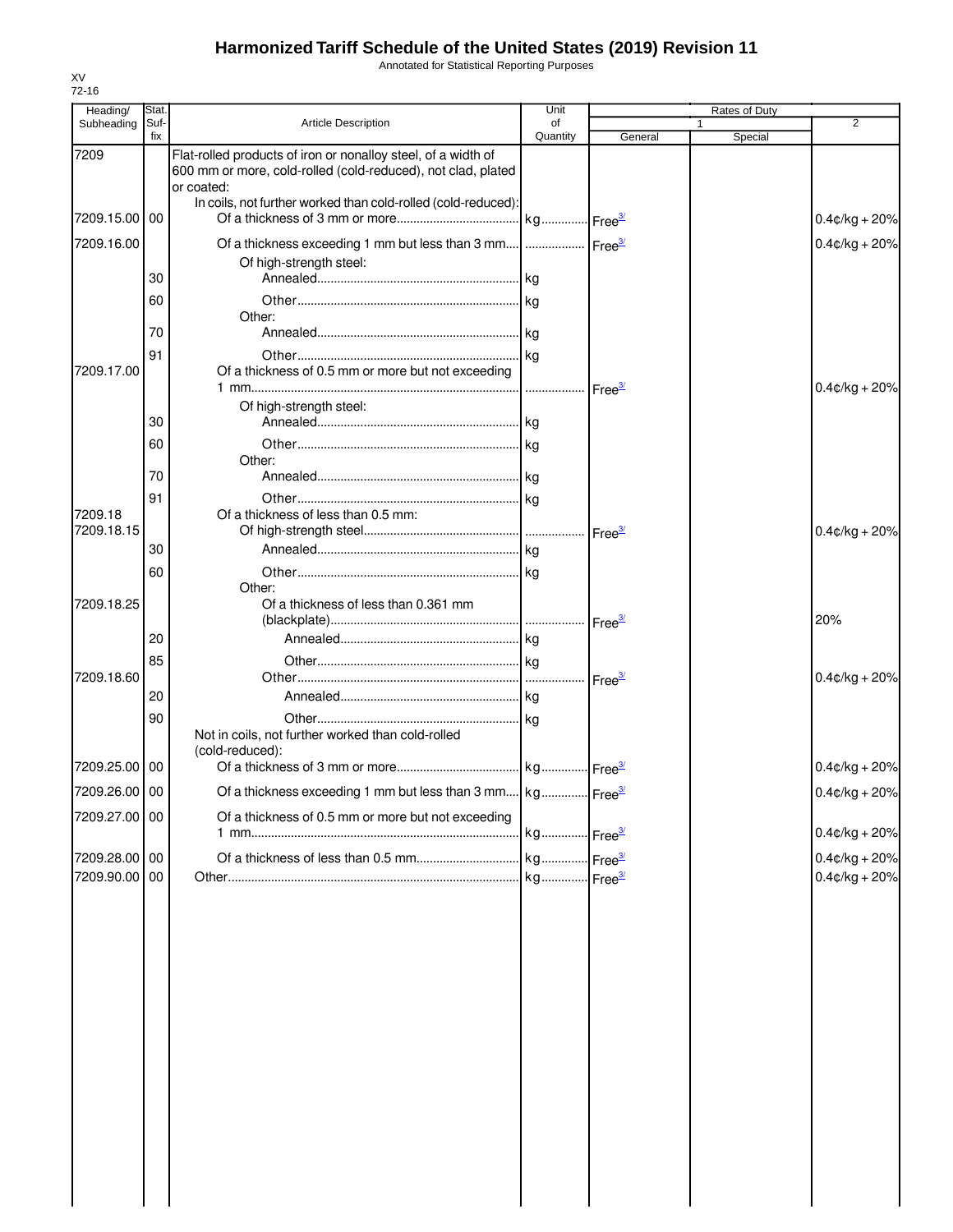Annotated for Statistical Reporting Purposes

| Heading/      | Stat.       |                                                                                                                                        | Unit           |         | Rates of Duty |                  |
|---------------|-------------|----------------------------------------------------------------------------------------------------------------------------------------|----------------|---------|---------------|------------------|
| Subheading    | Suf-<br>fix | <b>Article Description</b>                                                                                                             | of<br>Quantity | General | 1<br>Special  | 2                |
| 7210          |             | Flat-rolled products of iron or nonalloy steel, of a width of<br>600 mm or more, clad, plated or coated:<br>Plated or coated with tin: |                |         |               |                  |
| 7210.11.00 00 |             |                                                                                                                                        |                |         |               | 6%               |
| 7210.12.00 00 |             |                                                                                                                                        |                |         |               | 6%               |
| 7210.20.00 00 |             |                                                                                                                                        |                |         |               | 6%               |
| 7210.30.00    |             |                                                                                                                                        |                |         |               | 21.5%            |
|               | 30          |                                                                                                                                        |                |         |               |                  |
|               | 60          |                                                                                                                                        |                |         |               |                  |
| 7210.41.00 00 |             | Otherwise plated or coated with zinc:                                                                                                  |                |         |               | 21.5%            |
| 7210.49.00    |             |                                                                                                                                        |                |         |               | 21.5%            |
|               | 30          |                                                                                                                                        |                |         |               |                  |
|               |             | Other:                                                                                                                                 |                |         |               |                  |
|               | 91          |                                                                                                                                        |                |         |               |                  |
|               | 95          |                                                                                                                                        |                |         |               |                  |
| 7210.50.00    | 00          | Plated or coated with chromium oxides or with chromium                                                                                 |                |         |               | 45%              |
|               |             |                                                                                                                                        |                |         |               |                  |
| 7210.61.00 00 |             | Plated or coated with aluminum:<br>Plated or coated with aluminum-zinc alloys kg Free <sup>31</sup>                                    |                |         |               | 21.5%            |
| 7210.69.00    | 00          |                                                                                                                                        |                |         |               | 21.5%            |
| 7210.70       |             | Painted, varnished or coated with plastics:                                                                                            |                |         |               |                  |
| 7210.70.30 00 |             | Not coated or plated with metal and not clad kg Free <sup>3/</sup>                                                                     |                |         |               | $0.4$ ¢/kg + 20% |
| 7210.70.60    |             |                                                                                                                                        |                |         |               | 21.5%            |
|               |             | Zinc coated or plated:                                                                                                                 |                |         |               |                  |
|               | 30          |                                                                                                                                        |                |         |               |                  |
|               | 60<br>90    |                                                                                                                                        |                |         |               |                  |
| 7210.90       |             | Other:                                                                                                                                 |                |         |               |                  |
| 7210.90.10    | 00          |                                                                                                                                        |                |         |               | 30%              |
|               |             | Other:                                                                                                                                 |                |         |               |                  |
| 7210.90.60 00 |             | Electrolytically coated or plated with base metal kg Free <sup>34</sup>                                                                |                |         |               | 45%              |
| 7210.90.90 00 |             |                                                                                                                                        |                |         |               | 21.5%            |
|               |             |                                                                                                                                        |                |         |               |                  |
|               |             |                                                                                                                                        |                |         |               |                  |
|               |             |                                                                                                                                        |                |         |               |                  |
|               |             |                                                                                                                                        |                |         |               |                  |
|               |             |                                                                                                                                        |                |         |               |                  |
|               |             |                                                                                                                                        |                |         |               |                  |
|               |             |                                                                                                                                        |                |         |               |                  |
|               |             |                                                                                                                                        |                |         |               |                  |
|               |             |                                                                                                                                        |                |         |               |                  |
|               |             |                                                                                                                                        |                |         |               |                  |
|               |             |                                                                                                                                        |                |         |               |                  |
|               |             |                                                                                                                                        |                |         |               |                  |
|               |             |                                                                                                                                        |                |         |               |                  |
|               |             |                                                                                                                                        |                |         |               |                  |
|               |             |                                                                                                                                        |                |         |               |                  |
|               |             |                                                                                                                                        |                |         |               |                  |
|               |             |                                                                                                                                        |                |         |               |                  |
|               |             |                                                                                                                                        |                |         |               |                  |
|               |             |                                                                                                                                        |                |         |               |                  |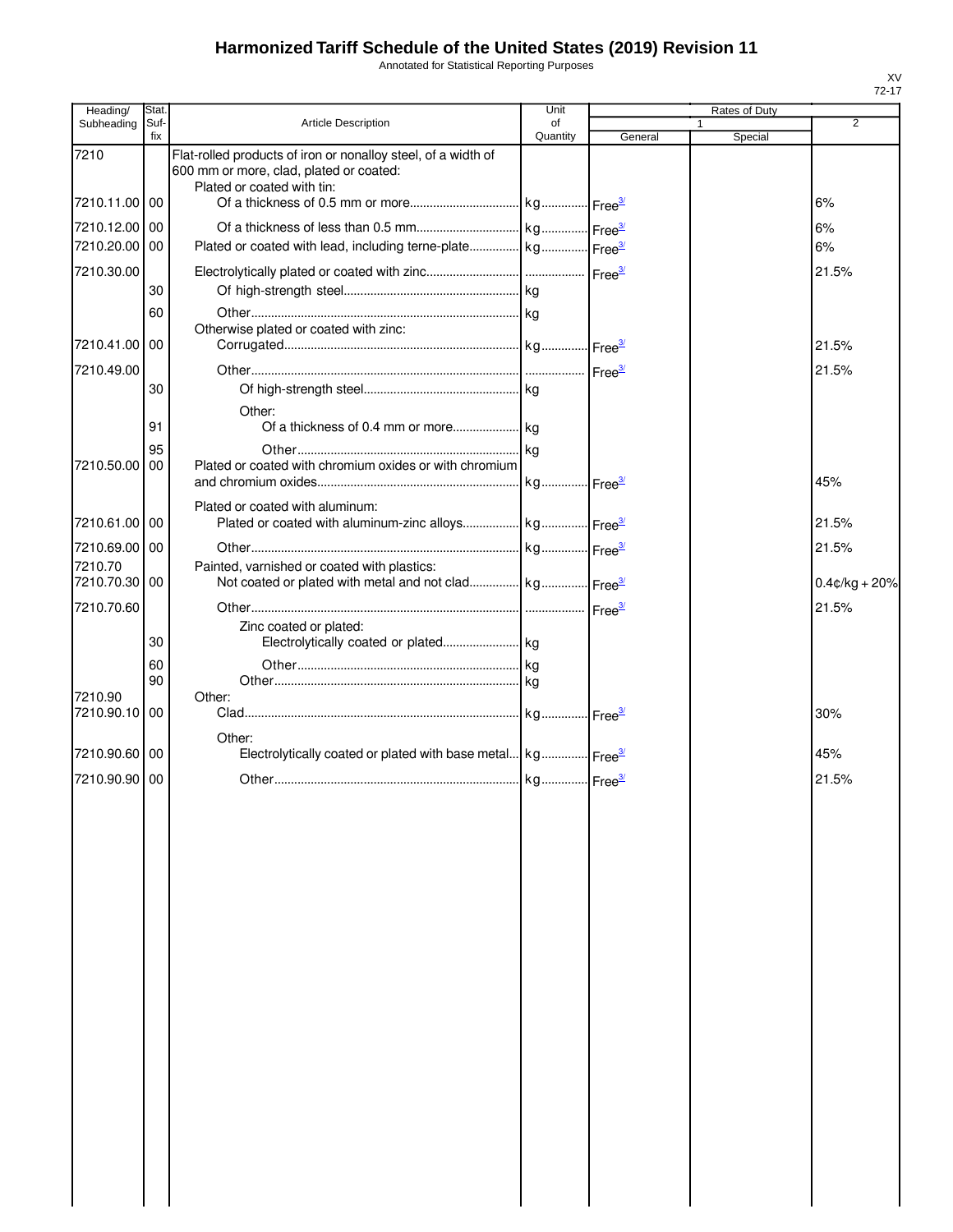Annotated for Statistical Reporting Purposes

| Heading/      | Stat.       |                                                                                                                                                       | Unit           |         | Rates of Duty |                  |
|---------------|-------------|-------------------------------------------------------------------------------------------------------------------------------------------------------|----------------|---------|---------------|------------------|
| Subheading    | Suf-<br>fix | Article Description                                                                                                                                   | of<br>Quantity | General | 1<br>Special  | $\overline{2}$   |
| 7211          |             | Flat-rolled products of iron or nonalloy steel, of a width of less<br>than 600 mm, not clad, plated or coated:<br>Not further worked than hot-rolled: |                |         |               |                  |
| 7211.13.00 00 |             |                                                                                                                                                       |                |         |               | 20%              |
| 7211.14.00    |             |                                                                                                                                                       |                |         |               | 20%              |
|               | 30          |                                                                                                                                                       |                |         |               |                  |
|               |             | Other:                                                                                                                                                |                |         |               |                  |
|               | 45          |                                                                                                                                                       |                |         |               |                  |
| 7211.19       | 90          | Other:                                                                                                                                                |                |         |               |                  |
| 7211.19.15 00 |             | Of a width of less than 300 mm:                                                                                                                       |                |         |               | 25%              |
|               |             | Other:                                                                                                                                                |                |         |               |                  |
| 7211.19.20 00 |             | Of a thickness exceeding 1.25 mm kg Free <sup>3/</sup>                                                                                                |                |         |               | 25%              |
| 7211.19.30    | 00          |                                                                                                                                                       |                |         |               | 25%              |
| 7211.19.45 00 |             | Other:                                                                                                                                                |                |         |               | 20%              |
|               |             | Other:                                                                                                                                                |                |         |               |                  |
| 7211.19.60    | 00          |                                                                                                                                                       |                |         |               | $0.4$ ¢/kg + 20% |
| 7211.19.75    |             | In coils:                                                                                                                                             |                |         |               | 20%              |
|               | 30          | With untrimmed edges kg                                                                                                                               |                |         |               |                  |
|               | 60          |                                                                                                                                                       |                |         |               |                  |
|               | 90          |                                                                                                                                                       |                |         |               |                  |
|               |             |                                                                                                                                                       |                |         |               |                  |
|               |             |                                                                                                                                                       |                |         |               |                  |
|               |             |                                                                                                                                                       |                |         |               |                  |
|               |             |                                                                                                                                                       |                |         |               |                  |
|               |             |                                                                                                                                                       |                |         |               |                  |
|               |             |                                                                                                                                                       |                |         |               |                  |
|               |             |                                                                                                                                                       |                |         |               |                  |
|               |             |                                                                                                                                                       |                |         |               |                  |
|               |             |                                                                                                                                                       |                |         |               |                  |
|               |             |                                                                                                                                                       |                |         |               |                  |
|               |             |                                                                                                                                                       |                |         |               |                  |
|               |             |                                                                                                                                                       |                |         |               |                  |
|               |             |                                                                                                                                                       |                |         |               |                  |
|               |             |                                                                                                                                                       |                |         |               |                  |
|               |             |                                                                                                                                                       |                |         |               |                  |
|               |             |                                                                                                                                                       |                |         |               |                  |
|               |             |                                                                                                                                                       |                |         |               |                  |
|               |             |                                                                                                                                                       |                |         |               |                  |
|               |             |                                                                                                                                                       |                |         |               |                  |
|               |             |                                                                                                                                                       |                |         |               |                  |
|               |             |                                                                                                                                                       |                |         |               |                  |
|               |             |                                                                                                                                                       |                |         |               |                  |
|               |             |                                                                                                                                                       |                |         |               |                  |
|               |             |                                                                                                                                                       |                |         |               |                  |
|               |             |                                                                                                                                                       |                |         |               |                  |
|               |             |                                                                                                                                                       |                |         |               |                  |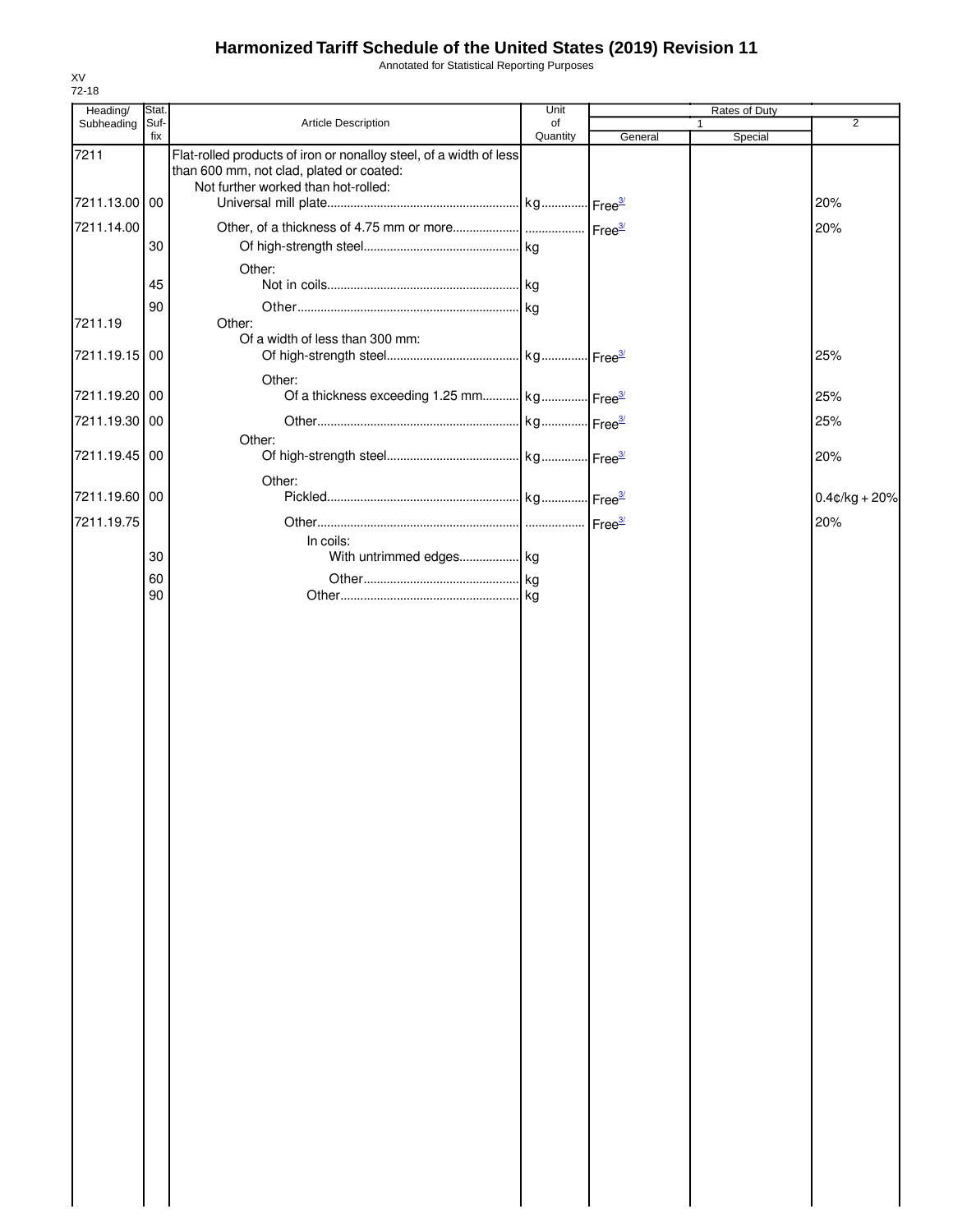Annotated for Statistical Reporting Purposes

| Heading/                 | Stat        |                                                                                                                                                                                                                                        | Unit           |                    | Rates of Duty |                  |
|--------------------------|-------------|----------------------------------------------------------------------------------------------------------------------------------------------------------------------------------------------------------------------------------------|----------------|--------------------|---------------|------------------|
| Subheading               | Suf-<br>fix | <b>Article Description</b>                                                                                                                                                                                                             | of<br>Quantity | General            | 1<br>Special  | 2                |
| 7211 (con.)<br>7211.23   |             | Flat-rolled products of iron or nonalloy steel, of a width of less<br>than 600 mm, not clad, plated or coated: (con.)<br>Not further worked than cold-rolled (cold-reduced):<br>Containing by weight less than 0.25 percent of carbon: |                |                    |               |                  |
|                          |             | Of a width of less than 300 mm:<br>Of a thickness exceeding 1.25 mm:                                                                                                                                                                   |                |                    |               |                  |
| 7211.23.15 00            |             |                                                                                                                                                                                                                                        |                |                    |               | 25%              |
| 7211.23.20 00            |             |                                                                                                                                                                                                                                        |                |                    |               | 25%              |
| 7211.23.30 00            |             | Of a thickness exceeding 0.25 mm but not                                                                                                                                                                                               |                |                    |               | 25%              |
| 7211.23.45 00            |             | Of a thickness not exceeding 0.25 mm kg Free <sup>3/</sup>                                                                                                                                                                             |                |                    |               | 25%              |
| 7211.23.60               | 30          |                                                                                                                                                                                                                                        |                |                    |               | $0.4$ ¢/kg + 20% |
|                          | 60          | Of a thickness exceeding 0.25 mm but not                                                                                                                                                                                               |                |                    |               |                  |
|                          | 90          | Of a thickness not exceeding 0.25 mm: kg                                                                                                                                                                                               |                |                    |               |                  |
| 7211.29                  |             | Other:<br>Of a width of less than 300 mm:                                                                                                                                                                                              |                |                    |               |                  |
| 7211.29.20               |             |                                                                                                                                                                                                                                        |                |                    |               | 25%              |
|                          | 30          | Of a width less than 51 mm, in coils kg                                                                                                                                                                                                |                |                    |               |                  |
| 7211.29.45 00            | 90          |                                                                                                                                                                                                                                        |                |                    |               | 25%              |
| 7211.29.60               |             |                                                                                                                                                                                                                                        |                | Free <sup>3/</sup> |               | $0.4$ ¢/kg + 20% |
|                          | 30          |                                                                                                                                                                                                                                        |                |                    |               |                  |
|                          | 80          |                                                                                                                                                                                                                                        |                |                    |               |                  |
| 7211.90.00 00            |             |                                                                                                                                                                                                                                        |                |                    |               | 20%              |
| 7212                     |             | Flat-rolled products of iron or nonalloy steel, of a width of less<br>than 600 mm, clad, plated or coated:                                                                                                                             |                |                    |               |                  |
| 7212.10.00 00            |             |                                                                                                                                                                                                                                        |                |                    |               | 6%               |
| 7212.20.00 00            |             |                                                                                                                                                                                                                                        |                |                    |               | 21.5%            |
| 7212.30                  |             | Otherwise plated or coated with zinc:<br>Of a width of less than 300 mm:                                                                                                                                                               |                |                    |               |                  |
| 7212.30.10               | 30          | Of a width less than 51 mm, in coils kg                                                                                                                                                                                                |                |                    |               | 25%              |
|                          | 90          |                                                                                                                                                                                                                                        |                |                    |               |                  |
| 7212.30.30 00            |             |                                                                                                                                                                                                                                        |                |                    |               | 25%              |
| 7212.30.50 00            |             |                                                                                                                                                                                                                                        |                |                    |               | 21.5%            |
| 7212.40<br>7212.40.10 00 |             | Painted, varnished or coated with plastics:                                                                                                                                                                                            |                |                    |               | 25%              |
| 7212.40.50 00            |             |                                                                                                                                                                                                                                        |                |                    |               | $0.4$ ¢/kg + 20% |
| 7212.50.00 00            |             |                                                                                                                                                                                                                                        |                |                    |               | 21.5%            |
| 7212.60.00 00            |             |                                                                                                                                                                                                                                        |                |                    |               | 30%              |
|                          |             |                                                                                                                                                                                                                                        |                |                    |               |                  |
|                          |             |                                                                                                                                                                                                                                        |                |                    |               |                  |
|                          |             |                                                                                                                                                                                                                                        |                |                    |               |                  |
|                          |             |                                                                                                                                                                                                                                        |                |                    |               |                  |
|                          |             |                                                                                                                                                                                                                                        |                |                    |               |                  |
|                          |             |                                                                                                                                                                                                                                        |                |                    |               |                  |
|                          |             |                                                                                                                                                                                                                                        |                |                    |               |                  |
|                          |             |                                                                                                                                                                                                                                        |                |                    |               |                  |
|                          |             |                                                                                                                                                                                                                                        |                |                    |               |                  |
|                          |             |                                                                                                                                                                                                                                        |                |                    |               |                  |
|                          |             |                                                                                                                                                                                                                                        |                |                    |               |                  |
|                          |             |                                                                                                                                                                                                                                        |                |                    |               |                  |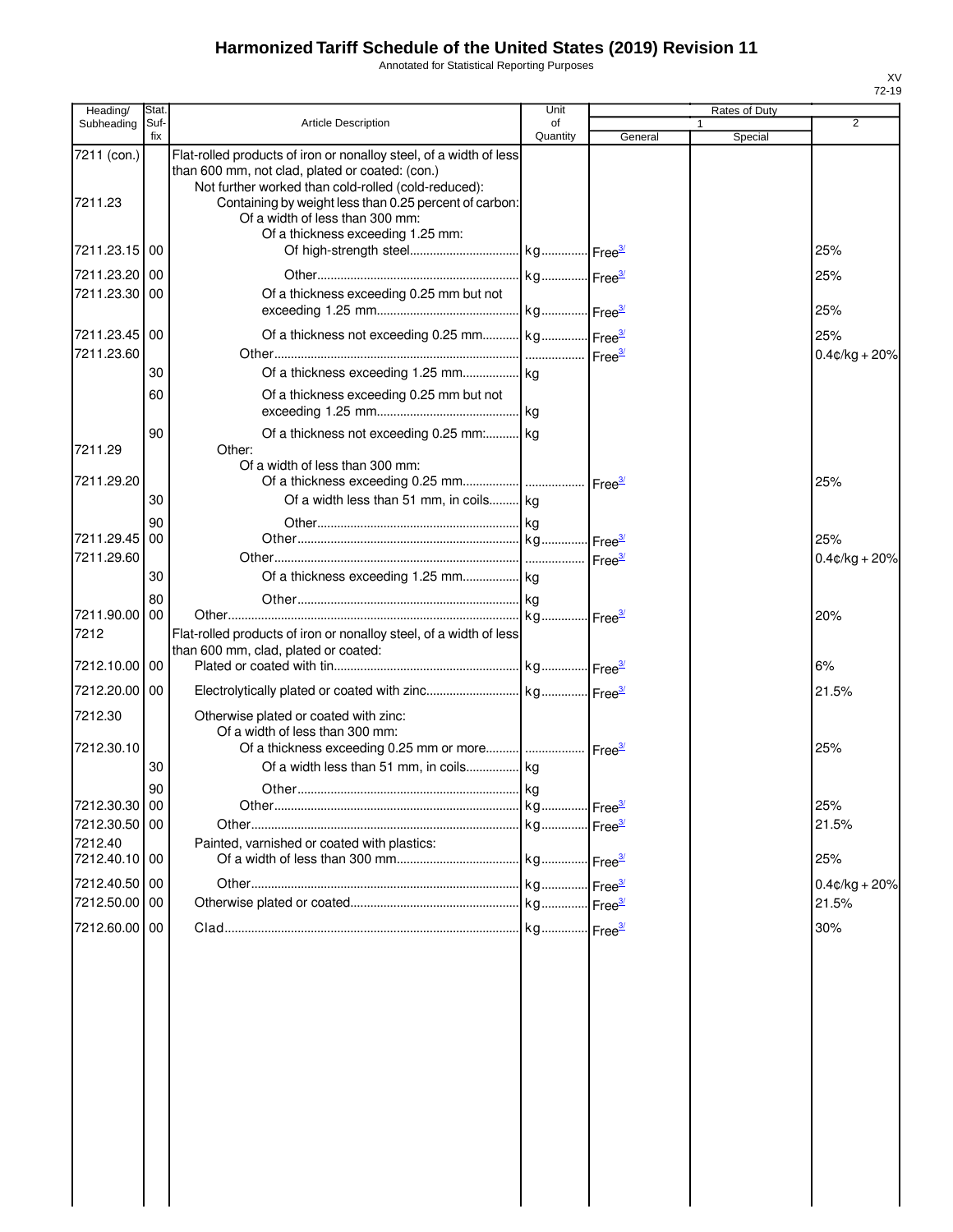Annotated for Statistical Reporting Purposes

| Heading/      | Stat.       |                                                                         | Unit           |                    | Rates of Duty |                |
|---------------|-------------|-------------------------------------------------------------------------|----------------|--------------------|---------------|----------------|
| Subheading    | Suf-<br>fix | <b>Article Description</b>                                              | of<br>Quantity | General            | 1<br>Special  | $\overline{2}$ |
| 7213          |             | Bars and rods, hot-rolled, in irregularly wound coils, of iron or       |                |                    |               |                |
|               |             | nonalloy steel:                                                         |                |                    |               |                |
| 7213.10.00 00 |             |                                                                         |                |                    |               | 20%            |
| 7213.20.00    |             |                                                                         |                | Free <sup>3/</sup> |               | 5.5%           |
|               | 10          | Containing by weight 0.1 percent or more of lead kg                     |                |                    |               |                |
|               | 80          | Other:                                                                  |                |                    |               |                |
| 7213.91       |             | Of circular cross section measuring less than 14 mm                     |                |                    |               |                |
| 7213.91.30    |             | in diameter:<br>Not tempered, not treated and not partly                |                |                    |               |                |
|               |             |                                                                         | .              | Free <sup>3/</sup> |               | 5.5%           |
|               | 11          | Tire cord-quality steel wire rod as defined in                          |                |                    |               |                |
|               | 15          | Of Cold Heading Quality (CHQ) steel, as                                 |                |                    |               |                |
|               |             | defined in statistical note 5 to this chapter kg                        |                |                    |               |                |
|               | 20          | Of welding quality wire rods as defined in                              |                |                    |               |                |
|               |             |                                                                         |                |                    |               |                |
|               | 93          | Other:                                                                  | . kg           |                    |               |                |
| 7213.91.45    | 00          | Containing by weight 0.6 percent or more of                             |                |                    |               |                |
|               |             |                                                                         |                |                    |               | 5.5%           |
| 7213.91.60 00 |             |                                                                         |                |                    |               | 6%             |
| 7213.99.00    |             |                                                                         |                | Free <sup>3/</sup> |               | 5.5%           |
|               | 30          | Of circular cross section:<br>With a diameter of 14 mm or more but less |                |                    |               |                |
|               | 60          |                                                                         |                |                    |               |                |
|               | 90          |                                                                         |                |                    |               |                |
|               |             |                                                                         |                |                    |               |                |
|               |             |                                                                         |                |                    |               |                |
|               |             |                                                                         |                |                    |               |                |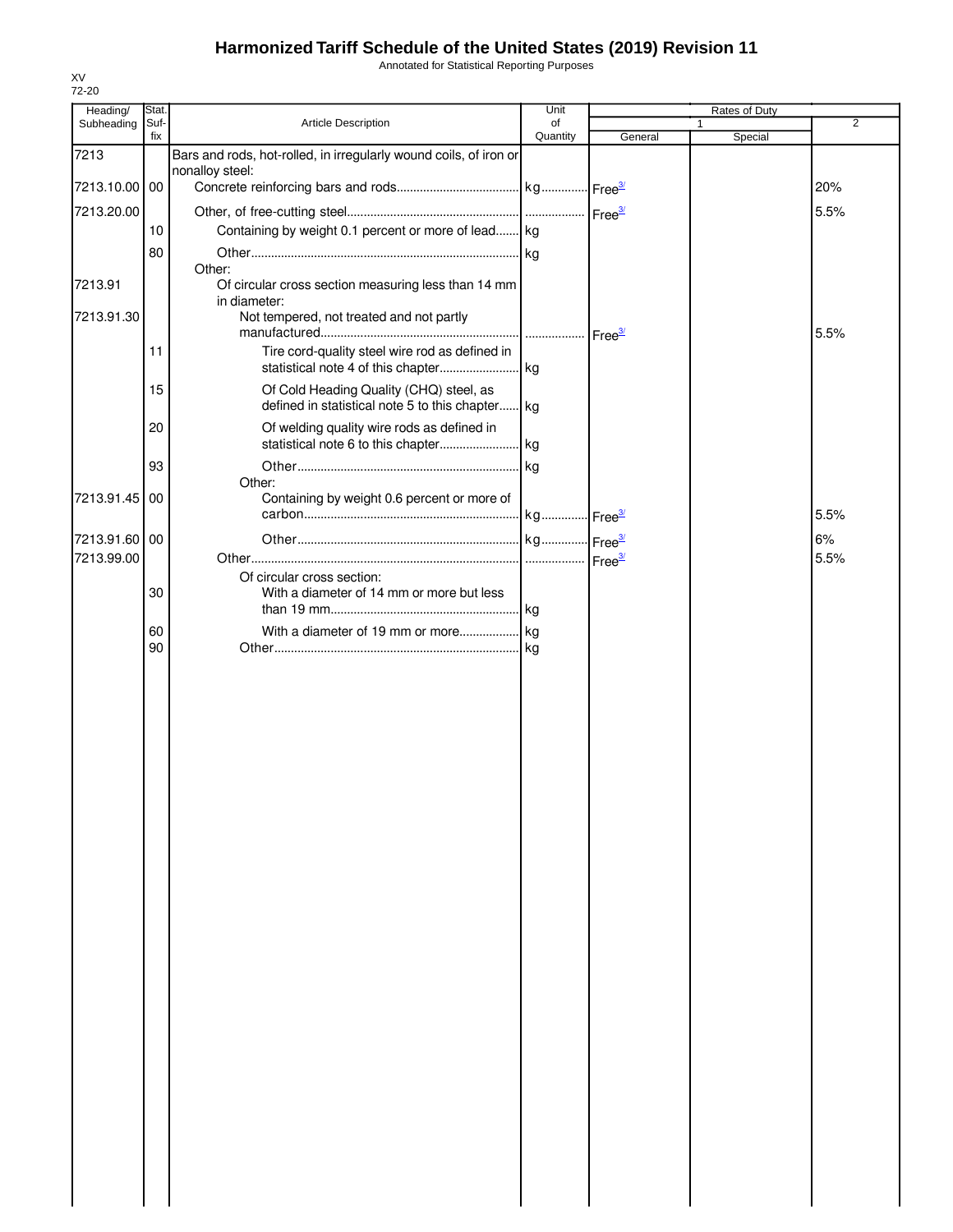Annotated for Statistical Reporting Purposes

| Heading/<br>Subheading | Stat.<br>Suf- | <b>Article Description</b>                                                                                                                                             | Unit<br>of |         | Rates of Duty | 2   |
|------------------------|---------------|------------------------------------------------------------------------------------------------------------------------------------------------------------------------|------------|---------|---------------|-----|
|                        | fix           |                                                                                                                                                                        | Quantity   | General | Special       |     |
| 7214                   |               | Other bars and rods of iron or nonalloy steel, not further worked<br>than forged, hot-rolled, hot-drawn or hot-extruded, but including<br>those twisted after rolling: |            |         |               |     |
| 7214.10.00 00          |               |                                                                                                                                                                        |            |         |               | 20% |
| 7214.20.00 00          |               |                                                                                                                                                                        |            |         |               | 20% |
|                        |               |                                                                                                                                                                        |            |         |               |     |
| 7214.30.00             |               |                                                                                                                                                                        |            |         |               | 20% |
|                        | 10            | Containing by weight 0.1 percent or more of lead kg                                                                                                                    |            |         |               |     |
|                        | 80            | Other:                                                                                                                                                                 |            |         |               |     |
| 7214.91.00             |               | Of rectangular (other than square) cross-section    Free <sup>3/</sup>                                                                                                 |            |         |               | 20% |
|                        | 16            | Containing by weight less than 0.25 percent of<br>carbon:<br>With a maximum cross section less than 152                                                                |            |         |               |     |
|                        |               |                                                                                                                                                                        |            |         |               |     |
|                        | 20            | With a maximum cross section of 152 mm or                                                                                                                              |            |         |               |     |
|                        |               |                                                                                                                                                                        |            |         |               |     |
|                        | 60            | Containing by weight 0.25 percent or more but less                                                                                                                     |            |         |               |     |
|                        | 90            | Containing by weight 0.6 percent or more of                                                                                                                            |            |         |               |     |
| 7214.99.00             |               |                                                                                                                                                                        |            |         |               | 20% |
|                        | 16            | Rounds:<br>Containing by weight less than 0.25 percent<br>of carbon:<br>With a diameter less than 76 mm kg                                                             |            |         |               |     |
|                        | 21            | With a diameter of 76 mm or more but not                                                                                                                               |            |         |               |     |
|                        |               |                                                                                                                                                                        |            |         |               |     |
|                        | 26            | With a diameter exceeding 152 mm kg<br>Containing by weight 0.25 percent or more but<br>less than 0.6 percent of carbon:                                               |            |         |               |     |
|                        | 31            | With a diameter less than 76 mm kg                                                                                                                                     |            |         |               |     |
|                        | 36            | With a diameter of 76 mm or more but not                                                                                                                               |            |         |               |     |
|                        | 40            | With a diameter exceeding 152 mm kg                                                                                                                                    |            |         |               |     |
|                        | 45            | Containing by weight 0.6 percent or more of                                                                                                                            |            |         |               |     |
|                        | 60            | Other:                                                                                                                                                                 |            |         |               |     |
|                        |               | Containing by weight less than 0.25 percent                                                                                                                            |            |         |               |     |
|                        | 75            | Containing by weight 0.25 percent or more but                                                                                                                          |            |         |               |     |
|                        |               |                                                                                                                                                                        |            |         |               |     |
|                        | 90            | Containing by weight 0.6 percent or more of                                                                                                                            |            |         |               |     |
|                        |               |                                                                                                                                                                        | l kg       |         |               |     |
|                        |               |                                                                                                                                                                        |            |         |               |     |
|                        |               |                                                                                                                                                                        |            |         |               |     |
|                        |               |                                                                                                                                                                        |            |         |               |     |
|                        |               |                                                                                                                                                                        |            |         |               |     |
|                        |               |                                                                                                                                                                        |            |         |               |     |
|                        |               |                                                                                                                                                                        |            |         |               |     |
|                        |               |                                                                                                                                                                        |            |         |               |     |
|                        |               |                                                                                                                                                                        |            |         |               |     |
|                        |               |                                                                                                                                                                        |            |         |               |     |
|                        |               |                                                                                                                                                                        |            |         |               |     |
|                        |               |                                                                                                                                                                        |            |         |               |     |
|                        |               |                                                                                                                                                                        |            |         |               |     |
|                        |               |                                                                                                                                                                        |            |         |               |     |
|                        |               |                                                                                                                                                                        |            |         |               |     |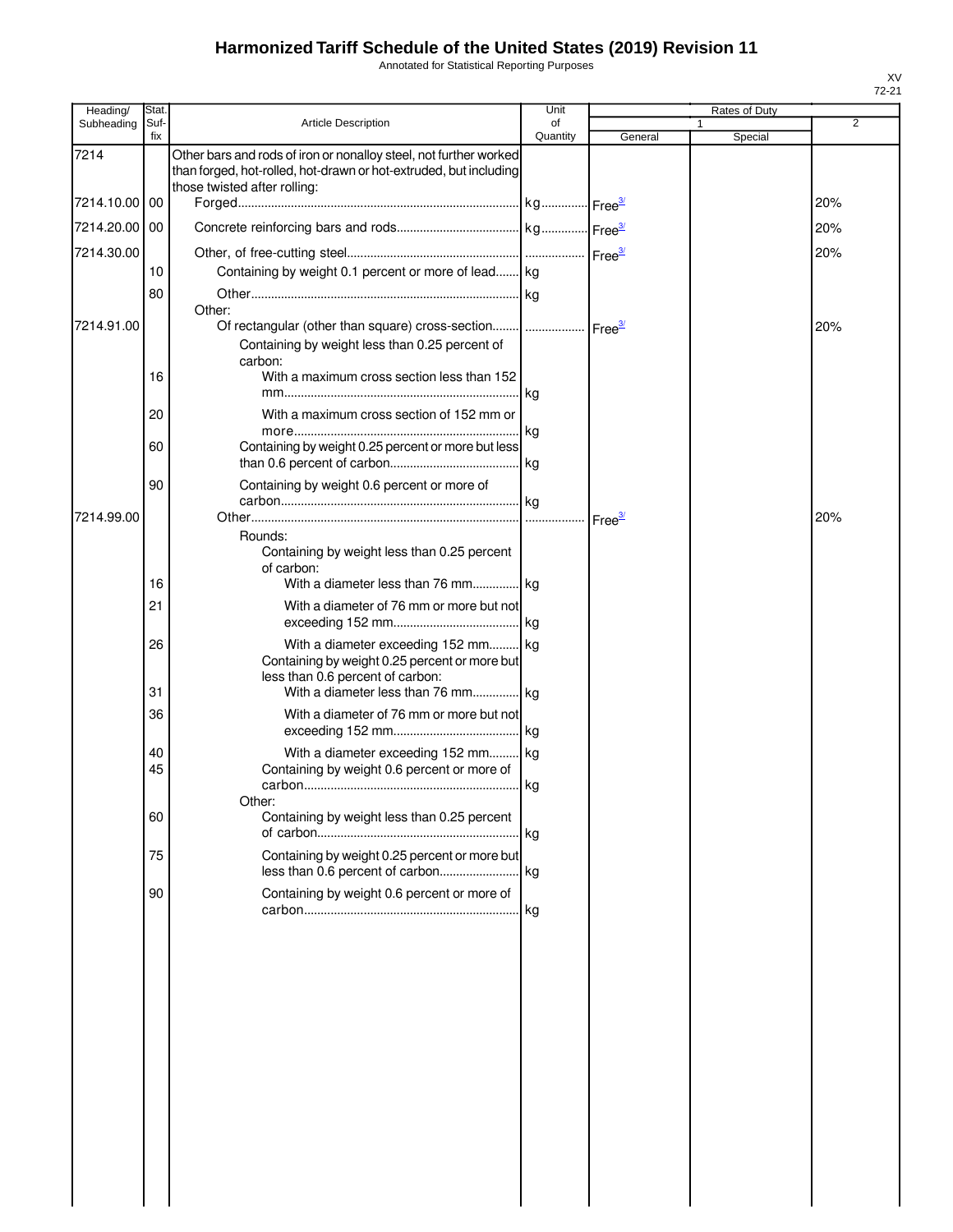Annotated for Statistical Reporting Purposes

| Heading/           | Stat.       |                                                                                                              | Unit           |         | Rates of Duty |                  |
|--------------------|-------------|--------------------------------------------------------------------------------------------------------------|----------------|---------|---------------|------------------|
| Subheading         | Suf-<br>fix | Article Description                                                                                          | of<br>Quantity | General | 1<br>Special  | $\overline{2}$   |
| 7215<br>7215.10.00 |             | Other bars and rods of iron or nonalloy steel:<br>Of free-cutting steel, not further worked than cold-formed |                |         |               | $0.3$ ¢/kg + 20% |
|                    | 10          | Containing by weight 0.1 percent or more of lead kg                                                          |                |         |               |                  |
| 7215.50.00         | 80          | Other, not further worked than cold-formed or                                                                |                |         |               | $0.3$ ¢/kg + 20% |
|                    | 16          | Containing by weight less than 0.25 percent of carbon:                                                       |                |         |               |                  |
|                    | 18          | With a diameter of 76 mm or more but not                                                                     |                |         |               |                  |
|                    | 20          | Containing by weight 0.25 percent or more but less<br>than 0.6 percent of carbon:                            |                |         |               |                  |
|                    | 61          |                                                                                                              |                |         |               |                  |
|                    | 63          | With a diameter of 76 mm or more but not                                                                     |                |         |               |                  |
|                    | 65<br>90    | Containing by weight 0.6 percent or more of carbon kg                                                        |                |         |               |                  |
| 7215.90            |             | Other:<br>Plated or coated with metal:                                                                       |                |         |               |                  |
| 7215.90.10 00      |             |                                                                                                              |                |         |               | $0.4$ ¢/kg + 20% |
| 7215.90.30 00      |             |                                                                                                              |                |         |               | $0.3$ ¢/kg + 20% |
| 7215.90.50 00      |             |                                                                                                              |                |         |               | $0.3$ ¢/kg + 20% |
|                    |             |                                                                                                              |                |         |               |                  |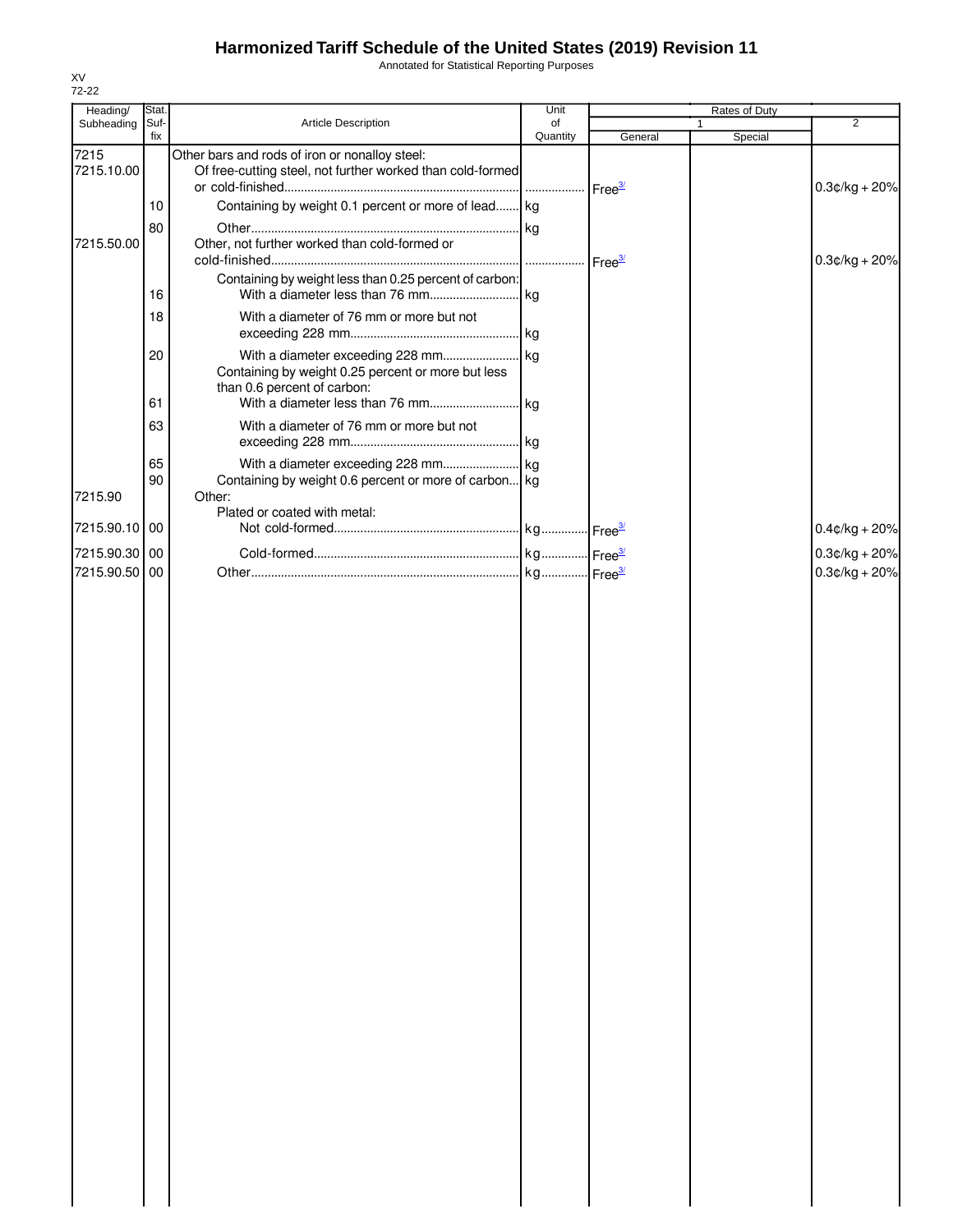Annotated for Statistical Reporting Purposes

| Heading/           | Stat.       |                                                                                                                                                                                                | Unit           |                    | Rates of Duty |     |
|--------------------|-------------|------------------------------------------------------------------------------------------------------------------------------------------------------------------------------------------------|----------------|--------------------|---------------|-----|
| Subheading         | Suf-<br>fix | <b>Article Description</b>                                                                                                                                                                     | of<br>Quantity | General            | Special       | 2   |
| 7216<br>7216.10.00 |             | Angles, shapes and sections of iron or nonalloy steel:<br>U, I or H sections, not further worked than hot-rolled,<br>hot-drawn or extruded, of a height of less than 80 mm  Free <sup>37</sup> |                |                    |               | 2%  |
|                    | 10          |                                                                                                                                                                                                | kg             |                    |               |     |
|                    | 50          |                                                                                                                                                                                                |                |                    |               |     |
|                    |             | L or T sections, not further worked than hot-rolled,                                                                                                                                           |                |                    |               |     |
| 7216.21.00         | 00          | hot-drawn or extruded, of a height of less than 80 mm:                                                                                                                                         |                |                    |               | 2%  |
|                    |             |                                                                                                                                                                                                |                |                    |               |     |
| 7216.22.00 00      |             | U, I or H sections, not further worked than hot-rolled,<br>hot-drawn or extruded, of a height of 80 mm or more:                                                                                |                |                    |               | 2%  |
| 7216.31.00 00      |             |                                                                                                                                                                                                |                |                    |               | 2%  |
| 7216.32.00         | 00          |                                                                                                                                                                                                |                |                    |               | 2%  |
|                    |             |                                                                                                                                                                                                |                |                    |               |     |
| 7216.33.00         | 30          | Weighing not more than 11.3 kg per 30.5 cm, with<br>a web depth measuring 102 mm to 356 mm kg                                                                                                  |                |                    |               | 2%  |
|                    | 60          | Weighing more than 11.3 kg but not more than<br>27.2 kg per 30.5 cm, with a web depth measuring                                                                                                |                |                    |               |     |
|                    | 90          |                                                                                                                                                                                                |                |                    |               |     |
| 7216.40.00         |             | L or T sections, not further worked than hot-rolled,                                                                                                                                           |                |                    |               |     |
|                    |             | hot-drawn or extruded, of a height of 80 mm or more                                                                                                                                            |                | Free <sup>3/</sup> |               | 2%  |
|                    | 10          |                                                                                                                                                                                                | kg             |                    |               |     |
|                    | 50          |                                                                                                                                                                                                |                |                    |               |     |
| 7216.50.00         | 00          | Other angles, shapes and sections, not further worked                                                                                                                                          |                |                    |               |     |
|                    |             |                                                                                                                                                                                                |                |                    |               | 2%  |
| 7216.61.00         | 00          | Angles, shapes and sections, not further worked than<br>cold-formed or cold-finished:                                                                                                          |                |                    |               | 20% |
|                    |             |                                                                                                                                                                                                |                |                    |               |     |
| 7216.69.00 00      |             | Other:                                                                                                                                                                                         |                |                    |               | 20% |
| 7216.91.00         |             | Cold-formed or cold-finished from flat-rolled                                                                                                                                                  |                |                    |               | 20% |
|                    | 10          |                                                                                                                                                                                                |                |                    |               |     |
|                    | ۹N          | Other.                                                                                                                                                                                         | kg             |                    |               |     |
| 7216.99.00         |             |                                                                                                                                                                                                |                | Free <sup>3/</sup> |               | 20% |
|                    | 10          | Drilled, notched, punched or cambered kg                                                                                                                                                       |                |                    |               |     |
|                    | 90          |                                                                                                                                                                                                |                |                    |               |     |
|                    |             |                                                                                                                                                                                                |                |                    |               |     |
|                    |             |                                                                                                                                                                                                |                |                    |               |     |
|                    |             |                                                                                                                                                                                                |                |                    |               |     |
|                    |             |                                                                                                                                                                                                |                |                    |               |     |
|                    |             |                                                                                                                                                                                                |                |                    |               |     |
|                    |             |                                                                                                                                                                                                |                |                    |               |     |
|                    |             |                                                                                                                                                                                                |                |                    |               |     |
|                    |             |                                                                                                                                                                                                |                |                    |               |     |
|                    |             |                                                                                                                                                                                                |                |                    |               |     |
|                    |             |                                                                                                                                                                                                |                |                    |               |     |
|                    |             |                                                                                                                                                                                                |                |                    |               |     |
|                    |             |                                                                                                                                                                                                |                |                    |               |     |
|                    |             |                                                                                                                                                                                                |                |                    |               |     |
|                    |             |                                                                                                                                                                                                |                |                    |               |     |
|                    |             |                                                                                                                                                                                                |                |                    |               |     |
|                    |             |                                                                                                                                                                                                |                |                    |               |     |
|                    |             |                                                                                                                                                                                                |                |                    |               |     |
|                    |             |                                                                                                                                                                                                |                |                    |               |     |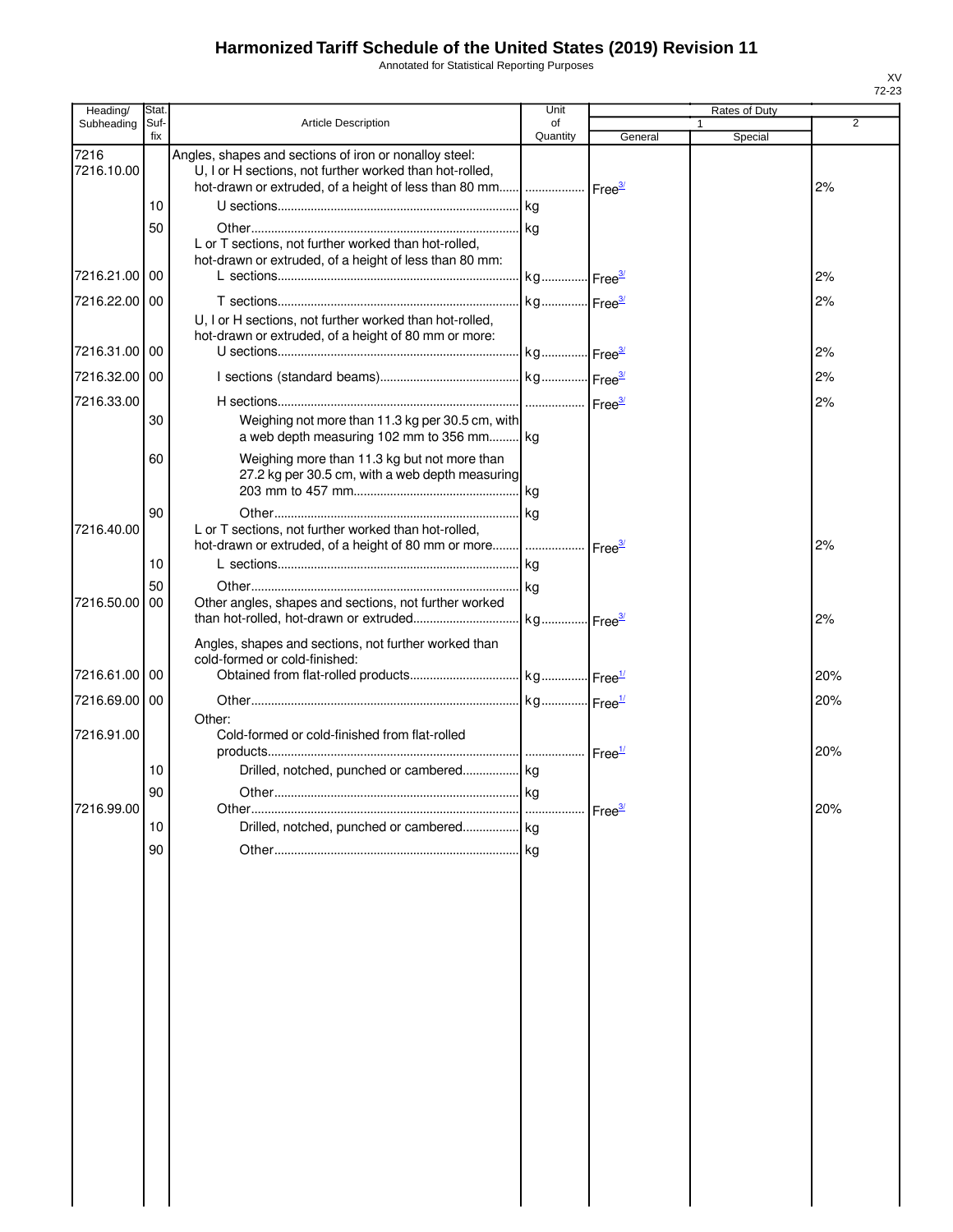Annotated for Statistical Reporting Purposes

| Heading/        | Stat.       |                                                                                                                                                           | Unit           |         | Rates of Duty |                |
|-----------------|-------------|-----------------------------------------------------------------------------------------------------------------------------------------------------------|----------------|---------|---------------|----------------|
| Subheading      | Suf-<br>fix | <b>Article Description</b>                                                                                                                                | of<br>Quantity | General | 1<br>Special  | $\overline{2}$ |
| 7217<br>7217.10 |             | Wire of iron or nonalloy steel:<br>Not plated or coated, whether or not polished:<br>Containing by weight less than 0.25 percent of carbon:<br>Flat wire: |                |         |               |                |
| 7217.10.10 00   |             | Of a thickness not exceeding 0.25 mm kg Free <sup>3/</sup>                                                                                                |                |         |               | 25%            |
| 7217.10.20 00   |             | Of a thickness exceeding 0.25 mm but not                                                                                                                  |                |         |               | 25%            |
| 7217.10.30 00   |             | Round wire:                                                                                                                                               |                |         |               | 25%            |
| 7217.10.40      |             | Heat treated:                                                                                                                                             |                |         |               | 25%            |
|                 | 40          | In coils weighing not more than 2                                                                                                                         |                |         |               |                |
| 7217.10.50      | 45<br>90    |                                                                                                                                                           |                |         |               | 7%             |
|                 | 30          |                                                                                                                                                           |                |         |               |                |
|                 | 90          |                                                                                                                                                           |                |         |               |                |
| 7217.10.60      | 00          | Other:                                                                                                                                                    |                |         |               | 25%            |
| 7217.10.70 00   |             |                                                                                                                                                           |                |         |               | 25%            |
| 7217.10.80      |             | Containing by weight 0.25 percent or more but                                                                                                             |                |         |               | 25%            |
|                 | 10          | less than 0.6 percent of carbon:                                                                                                                          |                |         |               |                |
|                 | 20          |                                                                                                                                                           |                |         |               |                |
|                 |             | Containing by weight 0.6 percent or more of<br>carbon:<br>Heat treated:                                                                                   |                |         |               |                |
|                 | 25          | With a diameter of less than 1.0                                                                                                                          |                |         |               |                |
|                 | 30          | With a diameter of 1.0 mm or more but                                                                                                                     |                |         |               |                |
|                 | 45          | With a diameter of 1.5 mm or more kg                                                                                                                      |                |         |               |                |
|                 | 60          | Other:<br>With a diameter of less than 1.0                                                                                                                |                |         |               |                |
|                 | 75          | With a diameter of 1.0 mm or more but                                                                                                                     |                |         |               |                |
|                 |             | With a diameter of 1.5 mm or more kg                                                                                                                      |                |         |               |                |
| 7217.10.90 00   | 90          |                                                                                                                                                           |                |         |               | 25%            |
|                 |             |                                                                                                                                                           |                |         |               |                |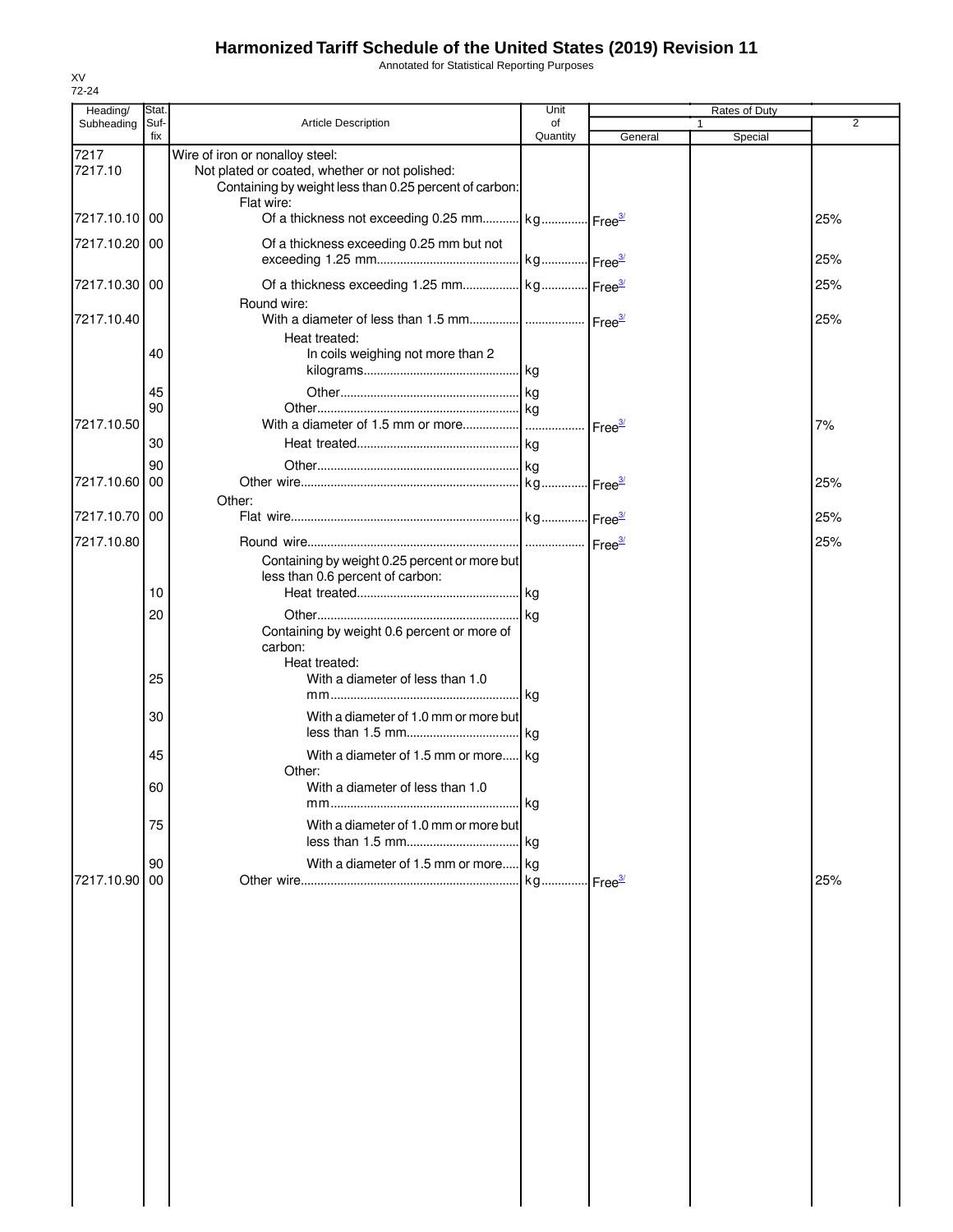Annotated for Statistical Reporting Purposes

| Heading/               | Stat. |                                                                                                                                     | Unit                  |         | Rates of Duty |                |
|------------------------|-------|-------------------------------------------------------------------------------------------------------------------------------------|-----------------------|---------|---------------|----------------|
| Subheading             | Suf-  | Article Description                                                                                                                 | of                    |         |               | $\overline{2}$ |
| 7217 (con.)<br>7217.20 | fix   | Wire of iron or nonalloy steel: (con.)<br>Plated or coated with zinc:                                                               | Quantity              | General | Special       |                |
| 7217.20.15 00          |       |                                                                                                                                     |                       |         |               | 26%            |
|                        |       |                                                                                                                                     |                       |         |               |                |
| 7217.20.30 00          |       | Round wire:<br>With a diameter of 1.5 mm or more and containing<br>by weight less than 0.25 percent of carbon kg Free <sup>3/</sup> |                       |         |               | 7%             |
|                        |       |                                                                                                                                     |                       |         |               |                |
| 7217.20.45             |       |                                                                                                                                     |                       |         |               | 25%            |
|                        | 10    | With a diameter of less than 1.0 mm:<br>Containing by weight less than 0.25                                                         |                       |         |               |                |
|                        | 20    | Containing by weight 0.25 percent or more<br>but less than 0.6 percent of carbon kg                                                 |                       |         |               |                |
|                        | 30    | Containing by weight 0.6 percent or more                                                                                            |                       |         |               |                |
|                        |       | With a diameter of 1.0 mm or more but less<br>than 1.5 mm:                                                                          | kg                    |         |               |                |
|                        | 40    | Containing by weight less than 0.25                                                                                                 |                       |         |               |                |
|                        | 50    | Containing by weight 0.25 percent or more<br>but less than 0.6 percent of carbon kg                                                 |                       |         |               |                |
|                        | 60    | Containing by weight 0.6 percent or more                                                                                            | . kg                  |         |               |                |
|                        | 70    | With a diameter of 1.5 mm or more:<br>Containing by weight 0.25 percent or more<br>but less than 0.6 percent of carbon kg           |                       |         |               |                |
|                        | 80    | Containing by weight 0.6 percent or more                                                                                            | . kg                  |         |               |                |
| 7217.20.60             | 00    | Other:<br>Containing by weight less than 0.25 percent of                                                                            |                       |         |               | 25%            |
|                        |       |                                                                                                                                     | kg Free <sup>3/</sup> |         |               |                |
| 7217.20.75             | 00    |                                                                                                                                     |                       |         |               | 26%            |
|                        |       |                                                                                                                                     |                       |         |               |                |
|                        |       |                                                                                                                                     |                       |         |               |                |
|                        |       |                                                                                                                                     |                       |         |               |                |
|                        |       |                                                                                                                                     |                       |         |               |                |
|                        |       |                                                                                                                                     |                       |         |               |                |
|                        |       |                                                                                                                                     |                       |         |               |                |
|                        |       |                                                                                                                                     |                       |         |               |                |
|                        |       |                                                                                                                                     |                       |         |               |                |
|                        |       |                                                                                                                                     |                       |         |               |                |
|                        |       |                                                                                                                                     |                       |         |               |                |
|                        |       |                                                                                                                                     |                       |         |               |                |
|                        |       |                                                                                                                                     |                       |         |               |                |
|                        |       |                                                                                                                                     |                       |         |               |                |
|                        |       |                                                                                                                                     |                       |         |               |                |
|                        |       |                                                                                                                                     |                       |         |               |                |
|                        |       |                                                                                                                                     |                       |         |               |                |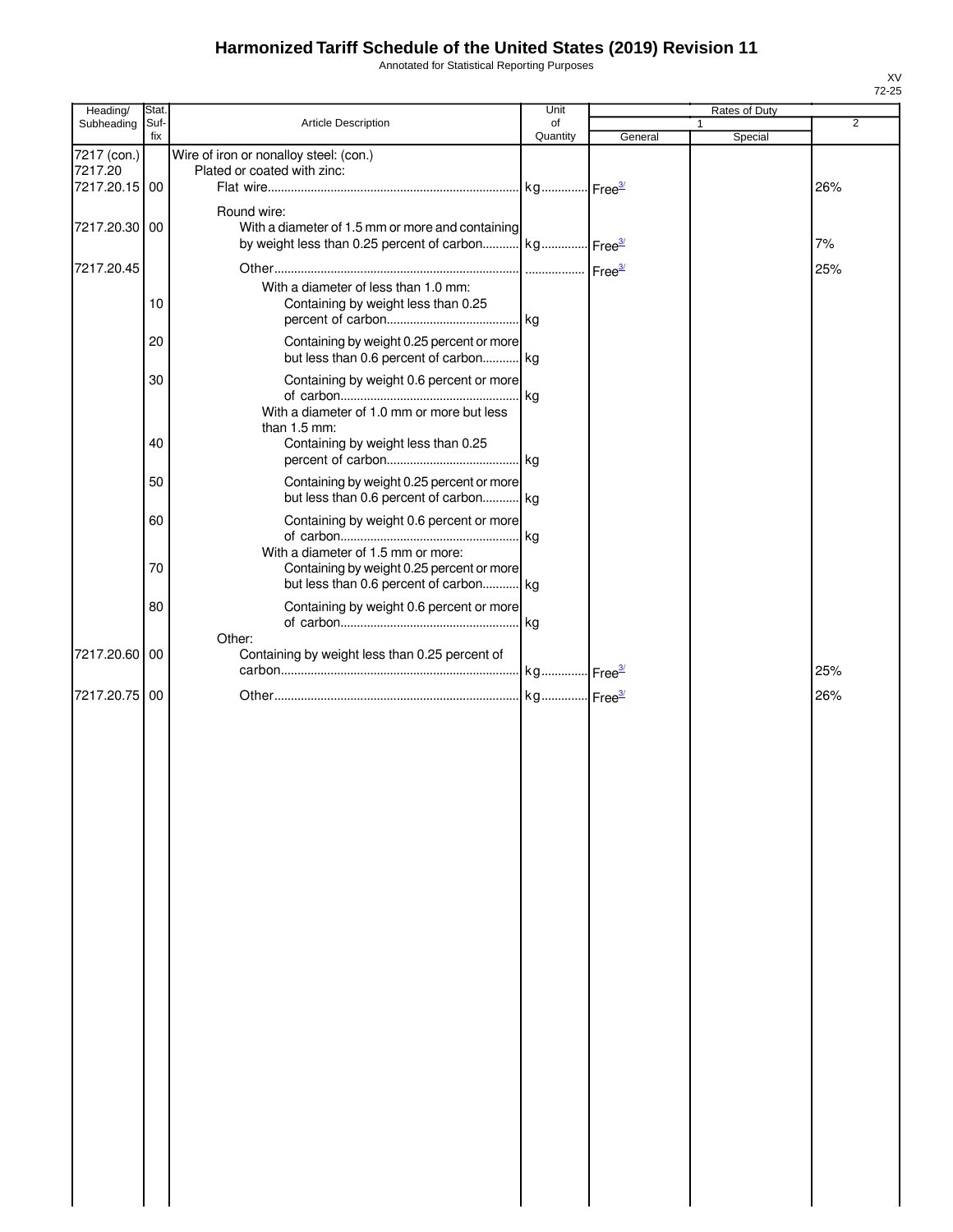Annotated for Statistical Reporting Purposes

| Heading/                 | Stat.       |                                                                                                                                     | Unit           |                                 | Rates of Duty           |     |
|--------------------------|-------------|-------------------------------------------------------------------------------------------------------------------------------------|----------------|---------------------------------|-------------------------|-----|
| Subheading               | Suf-<br>fix | <b>Article Description</b>                                                                                                          | of<br>Quantity | General                         | $\mathbf{1}$<br>Special | 2   |
| 7217 (con.)<br>7217.30   |             | Wire of iron or nonalloy steel: (con.)<br>Plated or coated with other base metals:                                                  |                |                                 |                         |     |
| 7217.30.15               |             |                                                                                                                                     |                | ⊶ Free <del><sup>3</sup>″</del> |                         | 26% |
|                          | 30          | Containing by weight 0.6 percent or more of                                                                                         |                |                                 |                         |     |
|                          | 60          |                                                                                                                                     |                |                                 |                         |     |
| 7217.30.30               | 00          | Round wire:<br>With a diameter of 1.5 mm or more and containing<br>by weight less than 0.25 percent of carbon kg Free <sup>3/</sup> |                |                                 |                         | 7%  |
|                          |             |                                                                                                                                     |                |                                 |                         |     |
| 7217.30.45               | 04          | Containing by weight less than 0.20 percent<br>of carbon, and suitable for electric arc                                             |                |                                 |                         | 25% |
|                          |             | Other:                                                                                                                              |                |                                 |                         |     |
|                          | 11          | With a diameter of less than 1.0 mm:<br>Containing by weight less than 0.25                                                         |                |                                 |                         |     |
|                          | 20          | Containing by weight 0.25 percent or<br>more but less than 0.6 percent or                                                           | .lkg           |                                 |                         |     |
|                          | 30          | Containing by weight 0.6 percent or<br>With a diameter of 1.0 mm or more but less                                                   |                |                                 |                         |     |
|                          | 41          | than 1.5 mm:<br>Containing by weight less than 0.25                                                                                 |                |                                 |                         |     |
|                          | 50          | Containing by weight 0.25 percent or<br>more but less than 0.6 percent of                                                           | kg             |                                 |                         |     |
|                          | 60          | Containing by weight 0.6 percent or                                                                                                 |                |                                 |                         |     |
|                          | 90          | With a diameter of 1.5 mm or more kg<br>Other:                                                                                      |                |                                 |                         |     |
| 7217.30.60               | 00          | Containing by weight less than 0.25 percent of                                                                                      |                |                                 |                         | 25% |
| 7217.30.75               | 00          |                                                                                                                                     |                |                                 |                         | 26% |
| 7217.90<br>7217.90.10 00 |             | Other:                                                                                                                              |                |                                 |                         | 2%  |
| 7217.90.50               |             |                                                                                                                                     |                |                                 |                         | 35% |
|                          | 30          | Containing by weight less than 0.25 percent of                                                                                      |                |                                 |                         |     |
|                          | 60          | Containing by weight 0.25 percent or more but less                                                                                  |                |                                 |                         |     |
|                          | 90          | Containing by weight 0.6 percent or more of                                                                                         | kg             |                                 |                         |     |
|                          |             |                                                                                                                                     |                |                                 |                         |     |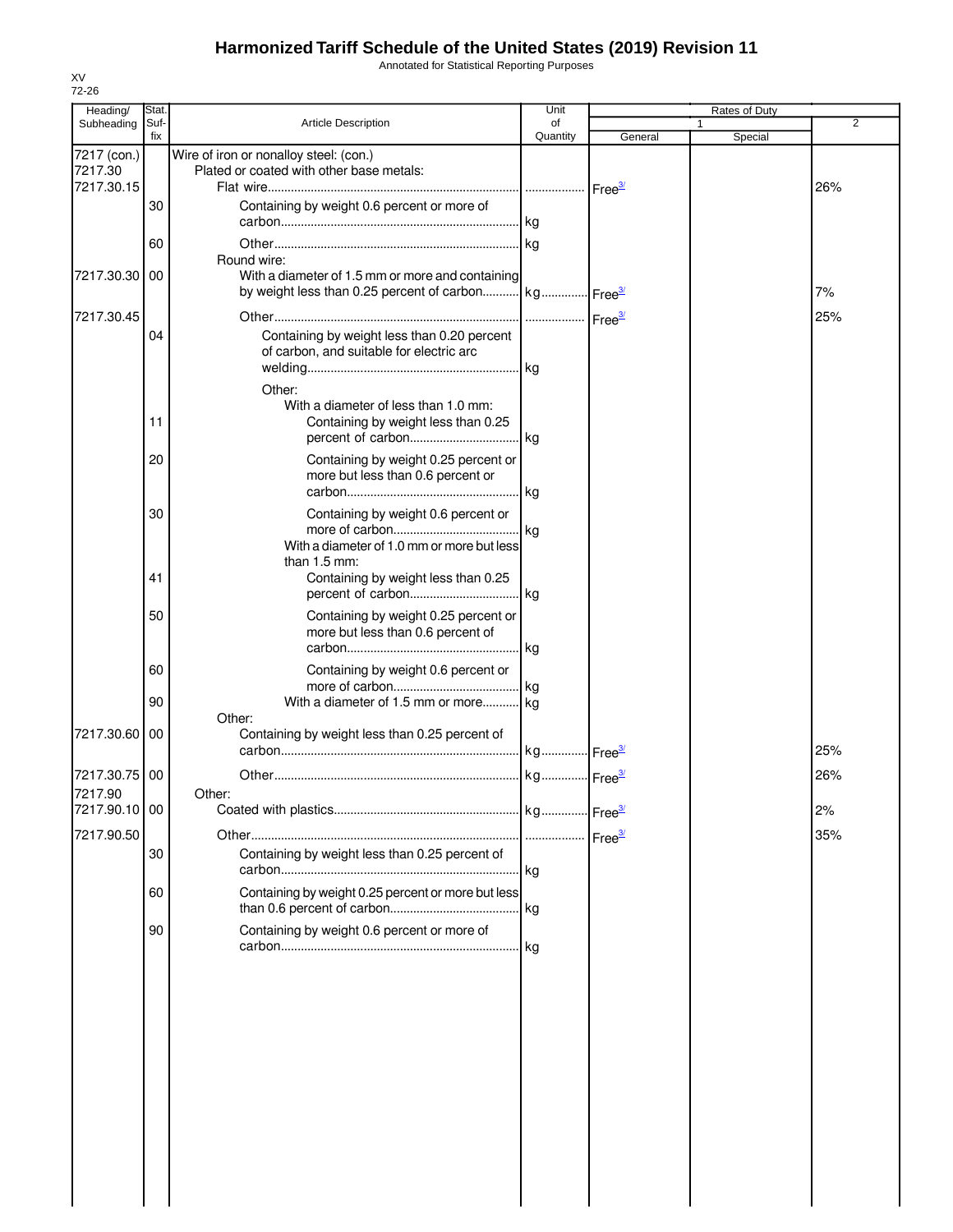Annotated for Statistical Reporting Purposes

| Heading/   | Stat.       |                                                                                  | Unit           |         | Rates of Duty |     |
|------------|-------------|----------------------------------------------------------------------------------|----------------|---------|---------------|-----|
| Subheading | Suf-<br>fix | <b>Article Description</b>                                                       | of<br>Quantity | General | Special       | 2   |
|            |             |                                                                                  |                |         |               |     |
|            |             | <b>III. STAINLESS STEEL</b>                                                      |                |         |               |     |
| 7218       |             | Stainless steel in ingots or other primary forms; semi-finished                  |                |         |               |     |
| 7218.10.00 | 00          | products of stainless steel:                                                     |                |         |               | 29% |
|            |             |                                                                                  |                |         |               |     |
| 7218.91.00 |             | Other:<br>Of rectangular (other than square) cross-section    Free <sup>34</sup> |                |         |               | 29% |
|            |             | Having a width less than four times the thickness:                               |                |         |               |     |
|            | 15          | Having a cross-sectional area of less than                                       |                |         |               |     |
|            |             |                                                                                  |                |         |               |     |
|            | 30          | Having a cross-sectional area of 232 cm <sup>2</sup> or                          |                |         |               |     |
|            |             |                                                                                  |                |         |               |     |
| 7218.99.00 | 60          | Having a width at least four times the thickness kg                              |                |         |               | 29% |
|            |             | Of square cross section:                                                         |                |         |               |     |
|            | 15          | Having a cross-sectional area of less than                                       |                |         |               |     |
|            |             |                                                                                  |                |         |               |     |
|            | 30          | Having a cross-sectional area of 232 cm <sup>2</sup> or                          |                |         |               |     |
|            |             |                                                                                  |                |         |               |     |
|            | 45          | Of circular cross section:<br>Having a cross-sectional area of less than         |                |         |               |     |
|            |             |                                                                                  | kg             |         |               |     |
|            | 60          | Having a cross-sectional area of 232 cm <sup>2</sup> or                          |                |         |               |     |
|            |             |                                                                                  |                |         |               |     |
|            | 90          |                                                                                  | kg             |         |               |     |
| 7219       |             | Flat-rolled products of stainless steel, of a width of 600 mm or<br>more:        |                |         |               |     |
|            |             | Not further worked than hot-rolled, in coils:                                    |                |         |               |     |
| 7219.11.00 |             |                                                                                  |                |         |               | 29% |
|            | 30          |                                                                                  |                |         |               |     |
|            | 60          |                                                                                  |                |         |               |     |
| 7219.12.00 |             | Of a thickness of 4.75 mm or more but not exceeding                              |                |         |               | 29% |
|            | 02          |                                                                                  |                |         |               |     |
|            |             | Other:                                                                           |                |         |               |     |
|            | 06          |                                                                                  |                |         |               |     |
|            |             | Other:                                                                           |                |         |               |     |
|            |             | Of a width of 1370 mm or more:                                                   |                |         |               |     |
|            | 21          | Of a thickness exceeding 6.8 mm:<br>Of a width not exceeding                     |                |         |               |     |
|            |             |                                                                                  | kg             |         |               |     |
|            | 26          | Of a width exceeding 1575 mm kg                                                  |                |         |               |     |
|            |             | Other:                                                                           |                |         |               |     |
|            | 51          | Of a width not exceeding                                                         | kg             |         |               |     |
|            | 56          | Of a width exceeding 1575 mm kg                                                  |                |         |               |     |
|            |             | Other:                                                                           |                |         |               |     |
|            |             | Containing more than 0.5 percent by                                              |                |         |               |     |
|            | 66          | weight of nickel:<br>Containing more than 1.5 percent                            |                |         |               |     |
|            |             | but less than 5 percent by weight                                                |                |         |               |     |
|            |             |                                                                                  |                |         |               |     |
|            | 71          |                                                                                  |                |         |               |     |
|            | 81          |                                                                                  |                |         |               |     |
|            |             |                                                                                  |                |         |               |     |
|            |             |                                                                                  |                |         |               |     |
|            |             |                                                                                  |                |         |               |     |
|            |             |                                                                                  |                |         |               |     |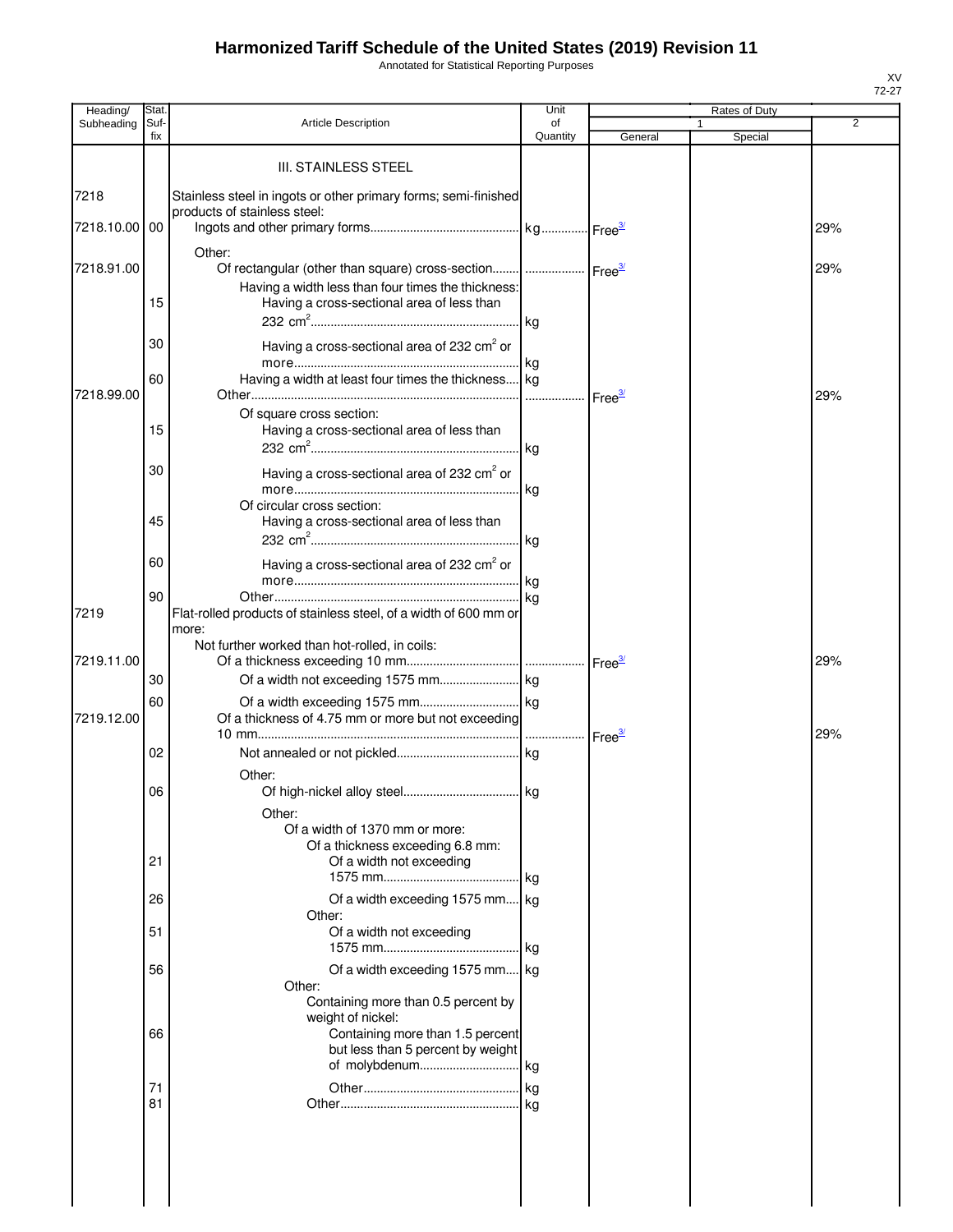Annotated for Statistical Reporting Purposes

| Heading/    | Stat. |                                                                  | Unit     |                    | Rates of Duty |                |
|-------------|-------|------------------------------------------------------------------|----------|--------------------|---------------|----------------|
| Subheading  | Suf-  | Article Description                                              | of       |                    | $\mathbf{1}$  | $\overline{2}$ |
|             | fix   |                                                                  | Quantity | General            | Special       |                |
| 7219 (con.) |       | Flat-rolled products of stainless steel, of a width of 600 mm or |          |                    |               |                |
|             |       | more: (con.)                                                     |          |                    |               |                |
|             |       | Not further worked than hot-rolled, in coils: (con.)             |          |                    |               |                |
| 7219.13.00  |       | Of a thickness of 3 mm or more but less than                     |          |                    |               |                |
|             |       |                                                                  |          |                    |               | 29%            |
|             | 02    |                                                                  |          |                    |               |                |
|             |       | Other:                                                           |          |                    |               |                |
|             | 31    |                                                                  |          |                    |               |                |
|             |       |                                                                  |          |                    |               |                |
|             |       | Other:                                                           |          |                    |               |                |
|             |       | Containing more than 0.5 percent but less                        |          |                    |               |                |
|             |       | than 24 percent by weight of nickel:                             |          |                    |               |                |
|             | 51    | Containing more than 1.5 percent but                             |          |                    |               |                |
|             |       | less than 5 percent by weight of                                 |          |                    |               |                |
|             |       |                                                                  |          |                    |               |                |
|             | 71    |                                                                  |          |                    |               |                |
|             | 81    |                                                                  |          |                    |               |                |
| 7219.14.00  |       |                                                                  |          | Free <sup>3/</sup> |               | 29%            |
|             | 30    |                                                                  |          |                    |               |                |
|             |       |                                                                  |          |                    |               |                |
|             |       | Other:                                                           |          |                    |               |                |
|             | 65    |                                                                  |          |                    |               |                |
|             | 90    |                                                                  |          |                    |               |                |
|             |       |                                                                  |          |                    |               |                |
|             |       |                                                                  |          |                    |               |                |
|             |       |                                                                  |          |                    |               |                |
|             |       |                                                                  |          |                    |               |                |
|             |       |                                                                  |          |                    |               |                |
|             |       |                                                                  |          |                    |               |                |
|             |       |                                                                  |          |                    |               |                |
|             |       |                                                                  |          |                    |               |                |
|             |       |                                                                  |          |                    |               |                |
|             |       |                                                                  |          |                    |               |                |
|             |       |                                                                  |          |                    |               |                |
|             |       |                                                                  |          |                    |               |                |
|             |       |                                                                  |          |                    |               |                |
|             |       |                                                                  |          |                    |               |                |
|             |       |                                                                  |          |                    |               |                |
|             |       |                                                                  |          |                    |               |                |
|             |       |                                                                  |          |                    |               |                |
|             |       |                                                                  |          |                    |               |                |
|             |       |                                                                  |          |                    |               |                |
|             |       |                                                                  |          |                    |               |                |
|             |       |                                                                  |          |                    |               |                |
|             |       |                                                                  |          |                    |               |                |
|             |       |                                                                  |          |                    |               |                |
|             |       |                                                                  |          |                    |               |                |
|             |       |                                                                  |          |                    |               |                |
|             |       |                                                                  |          |                    |               |                |
|             |       |                                                                  |          |                    |               |                |
|             |       |                                                                  |          |                    |               |                |
|             |       |                                                                  |          |                    |               |                |
|             |       |                                                                  |          |                    |               |                |
|             |       |                                                                  |          |                    |               |                |
|             |       |                                                                  |          |                    |               |                |
|             |       |                                                                  |          |                    |               |                |
|             |       |                                                                  |          |                    |               |                |
|             |       |                                                                  |          |                    |               |                |
|             |       |                                                                  |          |                    |               |                |
|             |       |                                                                  |          |                    |               |                |
|             |       |                                                                  |          |                    |               |                |
|             |       |                                                                  |          |                    |               |                |
|             |       |                                                                  |          |                    |               |                |
|             |       |                                                                  |          |                    |               |                |
|             |       |                                                                  |          |                    |               |                |
|             |       |                                                                  |          |                    |               |                |
|             |       |                                                                  |          |                    |               |                |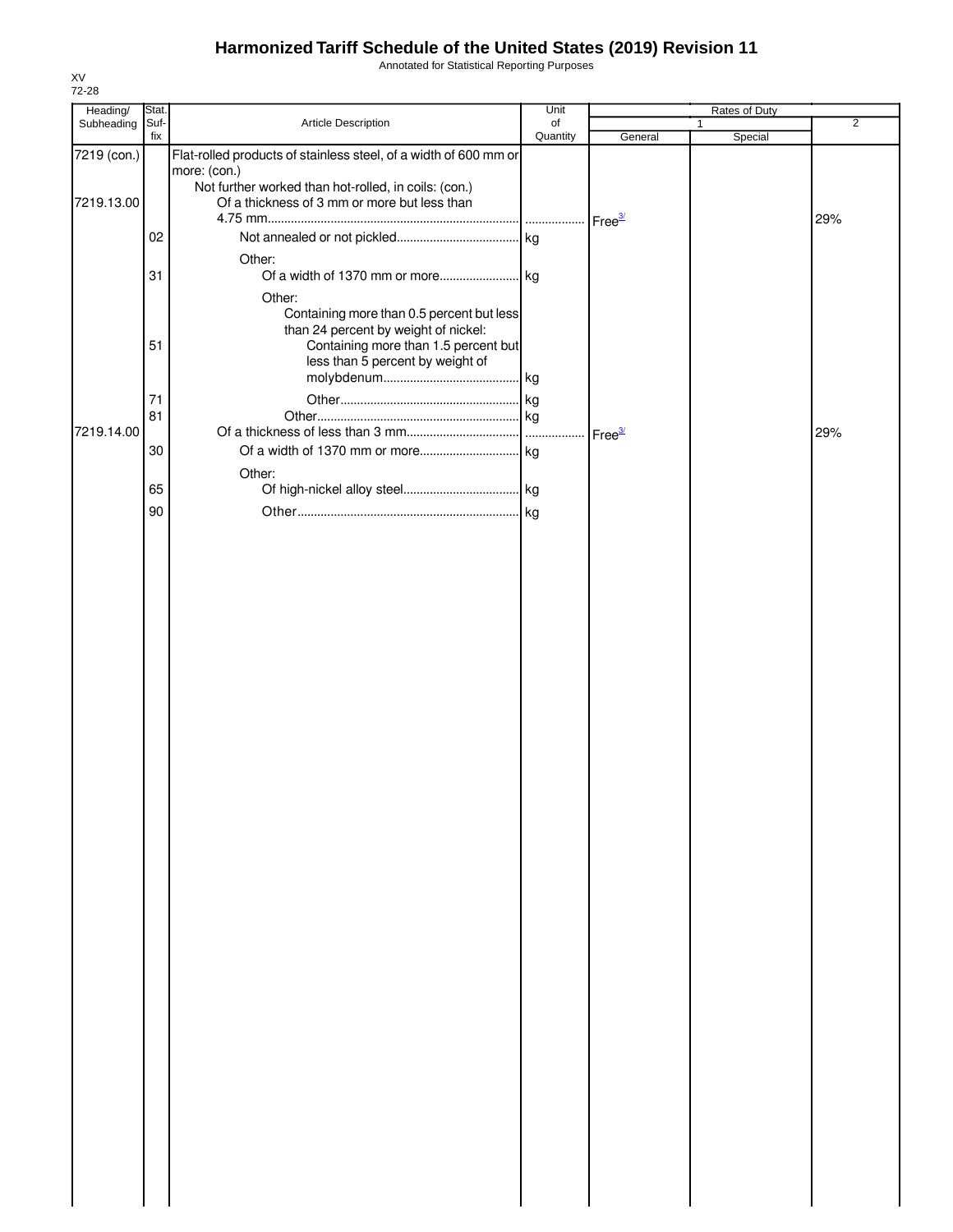Annotated for Statistical Reporting Purposes

| Heading/    | Stat.       |                                                                                                                                                                                                   | Unit           |                    | Rates of Duty |                |
|-------------|-------------|---------------------------------------------------------------------------------------------------------------------------------------------------------------------------------------------------|----------------|--------------------|---------------|----------------|
| Subheading  | Suf-<br>fix | <b>Article Description</b>                                                                                                                                                                        | of<br>Quantity | General            | Special       | $\overline{2}$ |
| 7219 (con.) |             | Flat-rolled products of stainless steel, of a width of 600 mm or<br>more: (con.)<br>Not further worked than hot-rolled, not in coils:                                                             |                |                    |               |                |
| 7219.21.00  | 05          |                                                                                                                                                                                                   |                |                    |               | 29%            |
|             | 20          | Other:<br>Of a width not exceeding 1575 mm kg                                                                                                                                                     |                |                    |               |                |
|             | 40          | Of a width exceeding 1575 mm but not                                                                                                                                                              |                |                    |               |                |
| 7219.22.00  | 60          | Of a thickness of 4.75 mm or more but not exceeding                                                                                                                                               |                | Free <sup>3/</sup> |               | 29%            |
|             | 05          |                                                                                                                                                                                                   |                |                    |               |                |
|             | 15          | Other:<br>Containing more than 0.5 percent by weight<br>of nickel:<br>Containing more than 1.5 percent but less<br>than 5 percent by weight of molybdenum:<br>Of a width not exceeding 1575 mm kg |                |                    |               |                |
|             | 20          | Of a width exceeding 1575 mm but not                                                                                                                                                              |                |                    |               |                |
|             | 25          | Of a width exceeding 1880 mm kg                                                                                                                                                                   |                |                    |               |                |
|             |             | Other:                                                                                                                                                                                            |                |                    |               |                |
|             | 35          | Of a width not exceeding 1575 mm kg                                                                                                                                                               |                |                    |               |                |
|             | 40          | Of a width exceeding 1575 mm but not                                                                                                                                                              |                |                    |               |                |
|             | 45<br>70    | Of a width exceeding 1880 mm kg<br>Other:<br>Of a width not exceeding 1575 mm kg                                                                                                                  |                |                    |               |                |
|             | 75          | Of a width exceeding 1575 mm but not                                                                                                                                                              |                |                    |               |                |
| 7219.23.00  | 80          | Of a width exceeding 1880 mm kg<br>Of a thickness of 3 mm or more but less than                                                                                                                   |                | Free <sup>3/</sup> |               | 29%            |
|             | 30          |                                                                                                                                                                                                   |                |                    |               |                |
|             | ĸ٨<br>υυ    | Other                                                                                                                                                                                             |                |                    |               |                |
| 7219.24.00  | 30          |                                                                                                                                                                                                   |                |                    |               | 29%            |
|             | 60          |                                                                                                                                                                                                   |                |                    |               |                |
|             |             |                                                                                                                                                                                                   |                |                    |               |                |
|             |             |                                                                                                                                                                                                   |                |                    |               |                |
|             |             |                                                                                                                                                                                                   |                |                    |               |                |
|             |             |                                                                                                                                                                                                   |                |                    |               |                |
|             |             |                                                                                                                                                                                                   |                |                    |               |                |
|             |             |                                                                                                                                                                                                   |                |                    |               |                |
|             |             |                                                                                                                                                                                                   |                |                    |               |                |
|             |             |                                                                                                                                                                                                   |                |                    |               |                |
|             |             |                                                                                                                                                                                                   |                |                    |               |                |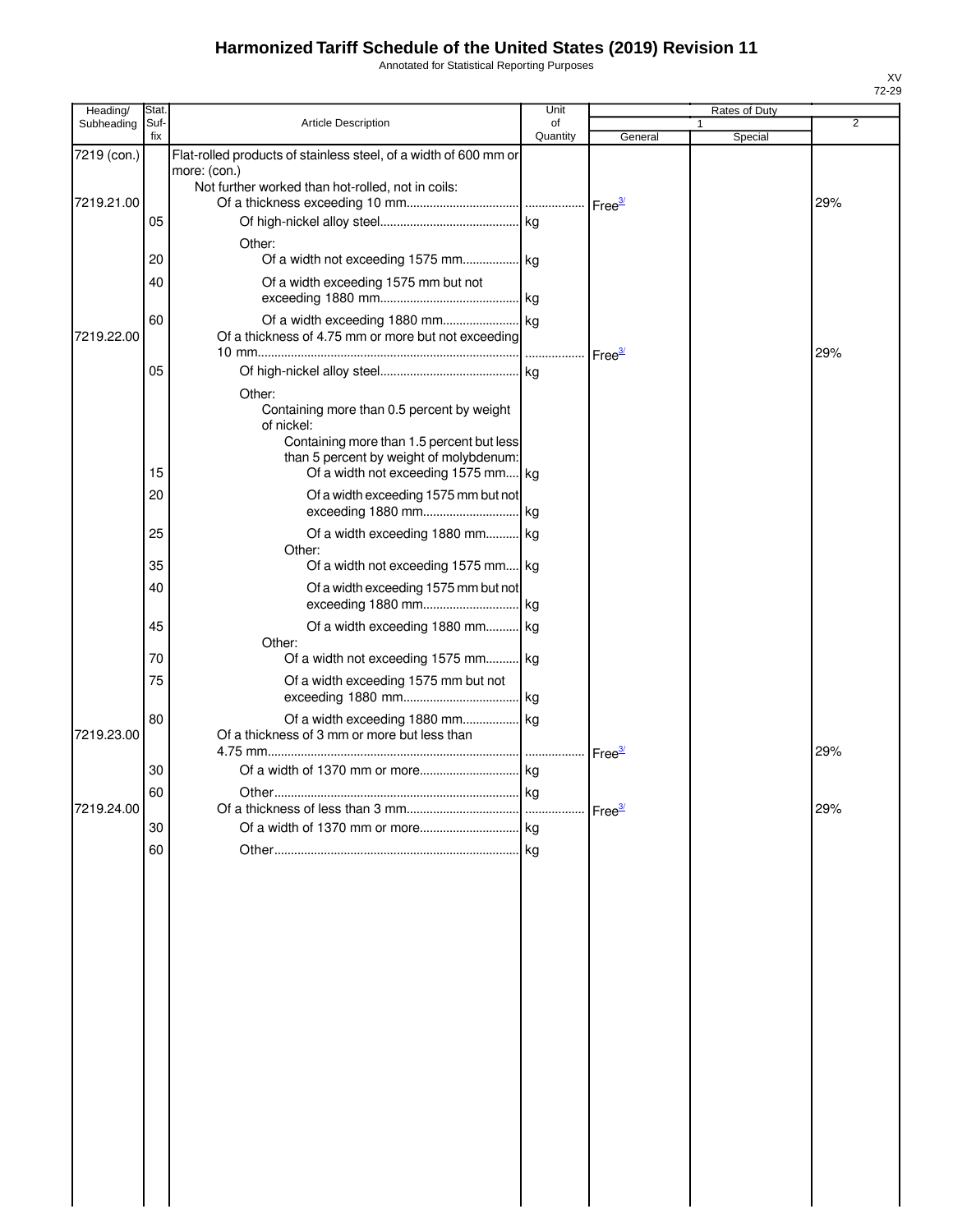Annotated for Statistical Reporting Purposes

| Heading/    | Stat. |                                                                  | Unit     |         | Rates of Duty |                |
|-------------|-------|------------------------------------------------------------------|----------|---------|---------------|----------------|
| Subheading  | Suf-  | Article Description                                              | of       |         | 1.            | $\overline{2}$ |
|             | fix   |                                                                  | Quantity | General | Special       |                |
| 7219 (con.) |       | Flat-rolled products of stainless steel, of a width of 600 mm or |          |         |               |                |
|             |       | more: (con.)                                                     |          |         |               |                |
| 7219.31.00  |       | Not further worked than cold-rolled (cold-reduced):              |          |         |               | 29%            |
|             | 10    |                                                                  |          |         |               |                |
|             |       |                                                                  |          |         |               |                |
|             | 50    |                                                                  |          |         |               |                |
| 7219.32.00  |       | Of a thickness of 3 mm or more but less than                     |          |         |               |                |
|             |       |                                                                  |          |         |               | 29%            |
|             |       | In coils:                                                        |          |         |               |                |
|             | 05    | Of a width of 1370 mm or more:<br>Of high-nickel alloy steel kg  |          |         |               |                |
|             |       |                                                                  |          |         |               |                |
|             |       | Other:                                                           |          |         |               |                |
|             | 20    | Containing more than 0.5 percent by                              |          |         |               |                |
|             |       |                                                                  |          |         |               |                |
|             | 25    |                                                                  | . kg     |         |               |                |
|             | 35    | Other:                                                           |          |         |               |                |
|             |       |                                                                  |          |         |               |                |
|             |       | Other:                                                           |          |         |               |                |
|             |       | Containing more than 0.5 percent by                              |          |         |               |                |
|             | 36    | weight of nickel:<br>Containing more than 1.5 percent            |          |         |               |                |
|             |       | but less than 5 percent by weight                                |          |         |               |                |
|             |       |                                                                  |          |         |               |                |
|             | 38    |                                                                  | . kg     |         |               |                |
|             |       | Other:                                                           |          |         |               |                |
|             | 42    | Containing less than 15 percent                                  |          |         |               |                |
|             |       | by weight of chromium kg                                         |          |         |               |                |
|             | 44    |                                                                  |          |         |               |                |
|             |       | Not in coils:                                                    |          |         |               |                |
|             | 45    |                                                                  |          |         |               |                |
|             | 60    |                                                                  |          |         |               |                |
|             |       |                                                                  |          |         |               |                |
|             |       |                                                                  |          |         |               |                |
|             |       |                                                                  |          |         |               |                |
|             |       |                                                                  |          |         |               |                |
|             |       |                                                                  |          |         |               |                |
|             |       |                                                                  |          |         |               |                |
|             |       |                                                                  |          |         |               |                |
|             |       |                                                                  |          |         |               |                |
|             |       |                                                                  |          |         |               |                |
|             |       |                                                                  |          |         |               |                |
|             |       |                                                                  |          |         |               |                |
|             |       |                                                                  |          |         |               |                |
|             |       |                                                                  |          |         |               |                |
|             |       |                                                                  |          |         |               |                |
|             |       |                                                                  |          |         |               |                |
|             |       |                                                                  |          |         |               |                |
|             |       |                                                                  |          |         |               |                |
|             |       |                                                                  |          |         |               |                |
|             |       |                                                                  |          |         |               |                |
|             |       |                                                                  |          |         |               |                |
|             |       |                                                                  |          |         |               |                |
|             |       |                                                                  |          |         |               |                |
|             |       |                                                                  |          |         |               |                |
|             |       |                                                                  |          |         |               |                |
|             |       |                                                                  |          |         |               |                |
|             |       |                                                                  |          |         |               |                |
|             |       |                                                                  |          |         |               |                |
|             |       |                                                                  |          |         |               |                |
|             |       |                                                                  |          |         |               |                |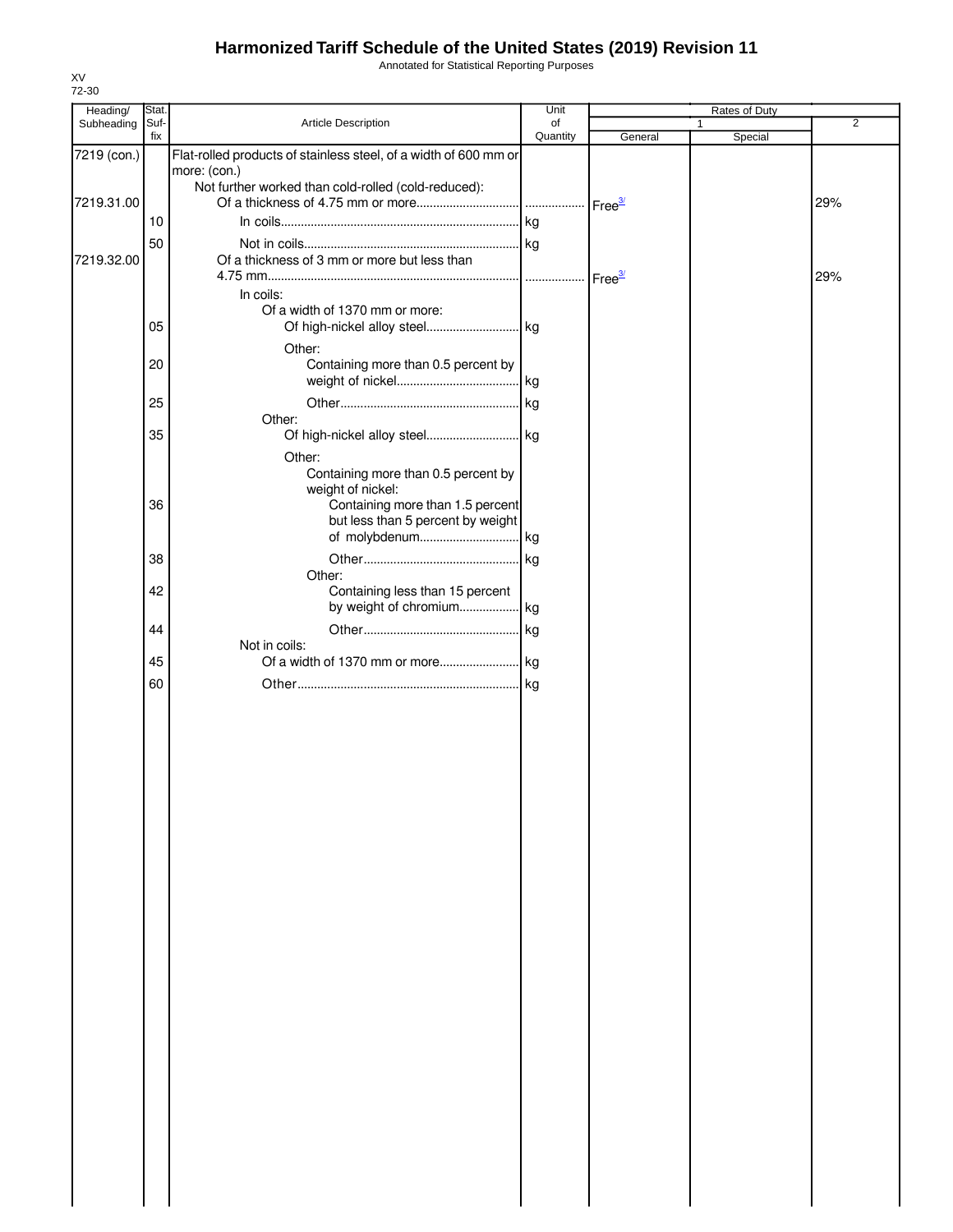Annotated for Statistical Reporting Purposes

| Heading/    | Stat.       |                                                                                     | Unit               |         | Rates of Duty |                |
|-------------|-------------|-------------------------------------------------------------------------------------|--------------------|---------|---------------|----------------|
| Subheading  | Suf-<br>fix | <b>Article Description</b>                                                          | of<br>Quantity     |         |               | $\overline{2}$ |
|             |             | Flat-rolled products of stainless steel, of a width of 600 mm or                    |                    | General | Special       |                |
| 7219 (con.) |             | more: (con.)                                                                        |                    |         |               |                |
|             |             | Not further worked than cold-rolled (cold-reduced): (con.)                          |                    |         |               |                |
| 7219.33.00  |             | Of a thickness exceeding 1 mm but less than 3 mm                                    | Free <sup>3/</sup> |         |               | 29%            |
|             |             | In coils:                                                                           |                    |         |               |                |
|             |             | Of a width of 1370 mm or more:                                                      |                    |         |               |                |
|             | 05          |                                                                                     |                    |         |               |                |
|             |             | Other:                                                                              |                    |         |               |                |
|             | 20          | Containing more than 0.5 percent by                                                 |                    |         |               |                |
|             |             |                                                                                     |                    |         |               |                |
|             | 25          |                                                                                     |                    |         |               |                |
|             |             | Other:                                                                              |                    |         |               |                |
|             | 35          |                                                                                     |                    |         |               |                |
|             |             | Other:                                                                              |                    |         |               |                |
|             |             | Containing more than 0.5 percent by                                                 |                    |         |               |                |
|             |             | weight of nickel:                                                                   |                    |         |               |                |
|             | 36          | Containing more than 1.5 percent                                                    |                    |         |               |                |
|             |             | but less than 5 percent by weight                                                   |                    |         |               |                |
|             |             | of molybdenum kg                                                                    |                    |         |               |                |
|             | 38          |                                                                                     |                    |         |               |                |
|             |             | Other:                                                                              |                    |         |               |                |
|             | 42          | Containing less than 15 percent<br>by weight of chromium kg                         |                    |         |               |                |
|             |             |                                                                                     |                    |         |               |                |
|             | 44          |                                                                                     | . kg               |         |               |                |
|             | 45          | Not in coils:                                                                       |                    |         |               |                |
|             |             |                                                                                     |                    |         |               |                |
|             |             | Other:                                                                              |                    |         |               |                |
|             | 70          | Containing more than 0.5 percent but less<br>than 24 percent by weight of nickel kg |                    |         |               |                |
|             |             |                                                                                     |                    |         |               |                |
| 7219.34.00  | 80          | Of a thickness of 0.5 mm or more but not exceeding                                  |                    |         |               |                |
|             |             |                                                                                     |                    |         |               | 29%            |
|             |             | In coils:                                                                           |                    |         |               |                |
|             | 05          |                                                                                     |                    |         |               |                |
|             |             | Other:                                                                              |                    |         |               |                |
|             |             | Containing more than 0.5 percent by                                                 |                    |         |               |                |
|             |             | weight of nickel:                                                                   |                    |         |               |                |
|             | 20          | Containing more than 1.5 percent but                                                |                    |         |               |                |
|             |             | less than 5 percent by weight of                                                    |                    |         |               |                |
|             |             |                                                                                     |                    |         |               |                |
|             | 25          |                                                                                     |                    |         |               |                |
|             |             | Other:                                                                              |                    |         |               |                |
|             | 30          | Containing less than 15 percent by                                                  |                    |         |               |                |
|             |             |                                                                                     |                    |         |               |                |
|             | 35          |                                                                                     |                    |         |               |                |
|             | 50          |                                                                                     |                    |         |               |                |
|             |             |                                                                                     |                    |         |               |                |
|             |             |                                                                                     |                    |         |               |                |
|             |             |                                                                                     |                    |         |               |                |
|             |             |                                                                                     |                    |         |               |                |
|             |             |                                                                                     |                    |         |               |                |
|             |             |                                                                                     |                    |         |               |                |
|             |             |                                                                                     |                    |         |               |                |
|             |             |                                                                                     |                    |         |               |                |
|             |             |                                                                                     |                    |         |               |                |
|             |             |                                                                                     |                    |         |               |                |
|             |             |                                                                                     |                    |         |               |                |
|             |             |                                                                                     |                    |         |               |                |
|             |             |                                                                                     |                    |         |               |                |
|             |             |                                                                                     |                    |         |               |                |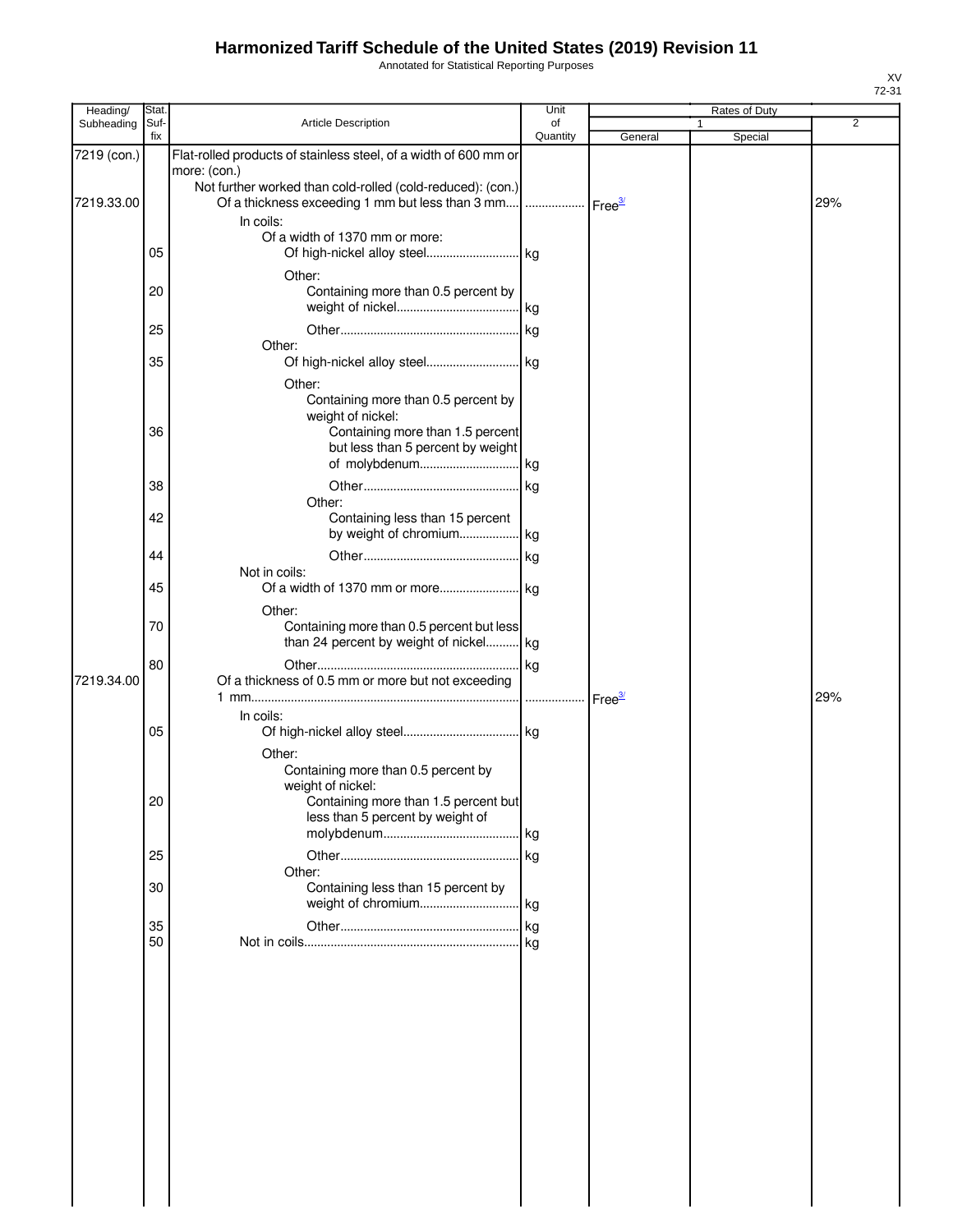Annotated for Statistical Reporting Purposes

| Heading/    | Stat.       |                                                                                                                                                               | Unit           |                    | Rates of Duty |                |
|-------------|-------------|---------------------------------------------------------------------------------------------------------------------------------------------------------------|----------------|--------------------|---------------|----------------|
| Subheading  | Suf-<br>fix | Article Description                                                                                                                                           | of<br>Quantity | General            | 1<br>Special  | $\overline{2}$ |
| 7219 (con.) |             | Flat-rolled products of stainless steel, of a width of 600 mm or<br>more: (con.)                                                                              |                |                    |               |                |
| 7219.35.00  |             | Not further worked than cold-rolled (cold-reduced): (con.)<br>In coils:                                                                                       |                |                    |               | 29%            |
|             | 05          | Containing more than 0.5 percent but less than<br>24 percent by weight of nickel:<br>Containing more than 1.5 percent but less<br>than 5 percent by weight of |                |                    |               |                |
|             | 15          | Other:                                                                                                                                                        |                |                    |               |                |
|             | 30          | Containing less than 15 percent by weight                                                                                                                     |                |                    |               |                |
|             | 35<br>50    |                                                                                                                                                               |                |                    |               |                |
| 7219.90.00  | $10$        |                                                                                                                                                               |                | Free <sup>3/</sup> |               | 29%            |
|             |             | Other:<br>Containing more than 0.5 percent by weight of<br>nickel:                                                                                            |                |                    |               |                |
|             | 20<br>25    | Containing more than 1.5 percent but less than<br>5 percent by weight of molybdenum kg                                                                        |                |                    |               |                |
|             | 60          | Other:<br>Containing less than 15 percent by weight of                                                                                                        |                |                    |               |                |
|             | 80          |                                                                                                                                                               |                |                    |               |                |
|             |             |                                                                                                                                                               |                |                    |               |                |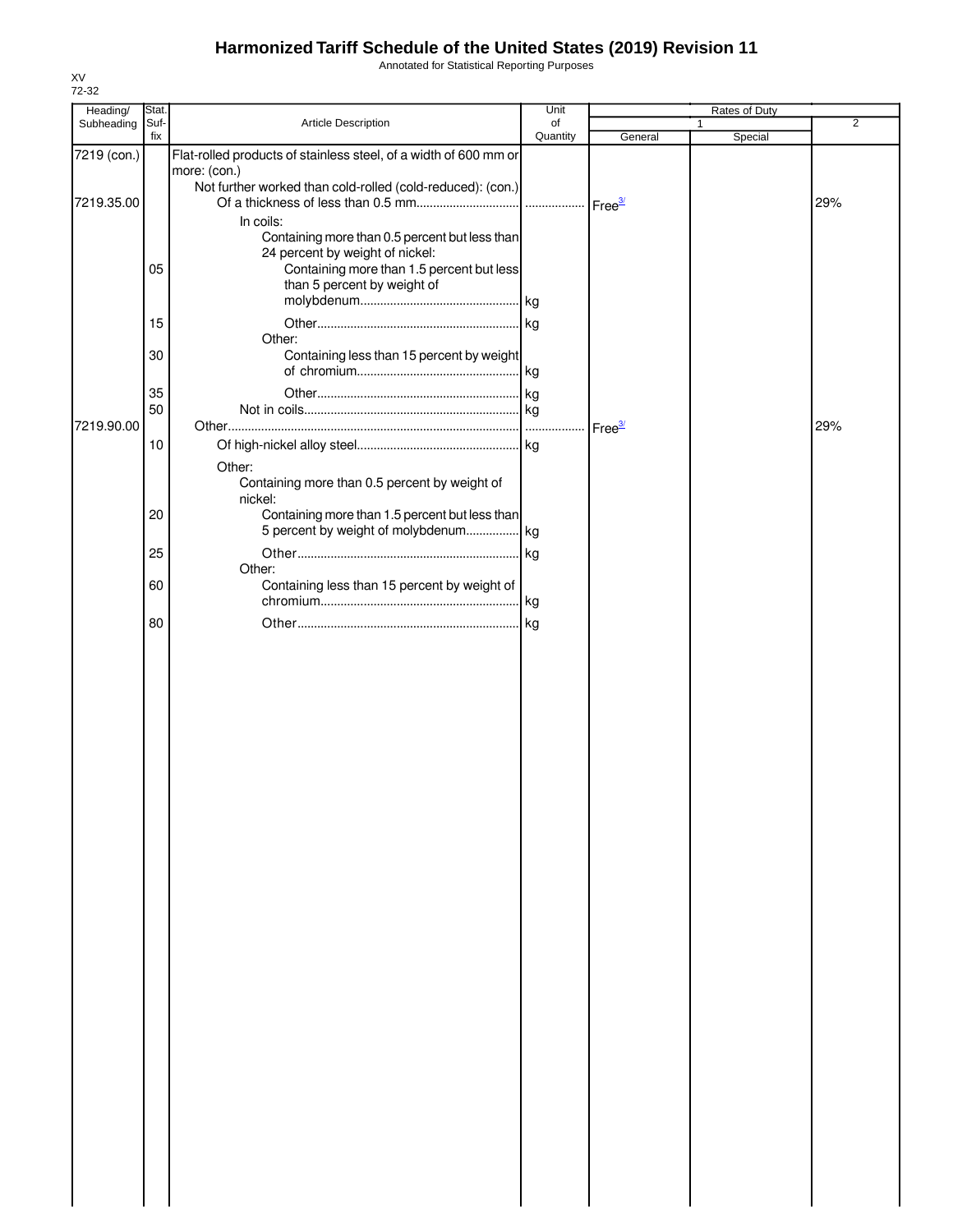Annotated for Statistical Reporting Purposes

| Heading/      | Stat.       |                                                                  | Unit                  |         | Rates of Duty           |                |
|---------------|-------------|------------------------------------------------------------------|-----------------------|---------|-------------------------|----------------|
| Subheading    | Suf-<br>fix | Article Description                                              | $\circ$ f<br>Quantity | General | $\mathbf{1}$<br>Special | $\overline{2}$ |
| 7220          |             | Flat-rolled products of stainless steel, of a width of less than |                       |         |                         |                |
|               |             | 600 mm:                                                          |                       |         |                         |                |
| 7220.11.00 00 |             | Not further worked than hot-rolled:                              |                       |         |                         | 29%            |
| 7220.12       |             | Of a thickness of less than 4.75 mm:                             |                       |         |                         |                |
| 7220.12.10 00 |             |                                                                  |                       |         |                         | 29%            |
| 7220.12.50 00 |             |                                                                  |                       |         |                         | 34%            |
|               |             |                                                                  |                       |         |                         |                |
|               |             |                                                                  |                       |         |                         |                |
|               |             |                                                                  |                       |         |                         |                |
|               |             |                                                                  |                       |         |                         |                |
|               |             |                                                                  |                       |         |                         |                |
|               |             |                                                                  |                       |         |                         |                |
|               |             |                                                                  |                       |         |                         |                |
|               |             |                                                                  |                       |         |                         |                |
|               |             |                                                                  |                       |         |                         |                |
|               |             |                                                                  |                       |         |                         |                |
|               |             |                                                                  |                       |         |                         |                |
|               |             |                                                                  |                       |         |                         |                |
|               |             |                                                                  |                       |         |                         |                |
|               |             |                                                                  |                       |         |                         |                |
|               |             |                                                                  |                       |         |                         |                |
|               |             |                                                                  |                       |         |                         |                |
|               |             |                                                                  |                       |         |                         |                |
|               |             |                                                                  |                       |         |                         |                |
|               |             |                                                                  |                       |         |                         |                |
|               |             |                                                                  |                       |         |                         |                |
|               |             |                                                                  |                       |         |                         |                |
|               |             |                                                                  |                       |         |                         |                |
|               |             |                                                                  |                       |         |                         |                |
|               |             |                                                                  |                       |         |                         |                |
|               |             |                                                                  |                       |         |                         |                |
|               |             |                                                                  |                       |         |                         |                |
|               |             |                                                                  |                       |         |                         |                |
|               |             |                                                                  |                       |         |                         |                |
|               |             |                                                                  |                       |         |                         |                |
|               |             |                                                                  |                       |         |                         |                |
|               |             |                                                                  |                       |         |                         |                |
|               |             |                                                                  |                       |         |                         |                |
|               |             |                                                                  |                       |         |                         |                |
|               |             |                                                                  |                       |         |                         |                |
|               |             |                                                                  |                       |         |                         |                |
|               |             |                                                                  |                       |         |                         |                |
|               |             |                                                                  |                       |         |                         |                |
|               |             |                                                                  |                       |         |                         |                |
|               |             |                                                                  |                       |         |                         |                |
|               |             |                                                                  |                       |         |                         |                |
|               |             |                                                                  |                       |         |                         |                |
|               |             |                                                                  |                       |         |                         |                |
|               |             |                                                                  |                       |         |                         |                |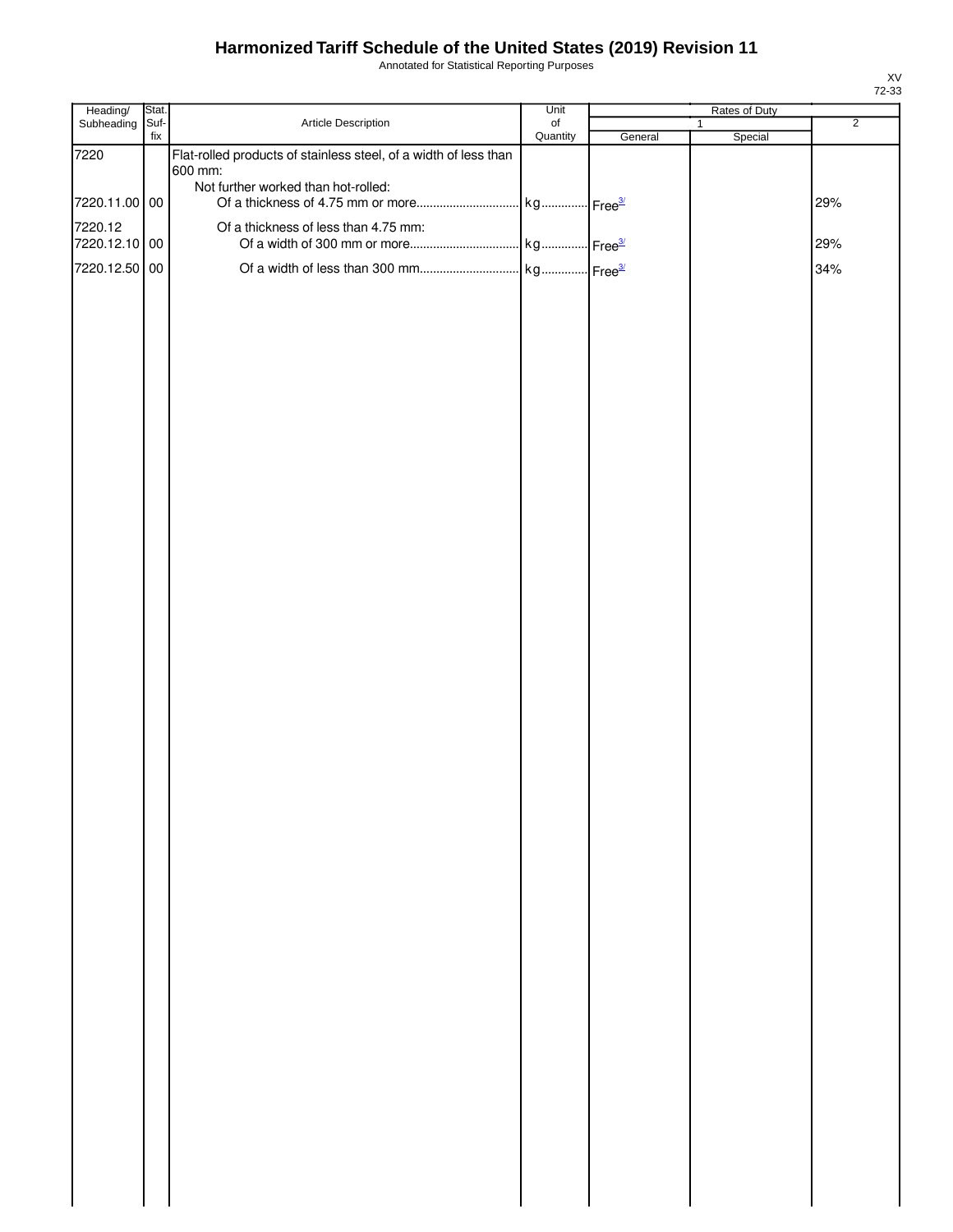Annotated for Statistical Reporting Purposes

| Heading/      | Stat.       |                                                                          | Unit           |         | Rates of Duty |     |
|---------------|-------------|--------------------------------------------------------------------------|----------------|---------|---------------|-----|
| Subheading    | Suf-<br>fix | <b>Article Description</b>                                               | of<br>Quantity | General | Special       | 2   |
| 7220 (con.)   |             | Flat-rolled products of stainless steel, of a width of less than         |                |         |               |     |
|               |             | 600 mm: (con.)                                                           |                |         |               |     |
| 7220.20       |             | Not further worked than cold-rolled (cold-reduced):                      |                |         |               |     |
| 7220.20.10    |             |                                                                          |                |         |               | 29% |
|               |             | Containing more than 0.5 percent but less than 24                        |                |         |               |     |
|               |             | percent by weight of nickel:                                             |                |         |               |     |
|               | 10          | Containing more than 1.5 percent but less than                           |                |         |               |     |
|               |             | 5 percent by weight of molybdenum kg                                     |                |         |               |     |
|               | 15          |                                                                          |                |         |               |     |
|               |             | Other:                                                                   |                |         |               |     |
|               | 60          | Containing less than 15 percent by weight of                             |                |         |               |     |
|               |             |                                                                          |                |         |               |     |
|               | 80          |                                                                          |                |         |               |     |
| 7220.20.60    |             | Of a width of less than 300 mm:                                          |                |         |               | 34% |
|               | 05          |                                                                          |                |         |               |     |
|               |             |                                                                          |                |         |               |     |
|               |             | Other:                                                                   |                |         |               |     |
|               |             | Containing more than 0.5 percent by<br>weight of nickel:                 |                |         |               |     |
|               | 10          | Containing more than 1.5 percent but                                     |                |         |               |     |
|               |             | less than 5 percent by weight of                                         |                |         |               |     |
|               |             |                                                                          |                |         |               |     |
|               | 15          |                                                                          |                |         |               |     |
|               |             | Other:                                                                   |                |         |               |     |
|               | 60          | Containing less than 15 percent by                                       |                |         |               |     |
|               |             |                                                                          |                |         |               |     |
|               | 80          |                                                                          |                |         |               |     |
| 7220.20.70    |             | Of a thickness exceeding 0.25 mm but not                                 |                |         |               |     |
|               |             |                                                                          |                |         |               | 34% |
|               | 05          |                                                                          |                |         |               |     |
|               |             | Other:                                                                   |                |         |               |     |
|               |             | Containing more than 0.5 percent by                                      |                |         |               |     |
|               |             | weight of nickel:                                                        |                |         |               |     |
|               | 10          | Containing more than 1.5 percent but<br>less than 5 percent by weight of |                |         |               |     |
|               |             |                                                                          |                |         |               |     |
|               | 15          |                                                                          |                |         |               |     |
|               |             | Other:                                                                   |                |         |               |     |
|               | 60          | Containing less than 15 percent by                                       |                |         |               |     |
|               |             |                                                                          |                |         |               |     |
|               | 80          |                                                                          |                |         |               |     |
|               |             | Of a thickness not exceeding 0.25 mm:                                    |                |         |               |     |
| 7220.20.80 00 |             |                                                                          |                |         |               | 34% |
| 7220.20.90    |             |                                                                          |                |         |               | 34% |
|               | 30          | Containing more than 0.5 percent but less                                |                |         |               |     |
|               |             | than 24 percent by weight of nickel kg                                   |                |         |               |     |
|               | 60          |                                                                          |                |         |               |     |
|               |             |                                                                          |                |         |               |     |
|               |             |                                                                          |                |         |               |     |
|               |             |                                                                          |                |         |               |     |
|               |             |                                                                          |                |         |               |     |
|               |             |                                                                          |                |         |               |     |
|               |             |                                                                          |                |         |               |     |
|               |             |                                                                          |                |         |               |     |
|               |             |                                                                          |                |         |               |     |
|               |             |                                                                          |                |         |               |     |
|               |             |                                                                          |                |         |               |     |
|               |             |                                                                          |                |         |               |     |
|               |             |                                                                          |                |         |               |     |
|               |             |                                                                          |                |         |               |     |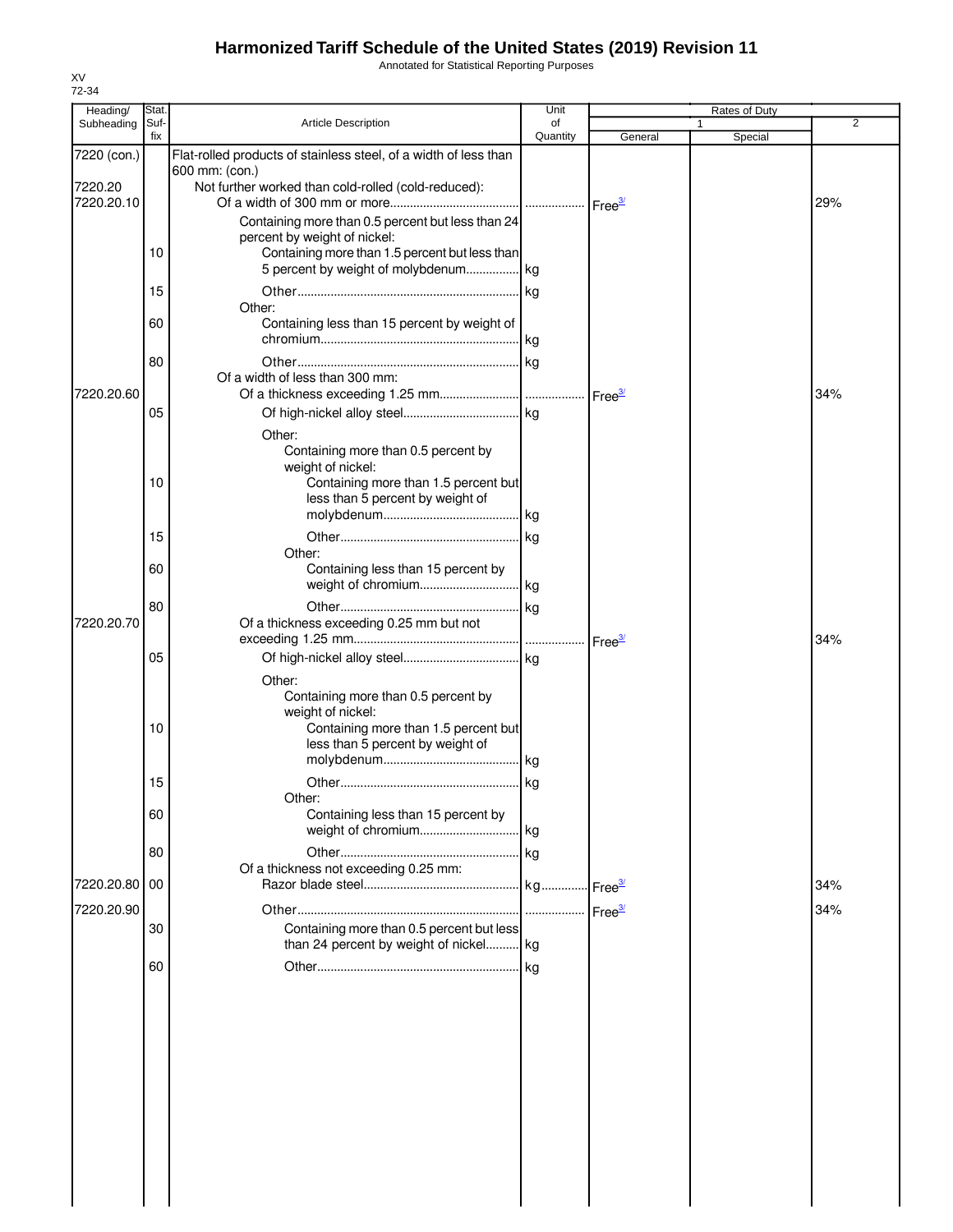Annotated for Statistical Reporting Purposes

| Heading/    | Stat.       |                                                                                    | Unit               |                    | Rates of Duty |                |
|-------------|-------------|------------------------------------------------------------------------------------|--------------------|--------------------|---------------|----------------|
| Subheading  | Suf-<br>fix | Article Description                                                                | of<br>Quantity     |                    | $\mathbf{1}$  | $\overline{2}$ |
| 7220 (con.) |             | Flat-rolled products of stainless steel, of a width of less than                   |                    | General            | Special       |                |
| 7220.90.00  |             | 600 mm: (con.)                                                                     |                    |                    |               | 46%            |
|             |             | Containing more than 0.5 percent but less than 24                                  | Free <sup>3/</sup> |                    |               |                |
|             |             | percent by weight of nickel:                                                       |                    |                    |               |                |
|             | 10          | Containing more than 1.5 percent but less than 5                                   |                    |                    |               |                |
|             |             |                                                                                    |                    |                    |               |                |
|             | 15          |                                                                                    |                    |                    |               |                |
|             | 60          | Other:<br>Containing less than 15 percent by weight of                             |                    |                    |               |                |
|             |             |                                                                                    |                    |                    |               |                |
|             | 80          |                                                                                    |                    |                    |               |                |
| 7221.00.00  |             | Bars and rods, hot-rolled, in irregularly wound coils, of stainless                |                    |                    |               |                |
|             |             |                                                                                    | .                  | Free <sup>3/</sup> |               | 11%            |
|             | 05          |                                                                                    |                    |                    |               |                |
|             |             | Other:                                                                             |                    |                    |               |                |
|             |             | Of circular cross section:                                                         |                    |                    |               |                |
|             | 17          | With a diameter of less than 14 mm:<br>Containing less than 8 percent by weight of |                    |                    |               |                |
|             |             |                                                                                    | kg                 |                    |               |                |
|             | 18          | Containing 8 percent or more but less than 24                                      |                    |                    |               |                |
|             |             | percent by weight of nickel                                                        | kg                 |                    |               |                |
|             | 30          | With a diameter of 14 mm or more but less than                                     |                    |                    |               |                |
|             |             |                                                                                    |                    |                    |               |                |
|             | 45<br>75    |                                                                                    |                    |                    |               |                |
|             |             |                                                                                    |                    |                    |               |                |
|             |             |                                                                                    |                    |                    |               |                |
|             |             |                                                                                    |                    |                    |               |                |
|             |             |                                                                                    |                    |                    |               |                |
|             |             |                                                                                    |                    |                    |               |                |
|             |             |                                                                                    |                    |                    |               |                |
|             |             |                                                                                    |                    |                    |               |                |
|             |             |                                                                                    |                    |                    |               |                |
|             |             |                                                                                    |                    |                    |               |                |
|             |             |                                                                                    |                    |                    |               |                |
|             |             |                                                                                    |                    |                    |               |                |
|             |             |                                                                                    |                    |                    |               |                |
|             |             |                                                                                    |                    |                    |               |                |
|             |             |                                                                                    |                    |                    |               |                |
|             |             |                                                                                    |                    |                    |               |                |
|             |             |                                                                                    |                    |                    |               |                |
|             |             |                                                                                    |                    |                    |               |                |
|             |             |                                                                                    |                    |                    |               |                |
|             |             |                                                                                    |                    |                    |               |                |
|             |             |                                                                                    |                    |                    |               |                |
|             |             |                                                                                    |                    |                    |               |                |
|             |             |                                                                                    |                    |                    |               |                |
|             |             |                                                                                    |                    |                    |               |                |
|             |             |                                                                                    |                    |                    |               |                |
|             |             |                                                                                    |                    |                    |               |                |
|             |             |                                                                                    |                    |                    |               |                |
|             |             |                                                                                    |                    |                    |               |                |
|             |             |                                                                                    |                    |                    |               |                |
|             |             |                                                                                    |                    |                    |               |                |
|             |             |                                                                                    |                    |                    |               |                |
|             |             |                                                                                    |                    |                    |               |                |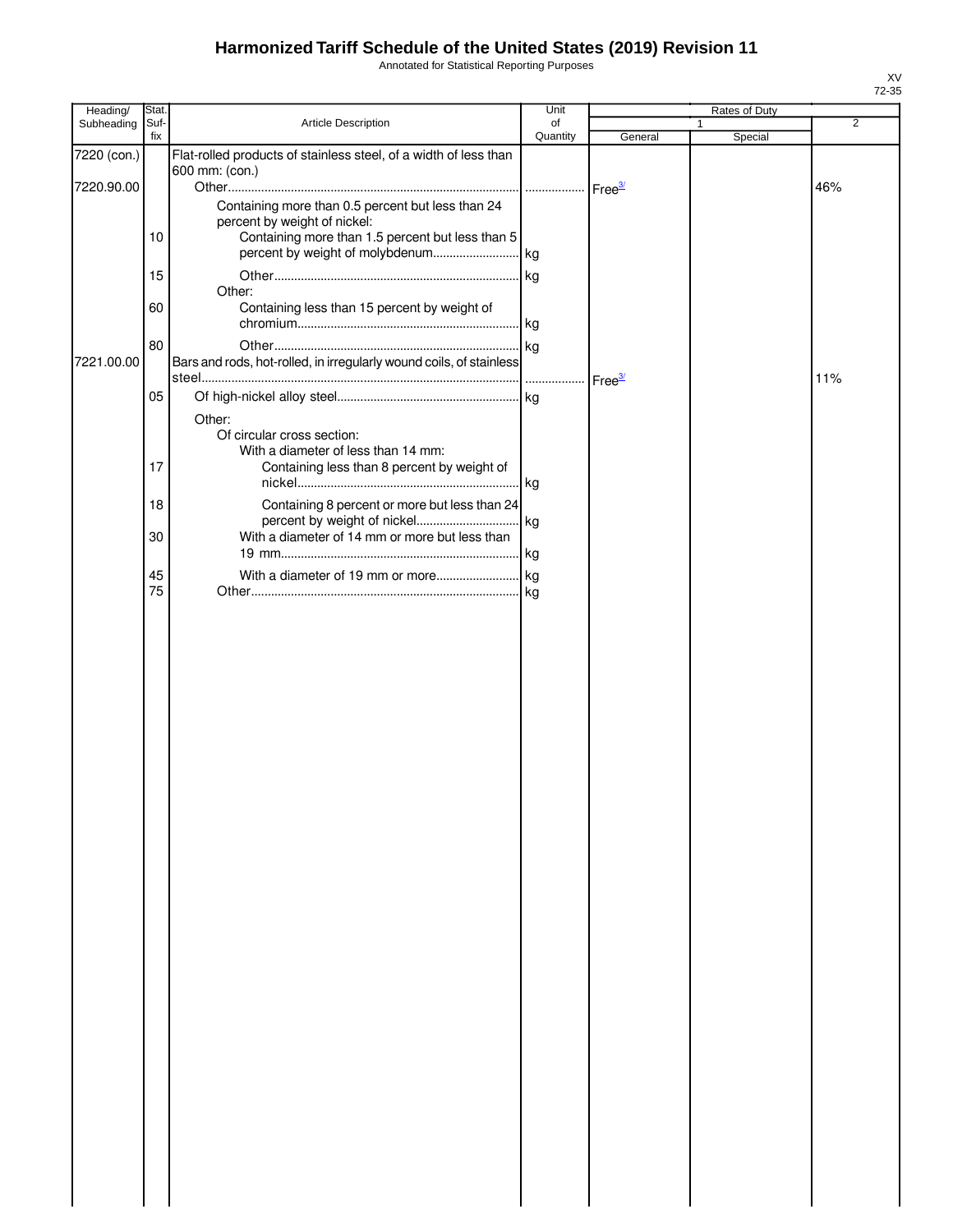Annotated for Statistical Reporting Purposes

| Heading/   | Stat.       |                                                            | Unit           |                      | Rates of Duty |                |
|------------|-------------|------------------------------------------------------------|----------------|----------------------|---------------|----------------|
| Subheading | Suf-<br>fix | Article Description                                        | of<br>Quantity | General              | Special       | $\overline{2}$ |
|            |             | Other bars and rods of stainless steel; angles, shapes and |                |                      |               |                |
| 7222       |             | sections of stainless steel:                               |                |                      |               |                |
|            |             | Bars and rods, not further worked than hot-rolled,         |                |                      |               |                |
|            |             | hot-drawn or extruded:                                     |                |                      |               |                |
| 7222.11.00 |             |                                                            |                | $Free^{\frac{3}{2}}$ |               | 29%            |
|            | 01          |                                                            |                |                      |               |                |
|            |             |                                                            |                |                      |               |                |
|            | 06          |                                                            |                |                      |               |                |
|            |             | Other:                                                     |                |                      |               |                |
|            |             | With a maximum cross-sectional dimension of                |                |                      |               |                |
|            |             | less than 152.4 mm:                                        |                |                      |               |                |
|            | 57          | Containing less than 8 percent by weight                   |                |                      |               |                |
|            |             |                                                            |                |                      |               |                |
|            | 59          | Containing 8 percent or more but less than                 |                |                      |               |                |
|            |             |                                                            |                |                      |               |                |
|            |             | With a maximum cross-sectional dimension of                |                |                      |               |                |
|            |             | 152.4 mm or more:                                          |                |                      |               |                |
|            | 82          | Containing less than 8 percent by weight                   |                |                      |               |                |
|            |             |                                                            |                |                      |               |                |
|            |             |                                                            |                |                      |               |                |
|            | 84          | Containing 8 percent or more but less than                 |                |                      |               |                |
|            |             |                                                            |                |                      |               |                |
| 7222.19.00 |             |                                                            |                | Free <sup>3/</sup>   |               | 29%            |
|            | 01          |                                                            |                |                      |               |                |
|            |             | Other:                                                     |                |                      |               |                |
|            | 06          |                                                            |                |                      |               |                |
|            |             |                                                            |                |                      |               |                |
|            |             | Other:                                                     |                |                      |               |                |
|            | 52          | Containing less than 8 percent by weight                   |                |                      |               |                |
|            |             |                                                            |                |                      |               |                |
|            | 54          | Containing 8 percent or more but less than                 |                |                      |               |                |
|            |             | 24 percent by weight of nickel kg                          |                |                      |               |                |
|            |             |                                                            |                |                      |               |                |
|            |             |                                                            |                |                      |               |                |
|            |             |                                                            |                |                      |               |                |
|            |             |                                                            |                |                      |               |                |
|            |             |                                                            |                |                      |               |                |
|            |             |                                                            |                |                      |               |                |
|            |             |                                                            |                |                      |               |                |
|            |             |                                                            |                |                      |               |                |
|            |             |                                                            |                |                      |               |                |
|            |             |                                                            |                |                      |               |                |
|            |             |                                                            |                |                      |               |                |
|            |             |                                                            |                |                      |               |                |
|            |             |                                                            |                |                      |               |                |
|            |             |                                                            |                |                      |               |                |
|            |             |                                                            |                |                      |               |                |
|            |             |                                                            |                |                      |               |                |
|            |             |                                                            |                |                      |               |                |
|            |             |                                                            |                |                      |               |                |
|            |             |                                                            |                |                      |               |                |
|            |             |                                                            |                |                      |               |                |
|            |             |                                                            |                |                      |               |                |
|            |             |                                                            |                |                      |               |                |
|            |             |                                                            |                |                      |               |                |
|            |             |                                                            |                |                      |               |                |
|            |             |                                                            |                |                      |               |                |
|            |             |                                                            |                |                      |               |                |
|            |             |                                                            |                |                      |               |                |
|            |             |                                                            |                |                      |               |                |
|            |             |                                                            |                |                      |               |                |
|            |             |                                                            |                |                      |               |                |
|            |             |                                                            |                |                      |               |                |
|            |             |                                                            |                |                      |               |                |
|            |             |                                                            |                |                      |               |                |
|            |             |                                                            |                |                      |               |                |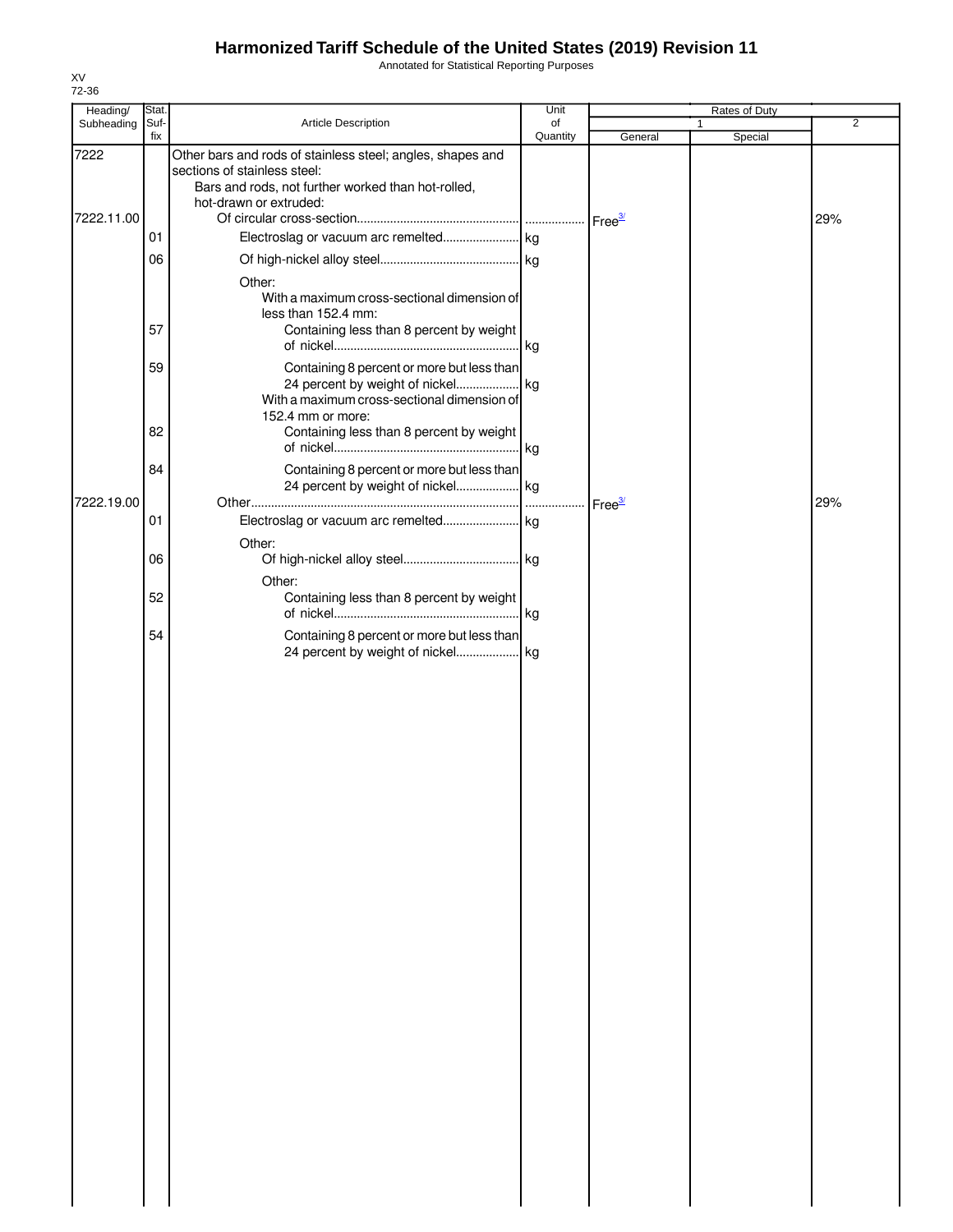Annotated for Statistical Reporting Purposes

| Heading/                  | Stat.       |                                                                                                                                                                                                                                 | Unit           |                    | Rates of Duty |     |
|---------------------------|-------------|---------------------------------------------------------------------------------------------------------------------------------------------------------------------------------------------------------------------------------|----------------|--------------------|---------------|-----|
| Subheading                | Suf-<br>fix | <b>Article Description</b>                                                                                                                                                                                                      | of<br>Quantity | General            | Special       | 2   |
| 7222 (con.)<br>7222.20.00 |             | Other bars and rods of stainless steel; angles, shapes and<br>sections of stainless steel: (con.)<br>Bars and rods, not further worked than cold-formed or                                                                      |                |                    |               |     |
|                           | 01          |                                                                                                                                                                                                                                 |                |                    |               | 29% |
|                           | 06          |                                                                                                                                                                                                                                 |                |                    |               |     |
|                           | 41          | Other:<br>Of a circular cross-section:<br>With a maximum circular cross-sectional<br>dimension of less than 18 mm:<br>Containing less than 8 percent by weight                                                                  |                |                    |               |     |
|                           | 43<br>62    | Containing 8 percent or more but less than<br>24 percent by weight of nickel kg<br>With a maximum circular cross-sectional<br>dimension of 18 mm or more and less than<br>152.4 mm:<br>Containing less than 8 percent by weight |                |                    |               |     |
|                           | 64          | Containing 8 percent or more but less than<br>24 percent by weight of nickel kg<br>With a maximum circular cross-sectional                                                                                                      |                |                    |               |     |
|                           | 67          | dimension of 152.4 mm or more:<br>Containing less than 8 percent by weight                                                                                                                                                      |                |                    |               |     |
|                           | 69          | Containing 8 percent or more but less than<br>24 percent by weight of nickel kg<br>Other:                                                                                                                                       |                |                    |               |     |
|                           | 71          | Containing less than 8 percent by weight of                                                                                                                                                                                     | kg             |                    |               |     |
| 7222.30.00                | 73          | Containing 8 percent or more but less than 24                                                                                                                                                                                   |                | Free <sup>37</sup> |               | 29% |
|                           | 01          |                                                                                                                                                                                                                                 |                |                    |               |     |
|                           | 12          | Other:<br>With a maximum cross-sectional dimension of less                                                                                                                                                                      |                |                    |               |     |
|                           | 22          | than 152.4 mm:<br>Containing less than 8 percent by weight of                                                                                                                                                                   |                |                    |               |     |
|                           | 24          | Containing 8 percent or more but less than 24<br>With a maximum cross-sectional dimension of                                                                                                                                    |                |                    |               |     |
|                           | 82          | 152.4 mm or more:<br>Containing less than 8 percent by weight of                                                                                                                                                                |                |                    |               |     |
|                           | 84          | Containing 8 percent or more but less than 24                                                                                                                                                                                   |                |                    |               |     |
|                           |             |                                                                                                                                                                                                                                 |                |                    |               |     |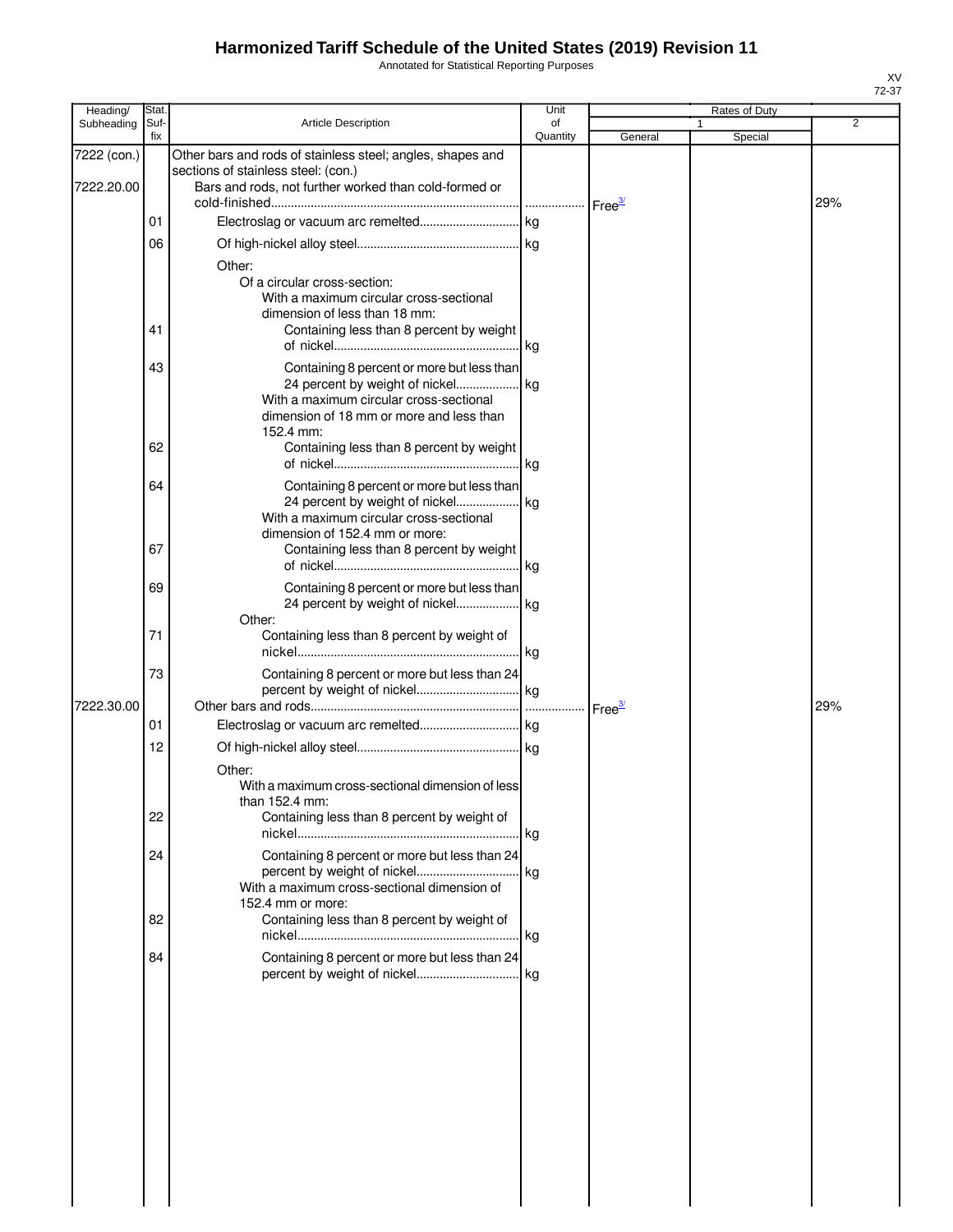Annotated for Statistical Reporting Purposes

| Heading/               | Stat.       |                                                                                                                                   | Unit               |         | Rates of Duty |     |
|------------------------|-------------|-----------------------------------------------------------------------------------------------------------------------------------|--------------------|---------|---------------|-----|
| Subheading             | Suf-<br>fix | Article Description                                                                                                               | of<br>Quantity     | General | 1<br>Special  | 2   |
| 7222 (con.)<br>7222.40 |             | Other bars and rods of stainless steel; angles, shapes and<br>sections of stainless steel: (con.)<br>Angles, shapes and sections: |                    |         |               |     |
| 7222.40.30             |             | Hot-rolled, not drilled, not punched and not otherwise                                                                            | Free <sup>3/</sup> |         |               | 10% |
|                        |             | With a maximum cross-sectional dimension of<br>80 mm or more:                                                                     |                    |         |               |     |
|                        | 25          |                                                                                                                                   |                    |         |               |     |
|                        | 45          | With a maximum cross-sectional dimension of less<br>than 80 mm:                                                                   |                    |         |               |     |
|                        | 65          |                                                                                                                                   |                    |         |               |     |
| 7222.40.60             | 85<br>00    |                                                                                                                                   |                    |         |               | 28% |
| 7223.00<br>7223.00.10  |             | Wire of stainless steel:                                                                                                          |                    |         |               | 34% |
|                        | 05          |                                                                                                                                   |                    |         |               |     |
|                        | 16          | Other:                                                                                                                            |                    |         |               |     |
|                        | 31          | With a diameter of 0.25 mm or more but less than                                                                                  |                    |         |               |     |
|                        | 46          | With a diameter of 0.76 mm or more but less than                                                                                  |                    |         |               |     |
|                        | 61          | With a diameter of 1.52 mm or more but less than                                                                                  |                    |         |               |     |
| 7223.00.50             | 76<br>00    |                                                                                                                                   |                    |         |               | 34% |
| 7223.00.90 00          |             |                                                                                                                                   |                    |         |               | 34% |
|                        |             |                                                                                                                                   |                    |         |               |     |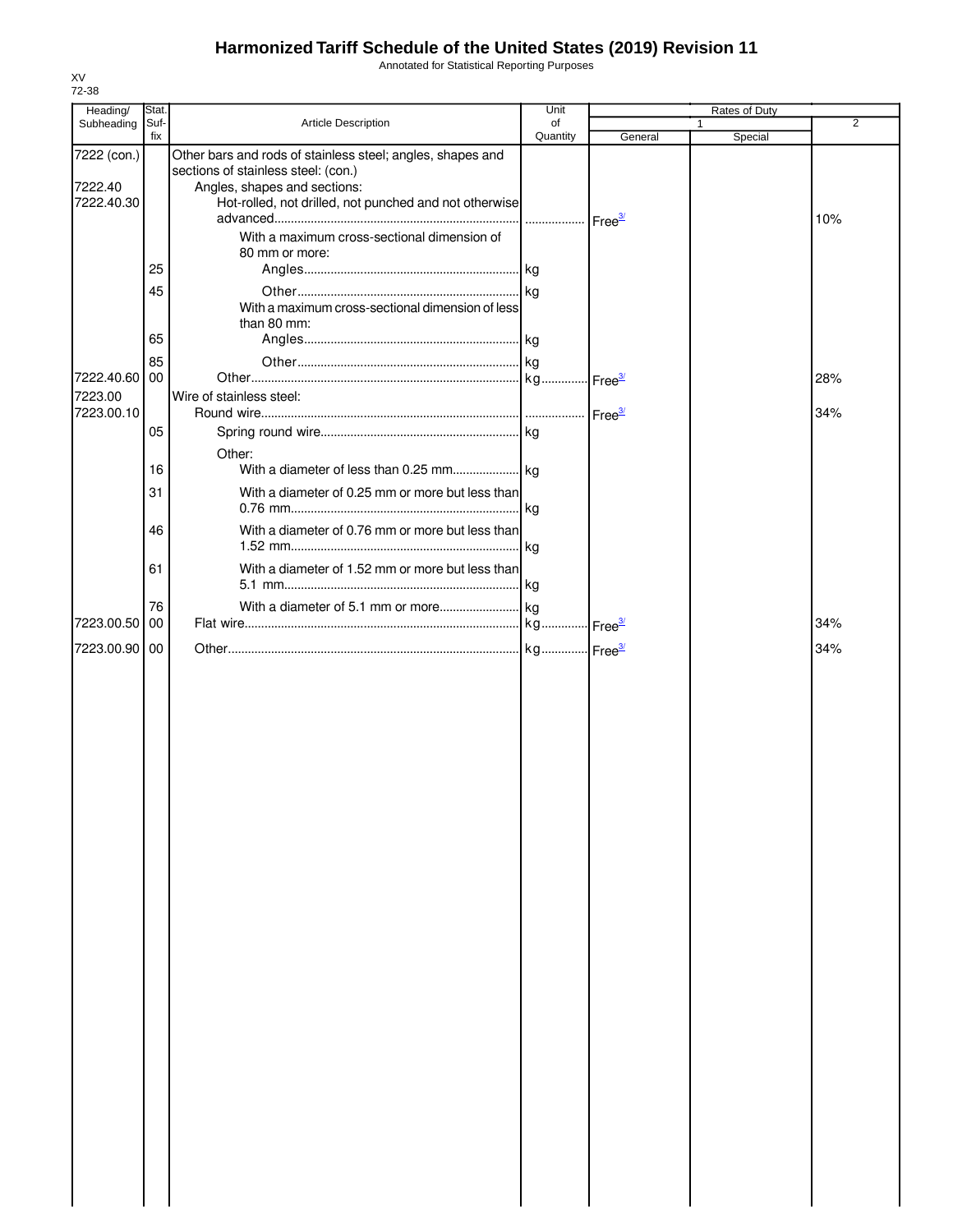Annotated for Statistical Reporting Purposes

| Heading/   | Stat.       |                                                                                                     | Unit           |                    | Rates of Duty           |                |
|------------|-------------|-----------------------------------------------------------------------------------------------------|----------------|--------------------|-------------------------|----------------|
| Subheading | Suf-<br>fix | Article Description                                                                                 | of<br>Quantity | General            | $\mathbf{1}$<br>Special | $\overline{2}$ |
|            |             | IV. OTHER ALLOY STEEL; HOLLOW DRILL BARS AND<br>RODS, OF ALLOY OR NONALLOY STEEL                    |                |                    |                         |                |
| 7224       |             | Other alloy steel in ingots or other primary forms; semi-finished<br>products of other alloy steel: |                |                    |                         |                |
| 7224.10.00 | 05          |                                                                                                     |                |                    |                         | 28%            |
|            |             | Other:                                                                                              |                |                    |                         |                |
|            | 45          |                                                                                                     |                |                    |                         |                |
| 7224.90.00 | 75          |                                                                                                     |                | Free <sup>3/</sup> |                         | 28%            |
|            | 05          |                                                                                                     |                |                    |                         |                |
|            |             | Other:                                                                                              |                |                    |                         |                |
|            |             | Of tool steel:<br>Of rectangular (including square) cross<br>section:                               |                |                    |                         |                |
|            | 15          | Having a width less than four times the                                                             |                |                    |                         |                |
|            | 25          | Having a width at least four times the                                                              |                |                    |                         |                |
|            | 35          |                                                                                                     | kg<br>. kg     |                    |                         |                |
|            |             | Other:<br>Of rectangular (including square) cross<br>section:                                       |                |                    |                         |                |
|            | 45          | Having a width less than four times the                                                             |                |                    |                         |                |
|            | 55          | Having a width at least four times the                                                              |                |                    |                         |                |
|            |             |                                                                                                     |                |                    |                         |                |
|            | 65<br>75    |                                                                                                     |                |                    |                         |                |
|            |             |                                                                                                     |                |                    |                         |                |
|            |             |                                                                                                     |                |                    |                         |                |
|            |             |                                                                                                     |                |                    |                         |                |
|            |             |                                                                                                     |                |                    |                         |                |
|            |             |                                                                                                     |                |                    |                         |                |
|            |             |                                                                                                     |                |                    |                         |                |
|            |             |                                                                                                     |                |                    |                         |                |
|            |             |                                                                                                     |                |                    |                         |                |
|            |             |                                                                                                     |                |                    |                         |                |
|            |             |                                                                                                     |                |                    |                         |                |
|            |             |                                                                                                     |                |                    |                         |                |
|            |             |                                                                                                     |                |                    |                         |                |
|            |             |                                                                                                     |                |                    |                         |                |
|            |             |                                                                                                     |                |                    |                         |                |
|            |             |                                                                                                     |                |                    |                         |                |
|            |             |                                                                                                     |                |                    |                         |                |
|            |             |                                                                                                     |                |                    |                         |                |
|            |             |                                                                                                     |                |                    |                         |                |
|            |             |                                                                                                     |                |                    |                         |                |
|            |             |                                                                                                     |                |                    |                         |                |
|            |             |                                                                                                     |                |                    |                         |                |
|            |             |                                                                                                     |                |                    |                         |                |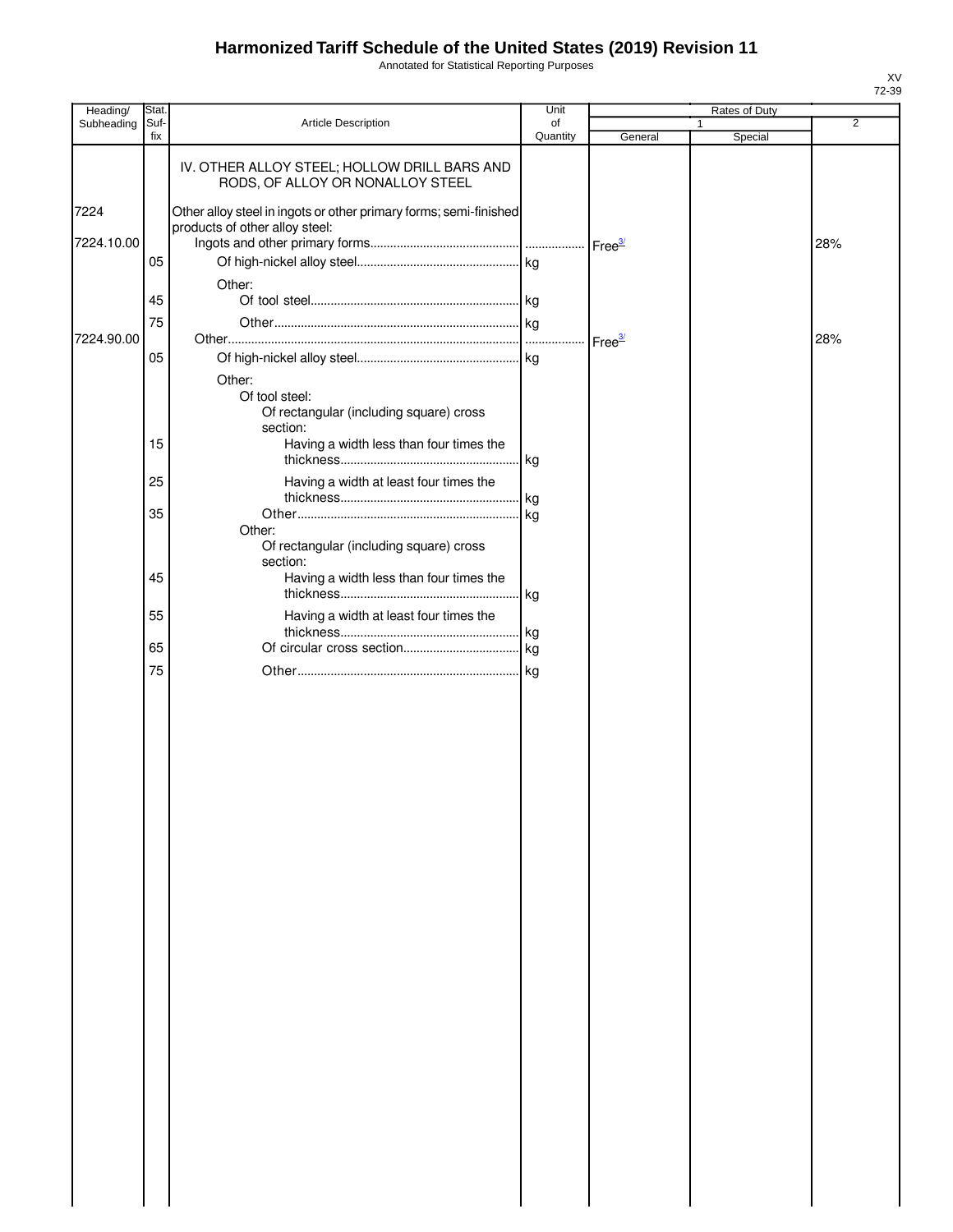Annotated for Statistical Reporting Purposes

| fix<br>Quantity<br>Special<br>General<br>Flat-rolled products of other alloy steel, of a width of 600 mm<br>or more:<br>Of silicon electrical steel:<br>7225.11.00 00<br>28%<br>7225.19.00   00<br>28%<br>7225.30<br>Other, not further worked than hot-rolled, in coils:<br>Of a thickness of 4.75 mm or more:<br>7225.30.11<br>29%<br>10<br>80<br>7225.30.30<br>28%<br>Free <sup>3/</sup><br>05<br>50<br>Of a thickness of less than 4.75 mm:<br>7225.30.51<br>29%<br>10<br>80<br>7225.30.70   00<br>28%<br>Other, not further worked than hot-rolled, not in coils:<br>7225.40<br>Of a thickness of 4.75 mm or more:<br>7225.40.11<br>29%<br>10<br>80<br>7225.40.30<br>28%<br>Free <sup>3/</sup><br>05<br>50<br>Of a thickness of less than 4.75 mm:<br>7225.40.51<br>29%<br>$r = e^{\frac{3}{2}}$<br>10<br>30<br>60<br>7225.40.70 00<br>28%<br>Other, not further worked than cold-rolled (cold-reduced):<br>29%<br>10<br>30<br>60<br>Other:<br>7225.50.60 00<br>28%<br>Of a thickness of less than 4.75 mm:<br>7225.50.70 00<br>29%<br>28%<br>10<br>80 | Heading/<br>Subheading | Stat<br>Suf- | <b>Article Description</b> | Unit<br>of | Rates of Duty<br>$\mathbf{1}$ | 2 |
|-------------------------------------------------------------------------------------------------------------------------------------------------------------------------------------------------------------------------------------------------------------------------------------------------------------------------------------------------------------------------------------------------------------------------------------------------------------------------------------------------------------------------------------------------------------------------------------------------------------------------------------------------------------------------------------------------------------------------------------------------------------------------------------------------------------------------------------------------------------------------------------------------------------------------------------------------------------------------------------------------------------------------------------------------------------|------------------------|--------------|----------------------------|------------|-------------------------------|---|
|                                                                                                                                                                                                                                                                                                                                                                                                                                                                                                                                                                                                                                                                                                                                                                                                                                                                                                                                                                                                                                                             |                        |              |                            |            |                               |   |
|                                                                                                                                                                                                                                                                                                                                                                                                                                                                                                                                                                                                                                                                                                                                                                                                                                                                                                                                                                                                                                                             | 7225                   |              |                            |            |                               |   |
|                                                                                                                                                                                                                                                                                                                                                                                                                                                                                                                                                                                                                                                                                                                                                                                                                                                                                                                                                                                                                                                             |                        |              |                            |            |                               |   |
|                                                                                                                                                                                                                                                                                                                                                                                                                                                                                                                                                                                                                                                                                                                                                                                                                                                                                                                                                                                                                                                             |                        |              |                            |            |                               |   |
|                                                                                                                                                                                                                                                                                                                                                                                                                                                                                                                                                                                                                                                                                                                                                                                                                                                                                                                                                                                                                                                             |                        |              |                            |            |                               |   |
|                                                                                                                                                                                                                                                                                                                                                                                                                                                                                                                                                                                                                                                                                                                                                                                                                                                                                                                                                                                                                                                             |                        |              |                            |            |                               |   |
|                                                                                                                                                                                                                                                                                                                                                                                                                                                                                                                                                                                                                                                                                                                                                                                                                                                                                                                                                                                                                                                             |                        |              |                            |            |                               |   |
|                                                                                                                                                                                                                                                                                                                                                                                                                                                                                                                                                                                                                                                                                                                                                                                                                                                                                                                                                                                                                                                             |                        |              |                            |            |                               |   |
|                                                                                                                                                                                                                                                                                                                                                                                                                                                                                                                                                                                                                                                                                                                                                                                                                                                                                                                                                                                                                                                             |                        |              |                            |            |                               |   |
|                                                                                                                                                                                                                                                                                                                                                                                                                                                                                                                                                                                                                                                                                                                                                                                                                                                                                                                                                                                                                                                             |                        |              |                            |            |                               |   |
|                                                                                                                                                                                                                                                                                                                                                                                                                                                                                                                                                                                                                                                                                                                                                                                                                                                                                                                                                                                                                                                             |                        |              |                            |            |                               |   |
|                                                                                                                                                                                                                                                                                                                                                                                                                                                                                                                                                                                                                                                                                                                                                                                                                                                                                                                                                                                                                                                             |                        |              |                            |            |                               |   |
|                                                                                                                                                                                                                                                                                                                                                                                                                                                                                                                                                                                                                                                                                                                                                                                                                                                                                                                                                                                                                                                             |                        |              |                            |            |                               |   |
|                                                                                                                                                                                                                                                                                                                                                                                                                                                                                                                                                                                                                                                                                                                                                                                                                                                                                                                                                                                                                                                             |                        |              |                            |            |                               |   |
|                                                                                                                                                                                                                                                                                                                                                                                                                                                                                                                                                                                                                                                                                                                                                                                                                                                                                                                                                                                                                                                             |                        |              |                            |            |                               |   |
|                                                                                                                                                                                                                                                                                                                                                                                                                                                                                                                                                                                                                                                                                                                                                                                                                                                                                                                                                                                                                                                             |                        |              |                            |            |                               |   |
|                                                                                                                                                                                                                                                                                                                                                                                                                                                                                                                                                                                                                                                                                                                                                                                                                                                                                                                                                                                                                                                             |                        |              |                            |            |                               |   |
|                                                                                                                                                                                                                                                                                                                                                                                                                                                                                                                                                                                                                                                                                                                                                                                                                                                                                                                                                                                                                                                             |                        |              |                            |            |                               |   |
|                                                                                                                                                                                                                                                                                                                                                                                                                                                                                                                                                                                                                                                                                                                                                                                                                                                                                                                                                                                                                                                             |                        |              |                            |            |                               |   |
|                                                                                                                                                                                                                                                                                                                                                                                                                                                                                                                                                                                                                                                                                                                                                                                                                                                                                                                                                                                                                                                             |                        |              |                            |            |                               |   |
|                                                                                                                                                                                                                                                                                                                                                                                                                                                                                                                                                                                                                                                                                                                                                                                                                                                                                                                                                                                                                                                             |                        |              |                            |            |                               |   |
|                                                                                                                                                                                                                                                                                                                                                                                                                                                                                                                                                                                                                                                                                                                                                                                                                                                                                                                                                                                                                                                             |                        |              |                            |            |                               |   |
|                                                                                                                                                                                                                                                                                                                                                                                                                                                                                                                                                                                                                                                                                                                                                                                                                                                                                                                                                                                                                                                             |                        |              |                            |            |                               |   |
|                                                                                                                                                                                                                                                                                                                                                                                                                                                                                                                                                                                                                                                                                                                                                                                                                                                                                                                                                                                                                                                             |                        |              |                            |            |                               |   |
|                                                                                                                                                                                                                                                                                                                                                                                                                                                                                                                                                                                                                                                                                                                                                                                                                                                                                                                                                                                                                                                             |                        |              |                            |            |                               |   |
|                                                                                                                                                                                                                                                                                                                                                                                                                                                                                                                                                                                                                                                                                                                                                                                                                                                                                                                                                                                                                                                             |                        |              |                            |            |                               |   |
|                                                                                                                                                                                                                                                                                                                                                                                                                                                                                                                                                                                                                                                                                                                                                                                                                                                                                                                                                                                                                                                             |                        |              |                            |            |                               |   |
|                                                                                                                                                                                                                                                                                                                                                                                                                                                                                                                                                                                                                                                                                                                                                                                                                                                                                                                                                                                                                                                             |                        |              |                            |            |                               |   |
|                                                                                                                                                                                                                                                                                                                                                                                                                                                                                                                                                                                                                                                                                                                                                                                                                                                                                                                                                                                                                                                             |                        |              |                            |            |                               |   |
|                                                                                                                                                                                                                                                                                                                                                                                                                                                                                                                                                                                                                                                                                                                                                                                                                                                                                                                                                                                                                                                             | 7225.50                |              |                            |            |                               |   |
|                                                                                                                                                                                                                                                                                                                                                                                                                                                                                                                                                                                                                                                                                                                                                                                                                                                                                                                                                                                                                                                             | 7225.50.11             |              |                            |            |                               |   |
|                                                                                                                                                                                                                                                                                                                                                                                                                                                                                                                                                                                                                                                                                                                                                                                                                                                                                                                                                                                                                                                             |                        |              |                            |            |                               |   |
|                                                                                                                                                                                                                                                                                                                                                                                                                                                                                                                                                                                                                                                                                                                                                                                                                                                                                                                                                                                                                                                             |                        |              |                            |            |                               |   |
|                                                                                                                                                                                                                                                                                                                                                                                                                                                                                                                                                                                                                                                                                                                                                                                                                                                                                                                                                                                                                                                             |                        |              |                            |            |                               |   |
|                                                                                                                                                                                                                                                                                                                                                                                                                                                                                                                                                                                                                                                                                                                                                                                                                                                                                                                                                                                                                                                             |                        |              |                            |            |                               |   |
|                                                                                                                                                                                                                                                                                                                                                                                                                                                                                                                                                                                                                                                                                                                                                                                                                                                                                                                                                                                                                                                             |                        |              |                            |            |                               |   |
|                                                                                                                                                                                                                                                                                                                                                                                                                                                                                                                                                                                                                                                                                                                                                                                                                                                                                                                                                                                                                                                             |                        |              |                            |            |                               |   |
|                                                                                                                                                                                                                                                                                                                                                                                                                                                                                                                                                                                                                                                                                                                                                                                                                                                                                                                                                                                                                                                             |                        |              |                            |            |                               |   |
|                                                                                                                                                                                                                                                                                                                                                                                                                                                                                                                                                                                                                                                                                                                                                                                                                                                                                                                                                                                                                                                             |                        |              |                            |            |                               |   |
|                                                                                                                                                                                                                                                                                                                                                                                                                                                                                                                                                                                                                                                                                                                                                                                                                                                                                                                                                                                                                                                             |                        |              |                            |            |                               |   |
|                                                                                                                                                                                                                                                                                                                                                                                                                                                                                                                                                                                                                                                                                                                                                                                                                                                                                                                                                                                                                                                             |                        |              |                            |            |                               |   |
|                                                                                                                                                                                                                                                                                                                                                                                                                                                                                                                                                                                                                                                                                                                                                                                                                                                                                                                                                                                                                                                             | 7225.50.80             |              |                            |            |                               |   |
|                                                                                                                                                                                                                                                                                                                                                                                                                                                                                                                                                                                                                                                                                                                                                                                                                                                                                                                                                                                                                                                             |                        |              |                            |            |                               |   |
|                                                                                                                                                                                                                                                                                                                                                                                                                                                                                                                                                                                                                                                                                                                                                                                                                                                                                                                                                                                                                                                             |                        |              |                            |            |                               |   |
|                                                                                                                                                                                                                                                                                                                                                                                                                                                                                                                                                                                                                                                                                                                                                                                                                                                                                                                                                                                                                                                             |                        |              |                            |            |                               |   |
|                                                                                                                                                                                                                                                                                                                                                                                                                                                                                                                                                                                                                                                                                                                                                                                                                                                                                                                                                                                                                                                             |                        |              |                            |            |                               |   |
|                                                                                                                                                                                                                                                                                                                                                                                                                                                                                                                                                                                                                                                                                                                                                                                                                                                                                                                                                                                                                                                             |                        |              |                            |            |                               |   |
|                                                                                                                                                                                                                                                                                                                                                                                                                                                                                                                                                                                                                                                                                                                                                                                                                                                                                                                                                                                                                                                             |                        |              |                            |            |                               |   |
|                                                                                                                                                                                                                                                                                                                                                                                                                                                                                                                                                                                                                                                                                                                                                                                                                                                                                                                                                                                                                                                             |                        |              |                            |            |                               |   |
|                                                                                                                                                                                                                                                                                                                                                                                                                                                                                                                                                                                                                                                                                                                                                                                                                                                                                                                                                                                                                                                             |                        |              |                            |            |                               |   |
|                                                                                                                                                                                                                                                                                                                                                                                                                                                                                                                                                                                                                                                                                                                                                                                                                                                                                                                                                                                                                                                             |                        |              |                            |            |                               |   |
|                                                                                                                                                                                                                                                                                                                                                                                                                                                                                                                                                                                                                                                                                                                                                                                                                                                                                                                                                                                                                                                             |                        |              |                            |            |                               |   |
|                                                                                                                                                                                                                                                                                                                                                                                                                                                                                                                                                                                                                                                                                                                                                                                                                                                                                                                                                                                                                                                             |                        |              |                            |            |                               |   |
|                                                                                                                                                                                                                                                                                                                                                                                                                                                                                                                                                                                                                                                                                                                                                                                                                                                                                                                                                                                                                                                             |                        |              |                            |            |                               |   |

XV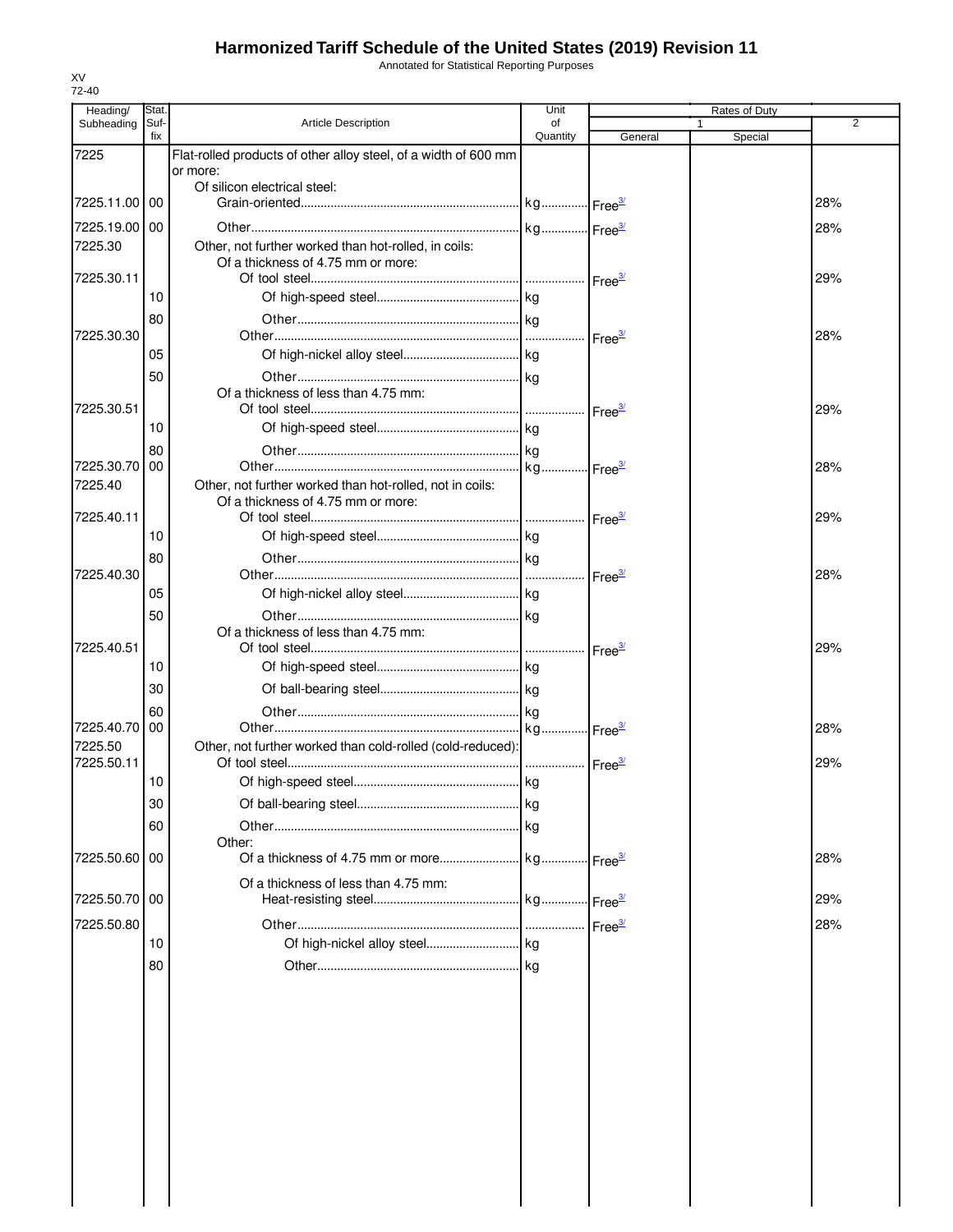Annotated for Statistical Reporting Purposes

| Heading/      | Stat.       |                                                                                    | Unit           |         | Rates of Duty |                |
|---------------|-------------|------------------------------------------------------------------------------------|----------------|---------|---------------|----------------|
| Subheading    | Suf-<br>fix | Article Description                                                                | of<br>Quantity | General | 1<br>Special  | $\overline{2}$ |
| 7225 (con.)   |             | Flat-rolled products of other alloy steel, of a width of 600 mm<br>or more: (con.) |                |         |               |                |
| 7225.91.00 00 |             | Other:                                                                             |                |         |               | 28%            |
| 7225.92.00 00 |             |                                                                                    |                |         |               | 28%            |
| 7225.99.00    |             |                                                                                    |                |         |               | 28%            |
|               | 10          |                                                                                    |                |         |               |                |
| 7226          | 90          | Flat-rolled products of other alloy steel, of a width of less than<br>600 mm:      |                |         |               |                |
| 7226.11       |             | Of silicon electrical steel:<br>Grain-oriented:                                    |                |         |               |                |
| 7226.11.10 00 |             |                                                                                    |                |         |               | 28%            |
| 7226.11.90    |             |                                                                                    |                |         |               | 33%            |
|               | 30          | Of thickness not exceeding 0.25 mm kg                                              |                |         |               |                |
| 7226.19       | 60          | Other:                                                                             |                |         |               |                |
| 7226.19.10 00 |             |                                                                                    |                |         |               | 28%            |
| 7226.19.90 00 |             |                                                                                    |                |         |               | 33%            |
| 7226.20.00 00 |             |                                                                                    |                |         |               | 37%            |
|               |             |                                                                                    |                |         |               |                |
|               |             |                                                                                    |                |         |               |                |
|               |             |                                                                                    |                |         |               |                |
|               |             |                                                                                    |                |         |               |                |
|               |             |                                                                                    |                |         |               |                |
|               |             |                                                                                    |                |         |               |                |
|               |             |                                                                                    |                |         |               |                |
|               |             |                                                                                    |                |         |               |                |
|               |             |                                                                                    |                |         |               |                |
|               |             |                                                                                    |                |         |               |                |
|               |             |                                                                                    |                |         |               |                |
|               |             |                                                                                    |                |         |               |                |
|               |             |                                                                                    |                |         |               |                |
|               |             |                                                                                    |                |         |               |                |
|               |             |                                                                                    |                |         |               |                |
|               |             |                                                                                    |                |         |               |                |
|               |             |                                                                                    |                |         |               |                |
|               |             |                                                                                    |                |         |               |                |
|               |             |                                                                                    |                |         |               |                |
|               |             |                                                                                    |                |         |               |                |
|               |             |                                                                                    |                |         |               |                |
|               |             |                                                                                    |                |         |               |                |
|               |             |                                                                                    |                |         |               |                |
|               |             |                                                                                    |                |         |               |                |
|               |             |                                                                                    |                |         |               |                |
|               |             |                                                                                    |                |         |               |                |
|               |             |                                                                                    |                |         |               |                |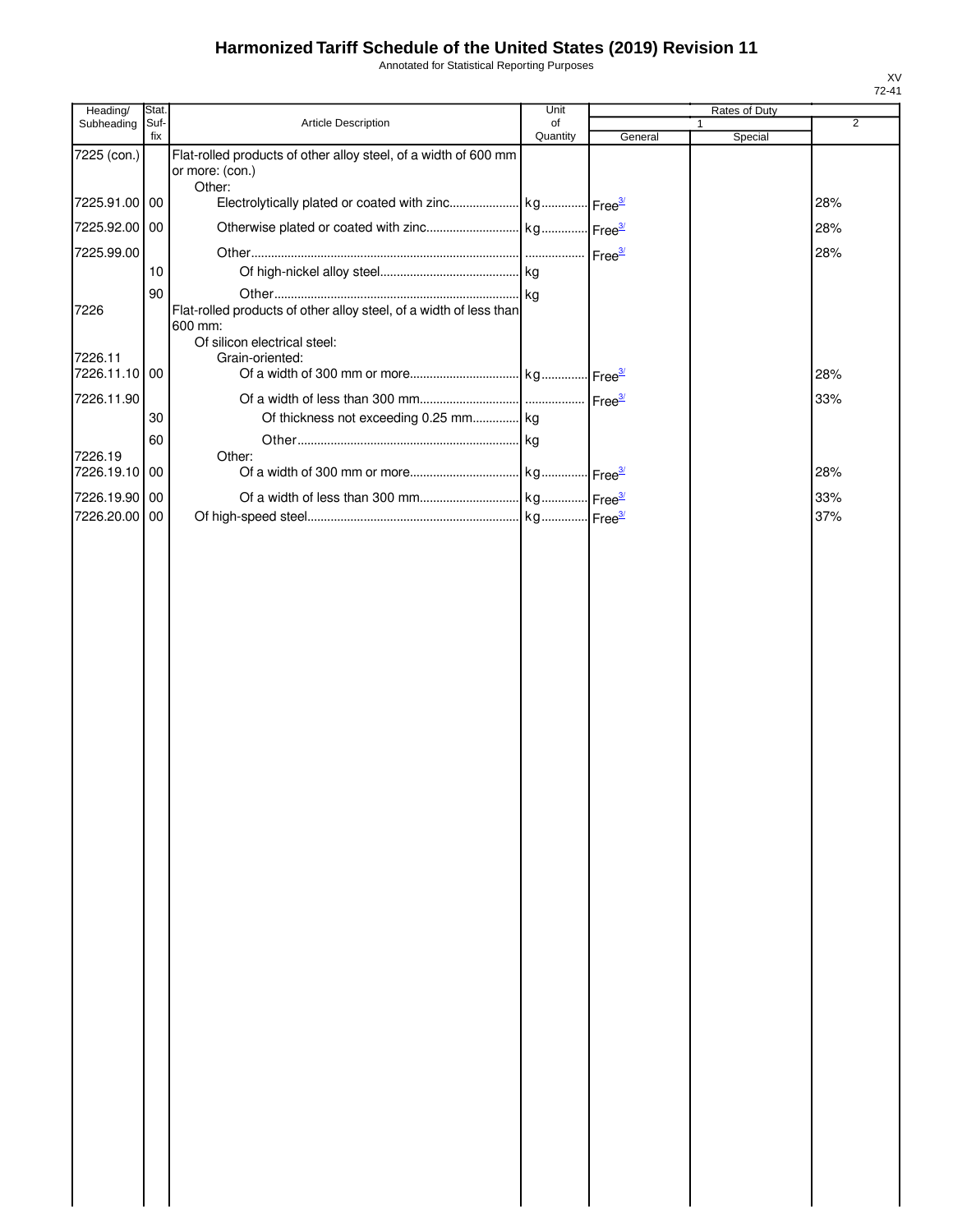Annotated for Statistical Reporting Purposes

| Heading/                       | Stat.       |                                                                                                     | Unit           |                    | Rates of Duty           |                  |
|--------------------------------|-------------|-----------------------------------------------------------------------------------------------------|----------------|--------------------|-------------------------|------------------|
| Subheading                     | Suf-<br>fix | <b>Article Description</b>                                                                          | of<br>Quantity | General            | $\mathbf{1}$<br>Special | 2                |
| 7226 (con.)                    |             | Flat-rolled products of other alloy steel, of a width of less than<br>600 mm: (con.)                |                |                    |                         |                  |
| 7226.91                        |             | Other:<br>Not further worked than hot-rolled:                                                       |                |                    |                         |                  |
| 7226.91.05                     | 00          | Of tool steel (other than high-speed steel):                                                        |                |                    |                         | 34%              |
| 7226.91.15                     | 30          | Other:                                                                                              |                |                    |                         | 29%              |
| 7226.91.25                     | 60          |                                                                                                     |                |                    |                         |                  |
|                                | 30          |                                                                                                     | .              | Free <sup>3/</sup> |                         | 34%              |
| 7226.91.50                     | 60<br>00    | Other:                                                                                              |                |                    |                         | 28%              |
|                                |             | Of a thickness of less than 4.75 mm:                                                                |                |                    |                         |                  |
| 7226.91.70 00<br>7226.91.80 00 |             |                                                                                                     |                |                    |                         | 28%<br>33%       |
| 7226.92                        |             | Not further worked than cold-rolled (cold-reduced):<br>Of tool steel (other than high-speed steel): |                |                    |                         |                  |
| 7226.92.10                     | 30          |                                                                                                     |                |                    |                         | $0.4$ ¢/kg + 29% |
| 7226.92.30                     | 60          |                                                                                                     |                |                    |                         | 34%              |
|                                | 30<br>60    |                                                                                                     |                |                    |                         |                  |
| 7226.92.50                     | 00          | Other:                                                                                              |                |                    |                         | $0.4$ ¢/kg + 28% |
| 7226.92.70                     |             | Of a width of less than 300 mm:<br>Of a thickness not exceeding 0.25 mm    Free3                    |                |                    |                         | 33%              |
|                                | 05<br>50    |                                                                                                     |                |                    |                         |                  |
| 7226.92.80                     | 05          |                                                                                                     |                |                    |                         | 33%              |
| 7226.99.01                     | 50          |                                                                                                     | . kg           | Free <sup>3/</sup> |                         | 33%              |
|                                | 10<br>30    | Electrolytically plated or coated with zinc kg                                                      |                |                    |                         |                  |
|                                | 80          |                                                                                                     |                |                    |                         |                  |
|                                |             |                                                                                                     |                |                    |                         |                  |
|                                |             |                                                                                                     |                |                    |                         |                  |
|                                |             |                                                                                                     |                |                    |                         |                  |
|                                |             |                                                                                                     |                |                    |                         |                  |
|                                |             |                                                                                                     |                |                    |                         |                  |
|                                |             |                                                                                                     |                |                    |                         |                  |
|                                |             |                                                                                                     |                |                    |                         |                  |
|                                |             |                                                                                                     |                |                    |                         |                  |
|                                |             |                                                                                                     |                |                    |                         |                  |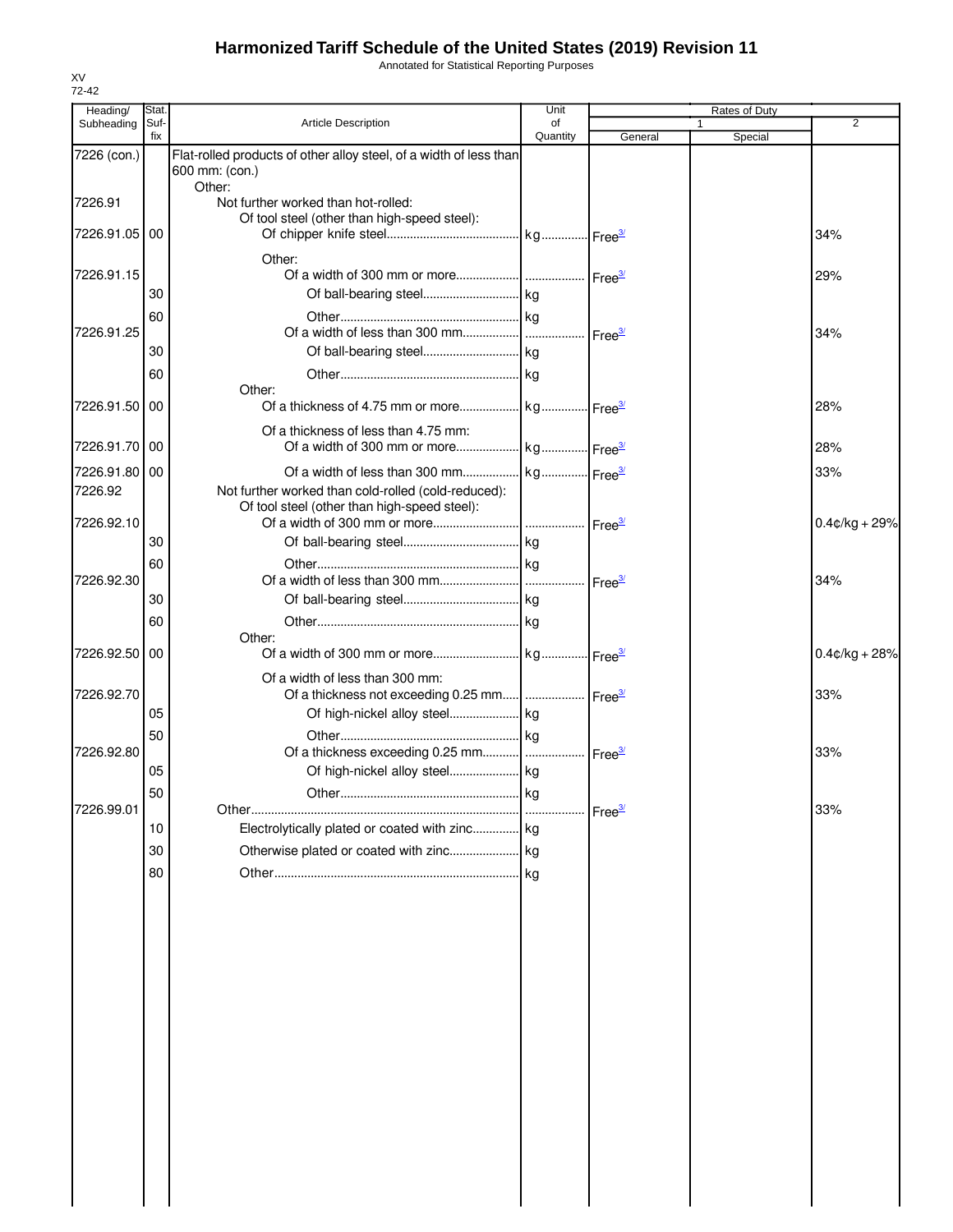Annotated for Statistical Reporting Purposes

| Stat. |                                                                                           | Unit                                                                                                                                          |                                                                                                                                                                | Rates of Duty                                       |         |
|-------|-------------------------------------------------------------------------------------------|-----------------------------------------------------------------------------------------------------------------------------------------------|----------------------------------------------------------------------------------------------------------------------------------------------------------------|-----------------------------------------------------|---------|
| Suf-  |                                                                                           | of                                                                                                                                            |                                                                                                                                                                | 1                                                   | 2       |
|       |                                                                                           |                                                                                                                                               |                                                                                                                                                                |                                                     |         |
|       | alloy steel:                                                                              |                                                                                                                                               |                                                                                                                                                                |                                                     |         |
|       |                                                                                           |                                                                                                                                               |                                                                                                                                                                |                                                     | 14%     |
|       |                                                                                           |                                                                                                                                               | Free <sup>3/</sup>                                                                                                                                             |                                                     | 10%     |
| 30    | Of welding quality wire rods as defined in statistical                                    |                                                                                                                                               |                                                                                                                                                                |                                                     |         |
|       |                                                                                           |                                                                                                                                               |                                                                                                                                                                |                                                     |         |
|       |                                                                                           |                                                                                                                                               |                                                                                                                                                                |                                                     |         |
|       | Of tool steel (other than high-speed steel):<br>Not tempered, not treated, and not partly |                                                                                                                                               |                                                                                                                                                                |                                                     |         |
|       |                                                                                           |                                                                                                                                               |                                                                                                                                                                |                                                     | 12%     |
|       |                                                                                           |                                                                                                                                               |                                                                                                                                                                |                                                     |         |
|       |                                                                                           |                                                                                                                                               |                                                                                                                                                                |                                                     | 11%     |
| 30    |                                                                                           |                                                                                                                                               |                                                                                                                                                                |                                                     |         |
|       |                                                                                           |                                                                                                                                               |                                                                                                                                                                |                                                     |         |
|       |                                                                                           |                                                                                                                                               | Free <sup>3/</sup>                                                                                                                                             |                                                     | 10%     |
| 05    |                                                                                           |                                                                                                                                               |                                                                                                                                                                |                                                     |         |
| 10    |                                                                                           |                                                                                                                                               |                                                                                                                                                                |                                                     |         |
| 20    |                                                                                           |                                                                                                                                               |                                                                                                                                                                |                                                     |         |
| 30    | Of a circular cross section:                                                              |                                                                                                                                               |                                                                                                                                                                |                                                     |         |
|       |                                                                                           |                                                                                                                                               |                                                                                                                                                                |                                                     |         |
|       |                                                                                           |                                                                                                                                               |                                                                                                                                                                |                                                     |         |
|       |                                                                                           |                                                                                                                                               |                                                                                                                                                                |                                                     |         |
|       |                                                                                           |                                                                                                                                               |                                                                                                                                                                |                                                     |         |
|       | fix<br>7227.10.00 00<br>80<br>30<br>60<br>60<br>35<br>40<br>90                            | Article Description<br>Bars and rods, hot-rolled, in irregularly wound coils, of other<br>Other:<br>With a diameter of 14 mm or more but less | Quantity<br>Of Cold Heading Quality (CHQ) steel, as defined<br>Of welding quality wire rods as defined in statistical<br>With a diameter of less than 14 mm kg | General<br>Free <sup>3/</sup><br>Free <sup>3/</sup> | Special |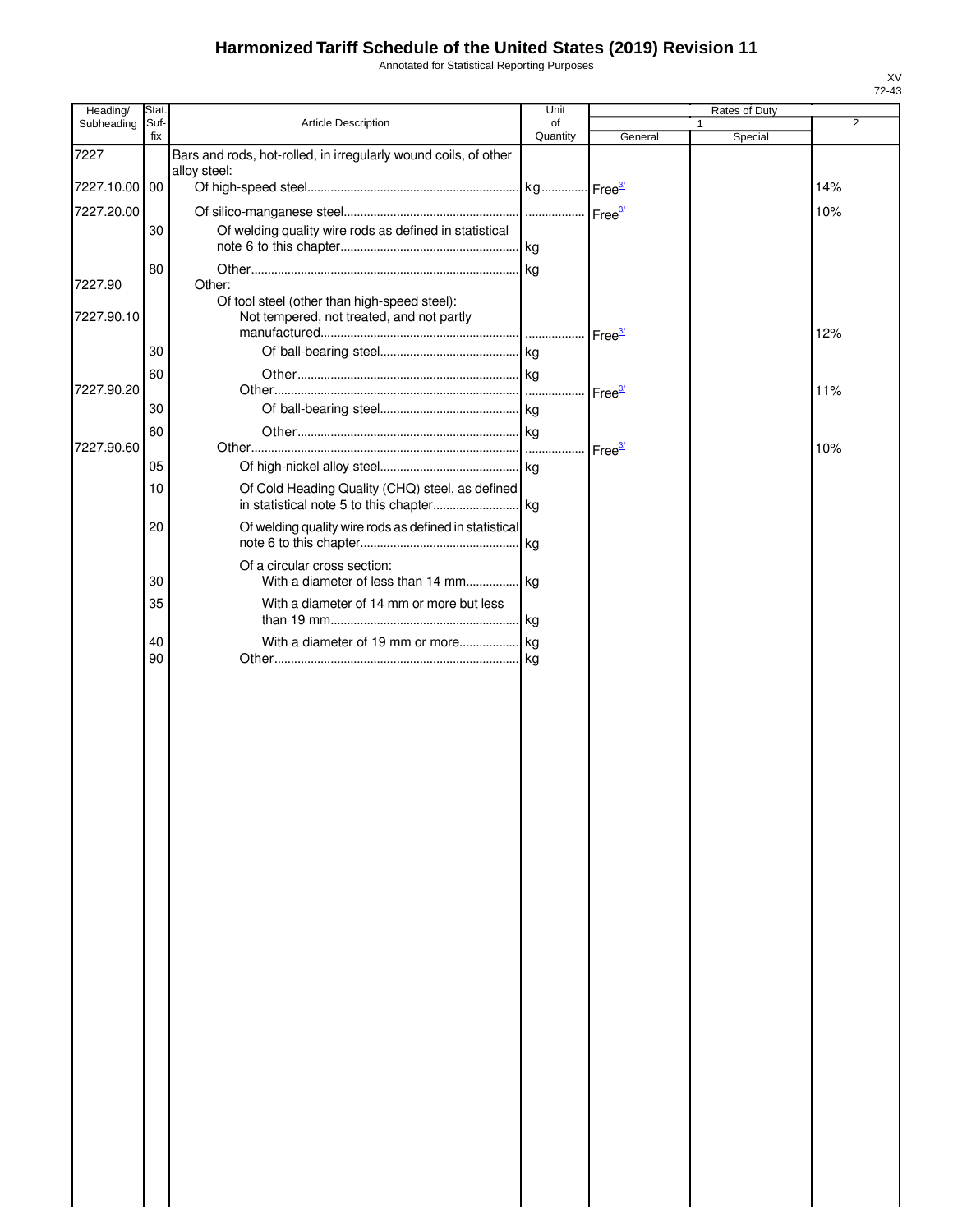Annotated for Statistical Reporting Purposes

| Heading/              | Stat.       |                                                                                                                                                            | Unit           |         | Rates of Duty |     |
|-----------------------|-------------|------------------------------------------------------------------------------------------------------------------------------------------------------------|----------------|---------|---------------|-----|
| Subheading            | Suf-<br>fix | <b>Article Description</b>                                                                                                                                 | of<br>Quantity | General | 1<br>Special  | 2   |
| 7228                  |             | Other bars and rods of other alloy steel; angles, shapes and<br>sections, of other alloy steel; hollow drill bars and rods, of alloy<br>or nonalloy steel: |                |         |               |     |
| 7228.10.00            |             |                                                                                                                                                            |                |         |               | 32% |
|                       | 10          |                                                                                                                                                            |                |         |               |     |
|                       | 30          | Cold-formed:<br>With a maximum cross-sectional dimension of less                                                                                           |                |         |               |     |
|                       | 60          | With a maximum cross-sectional dimension of                                                                                                                |                |         |               |     |
| 7228.20<br>7228.20.10 | 00          | Bars and rods, of silico-manganese steel:                                                                                                                  |                |         |               | 28% |
| 7228.20.50 00         |             |                                                                                                                                                            |                |         |               | 28% |
| 7228.30<br>7228.30.20 | 00          | Other bars and rods, not further worked than hot-rolled,<br>hot-drawn or extruded:<br>Of tool steel (other than high-speed steel):                         |                |         |               | 29% |
| 7228.30.40 00         |             |                                                                                                                                                            |                |         |               | 28% |
|                       |             |                                                                                                                                                            |                |         |               |     |
| 7228.30.60 00         |             |                                                                                                                                                            |                |         |               | 29% |
| 7228.30.80            | 05          |                                                                                                                                                            |                |         |               | 28% |
|                       | 10          |                                                                                                                                                            |                |         |               |     |
|                       |             | Other:                                                                                                                                                     |                |         |               |     |
|                       | 15          | With a diameter of less than 76 mm kg                                                                                                                      |                |         |               |     |
|                       | 41          | With a diameter of 76 mm or more but not                                                                                                                   |                |         |               |     |
|                       | 45          | With a diameter of 152 mm or more but not                                                                                                                  |                |         |               |     |
|                       | 70          | With a diameter exceeding 228 mm kg                                                                                                                        |                |         |               |     |
| 7228.40.00            | 00          | Other bars and rods, not further worked than forged kg Free 3/                                                                                             |                |         |               | 28% |
|                       |             |                                                                                                                                                            |                |         |               |     |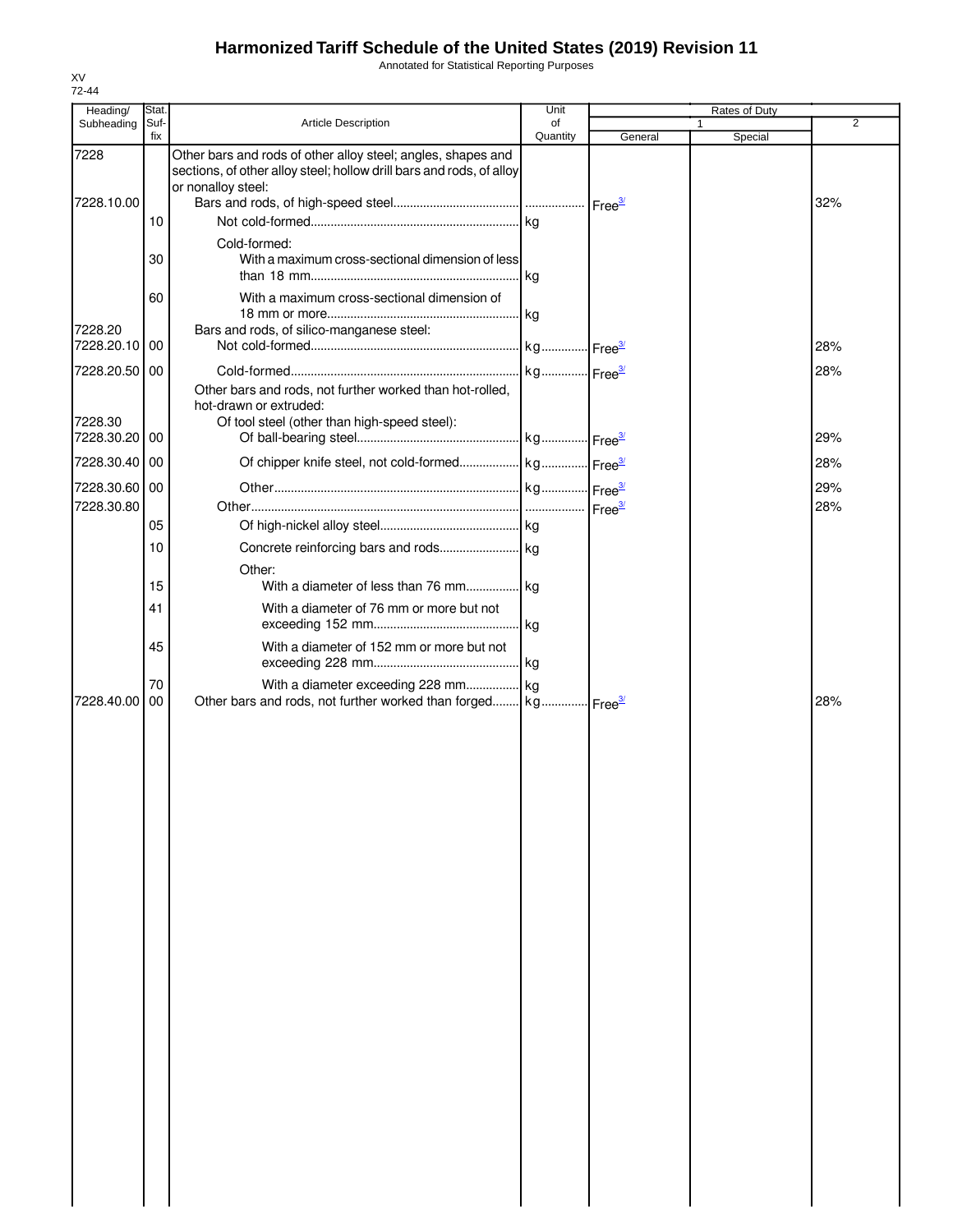Annotated for Statistical Reporting Purposes

| Heading/                               | Stat.       |                                                                                                                                                                   | Unit           |                    | Rates of Duty |            |
|----------------------------------------|-------------|-------------------------------------------------------------------------------------------------------------------------------------------------------------------|----------------|--------------------|---------------|------------|
| Subheading                             | Suf-<br>fix | <b>Article Description</b>                                                                                                                                        | οf<br>Quantity | General            | 1<br>Special  | 2          |
| 7228 (con.)                            |             | Other bars and rods of other alloy steel; angles, shapes and<br>sections, of other alloy steel; hollow drill bars and rods, of alloy<br>or nonalloy steel: (con.) |                |                    |               |            |
| 7228.50                                |             | Other bars and rods, not further worked than cold-formed<br>or cold-finished:                                                                                     |                |                    |               |            |
| 7228.50.10                             | 10          |                                                                                                                                                                   |                |                    |               | 29%        |
|                                        |             | Other:                                                                                                                                                            |                |                    |               |            |
|                                        | 20          | With a maximum cross-sectional dimension of<br>less than 18 mm:<br>Of round or rectangular cross section with<br>surfaces ground, milled or polished kg           |                |                    |               |            |
|                                        | 40          | With a maximum cross-sectional dimension of                                                                                                                       |                |                    |               |            |
|                                        | 60          | 18 mm or more:<br>Of round or rectangular cross section with<br>surfaces ground, milled or polished kg                                                            |                |                    |               |            |
| 7228.50.50                             | 80          |                                                                                                                                                                   |                |                    |               | 28%        |
|                                        | 05          |                                                                                                                                                                   |                | Free <sup>37</sup> |               |            |
|                                        | 15          | Other:<br>With a diameter of less than 76 mm kg                                                                                                                   |                |                    |               |            |
|                                        | 40          | With a diameter of 76 mm or more but not                                                                                                                          |                |                    |               |            |
| 7228.60<br>7228.60.10                  | 70          | With a diameter exceeding 228 mm kg<br>Other bars and rods:                                                                                                       |                |                    |               |            |
|                                        | 30          |                                                                                                                                                                   |                |                    |               | 29%        |
|                                        | 60          | Other:                                                                                                                                                            |                |                    |               |            |
| 7228.60.60                             | 00          |                                                                                                                                                                   |                |                    |               | 28%        |
| 7228.60.80 00<br>7228.70<br>7228.70.30 |             | Angles, shapes and sections:<br>Hot-rolled, not drilled, not punched and not otherwise                                                                            |                |                    |               | 28%<br>10% |
|                                        | 10          | Other:<br>With a maximum cross-sectional dimension of                                                                                                             |                |                    |               |            |
|                                        | 20          | 76 mm or more:                                                                                                                                                    |                |                    |               |            |
|                                        | 41          |                                                                                                                                                                   | kg             |                    |               |            |
|                                        |             | With a maximum cross-sectional dimension of<br>less than 76 mm:                                                                                                   |                |                    |               |            |
|                                        | 60<br>81    |                                                                                                                                                                   |                |                    |               |            |
| 7228.70.60                             | 00          |                                                                                                                                                                   |                |                    |               | 28%        |
| 7228.80.00                             | 00          |                                                                                                                                                                   |                |                    |               | 30%        |
|                                        |             |                                                                                                                                                                   |                |                    |               |            |
|                                        |             |                                                                                                                                                                   |                |                    |               |            |
|                                        |             |                                                                                                                                                                   |                |                    |               |            |
|                                        |             |                                                                                                                                                                   |                |                    |               |            |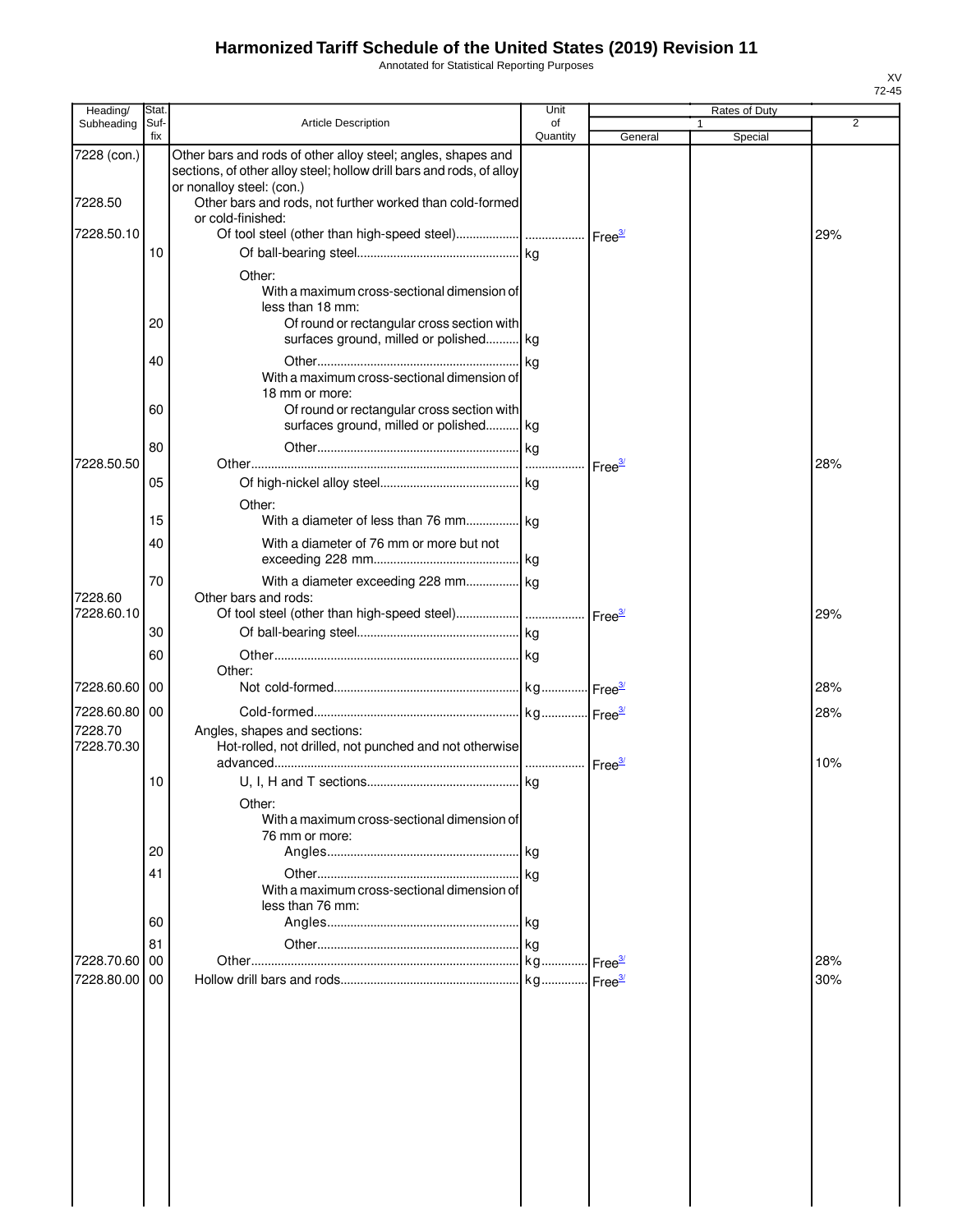Annotated for Statistical Reporting Purposes

| Heading/              | Stat        |                                                                                                            | Unit           |         | Rates of Duty |                |
|-----------------------|-------------|------------------------------------------------------------------------------------------------------------|----------------|---------|---------------|----------------|
| Subheading            | Suf-<br>fix | Article Description                                                                                        | of<br>Quantity | General |               | $\overline{2}$ |
| 7229                  |             | Wire of other alloy steel:                                                                                 |                |         | Special       |                |
| 7229.20.00            |             |                                                                                                            |                |         |               | 33%            |
|                       |             | Round, with a diameter of less than or equal to 1.6 mm,                                                    |                |         |               |                |
|                       |             | containing by weight less than 0.20 percent of carbon,                                                     |                |         |               |                |
|                       |             | more than 0.9 percent of manganese, and more than<br>0.6 percent of silicon, and suitable for electric arc |                |         |               |                |
|                       |             | welding:                                                                                                   |                |         |               |                |
|                       | 10          |                                                                                                            |                |         |               |                |
|                       | 15          |                                                                                                            |                |         |               |                |
|                       | 90          |                                                                                                            |                |         |               |                |
| 7229.90<br>7229.90.05 | 00          | Other:                                                                                                     |                |         |               |                |
|                       |             |                                                                                                            |                |         |               | 37%            |
|                       |             | Other:                                                                                                     |                |         |               |                |
| 7229.90.10 00         |             |                                                                                                            |                |         |               | 33%            |
| 7229.90.50            |             |                                                                                                            |                |         |               | 33%            |
|                       |             | With a diameter of less than or equal to<br>1.6 mm, containing by weight less than 0.20                    |                |         |               |                |
|                       |             | percent of carbon and more than 0.3 percent                                                                |                |         |               |                |
|                       |             | of nickel or more than 0.08 percent of                                                                     |                |         |               |                |
|                       |             | molybdenum, and suitable for electric arc                                                                  |                |         |               |                |
|                       | 06          | welding:                                                                                                   |                |         |               |                |
|                       | 08          |                                                                                                            |                |         |               |                |
|                       |             | Other:                                                                                                     |                |         |               |                |
|                       | 16          | With a diameter of less than 1.0 mm kg                                                                     |                |         |               |                |
|                       | 31          | With a diameter of 1.0 mm or more but less                                                                 |                |         |               |                |
|                       |             |                                                                                                            |                |         |               |                |
|                       | 51          | With a diameter of 1.5 mm or more kg                                                                       |                |         |               |                |
| 7229.90.90            | 00          |                                                                                                            |                |         |               | 33%            |
|                       |             |                                                                                                            |                |         |               |                |
|                       |             |                                                                                                            |                |         |               |                |
|                       |             |                                                                                                            |                |         |               |                |
|                       |             |                                                                                                            |                |         |               |                |
|                       |             |                                                                                                            |                |         |               |                |
|                       |             |                                                                                                            |                |         |               |                |
|                       |             |                                                                                                            |                |         |               |                |
|                       |             |                                                                                                            |                |         |               |                |
|                       |             |                                                                                                            |                |         |               |                |
|                       |             |                                                                                                            |                |         |               |                |
|                       |             |                                                                                                            |                |         |               |                |
|                       |             |                                                                                                            |                |         |               |                |
|                       |             |                                                                                                            |                |         |               |                |
|                       |             |                                                                                                            |                |         |               |                |
|                       |             |                                                                                                            |                |         |               |                |
|                       |             |                                                                                                            |                |         |               |                |
|                       |             |                                                                                                            |                |         |               |                |
|                       |             |                                                                                                            |                |         |               |                |
|                       |             |                                                                                                            |                |         |               |                |
|                       |             |                                                                                                            |                |         |               |                |
|                       |             |                                                                                                            |                |         |               |                |
|                       |             |                                                                                                            |                |         |               |                |
|                       |             |                                                                                                            |                |         |               |                |
|                       |             |                                                                                                            |                |         |               |                |
|                       |             |                                                                                                            |                |         |               |                |
|                       |             |                                                                                                            |                |         |               |                |
|                       |             |                                                                                                            |                |         |               |                |